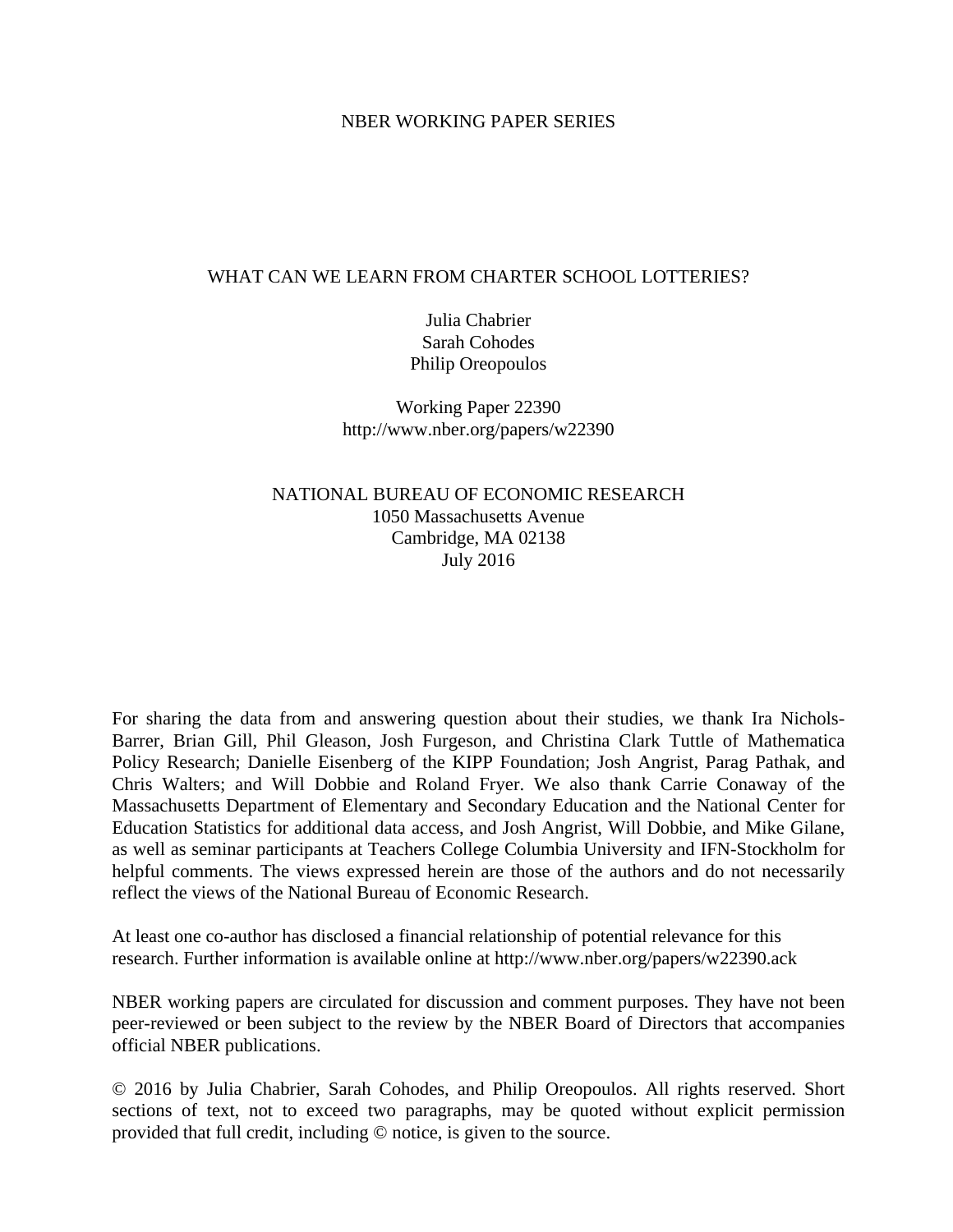What Can We Learn from Charter School Lotteries? Julia Chabrier, Sarah Cohodes, and Philip Oreopoulos NBER Working Paper No. 22390 July 2016 JEL No. I20,I24,I28,J18

### **ABSTRACT**

We take a closer look at what we can learn about charter schools by pooling data from lotterybased impact estimates of the effect of charter school attendance at 113 schools. On average, each year enrolled at one of these schools increases math scores by 0.08 standard deviations and English/language arts scores by 0.04 standard deviations. There is wide variation in impact estimates. To glean what drives this variation, we link these effects to school practices, inputs, and characteristics of fallback schools. In line with the earlier literature, we find that schools that adopt an intensive "No Excuses" attitude towards students are correlated with large gains in academic performance, with traditional inputs like class size playing no role in explaining charter school effects. However, we highlight that "No Excuses" schools are also located among the most disadvantaged neighborhoods in the country. After accounting for performance levels at fallback schools, the relationship between the remaining variation in school performance and the entire "No Excuses" package of practices weakens. "No Excuses" schools are effective at raising performance in neighborhoods with very poor performing schools, but the available data have less to say on whether the "No Excuses" approach could help in nonurban settings or whether other practices would similarly raise achievement in areas with low-performing schools. We find that intensive tutoring is the only "No Excuses" characteristic that remains significant (even for nonurban schools) once the performance levels of fallback schools are taken into account.

Julia Chabrier J-PAL Massachusetts Institute of Technology 30 Wadsworth Street, E53-320 Cambridge, MA 02142 jchabrier@povertyactionlab.org chabrier@mit.edu

Sarah Cohodes 525 West 120th Street, Box 11 Teachers College Columbia University New York, NY 10027 cohodes@tc.columbia.edu

Philip Oreopoulos Department of Economics University of Toronto 150 St. George Street Toronto, ON M5S 3G7 CANADA and NBER philip.oreopoulos@utoronto.ca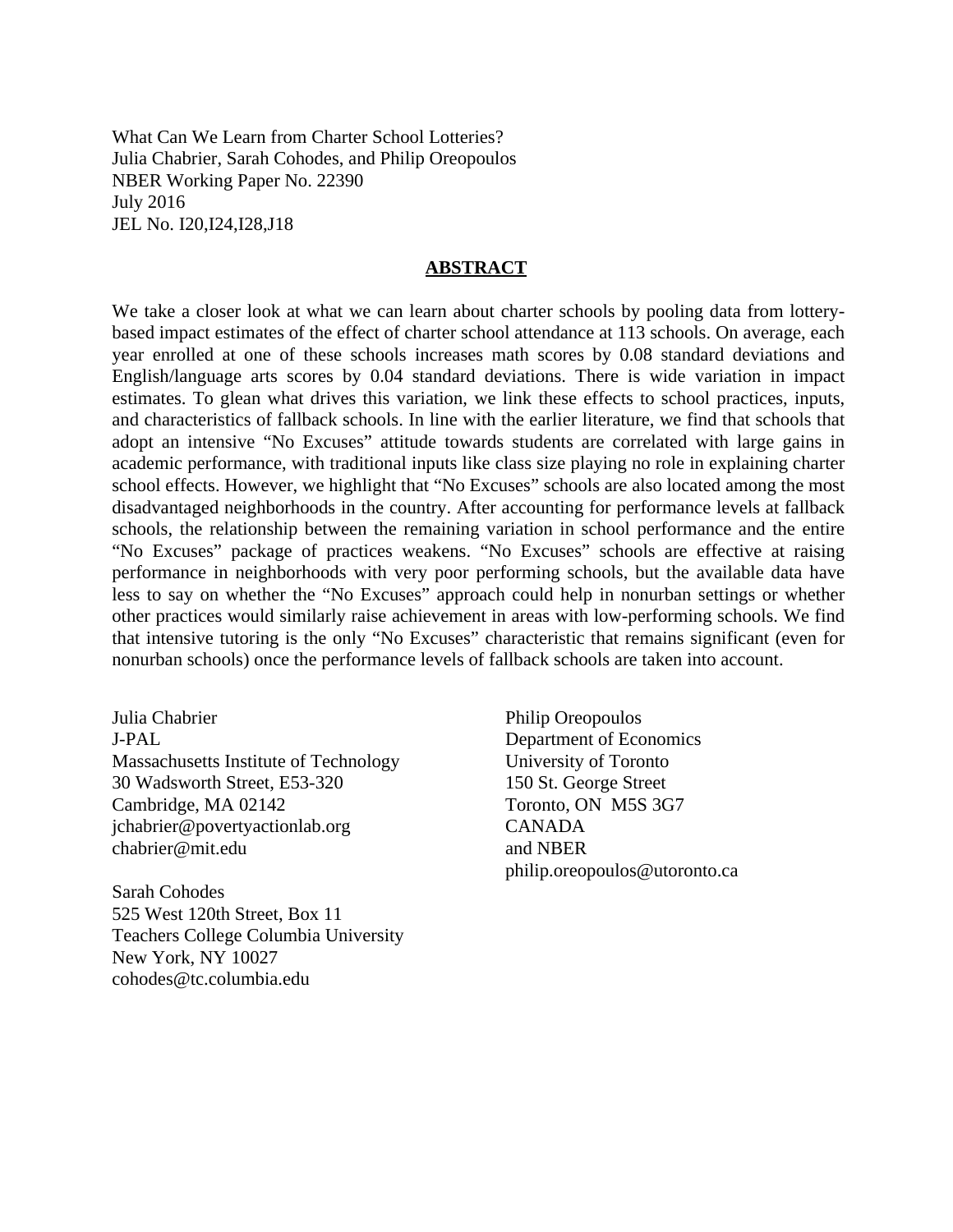## **I. Introduction**

 $\overline{\phantom{a}}$ 

Publicly funded charter schools, which set their own curriculum, financial management, and staffing, have been spreading rapidly throughout the United States. Originally designed as testing grounds for trying out new and innovative approaches for improving academic achievement, charter schools have since captured a growing share of enrollment and become competitors to traditional public schools for students, funding, and facilities. Beginning with the first charter in 1993, enrollment has increased from a few dozen students to about 3 million across  $7,000$  schools.<sup>[1](#page-2-0)</sup> That's more than 5 percent of all public elementary and secondary students in the country. Some large urban districts, like Indianapolis, Philadelphia, Detroit, and Washington, D.C. have shares of students at charters greater than 30 percent, and in the 2014- 2015 school year, the New Orleans Recovery School District became the first U.S. school district to be comprised entirely of charter schools (National Alliance for Public Charter Schools 2015a; Abdulkadiroğlu et al. 2014, 1).

All charter schools are free to students. Anyone residing in a given geography (depending on state law, the district, region, or state where the charter school is located) is eligible to attend. Increasingly, however, more students apply than there are spots available. When faced with too many applicants, charters must admit students by lottery.<sup>[2](#page-2-1)</sup> Some lotteries are held in large auditoriums in front of anxious parents and children, leading to heartbreaking scenes of

<span id="page-2-0"></span><sup>&</sup>lt;sup>1</sup> National Center for Education Statistics. 2015. "The Condition of Education 2015: Charter School Enrollment." U.S. Department of Education. [http://nces.ed.gov/programs/coe/indicator\\_cgb.asp](http://nces.ed.gov/programs/coe/indicator_cgb.asp) (accessed January 11, 2016).

<span id="page-2-1"></span><sup>&</sup>lt;sup>2</sup> The authors of a national evaluation of charter school impacts (Gleason et al., 2010) estimated that about 26% of charter middle schools were likely to be oversubscribed (Clark Tuttle, Gleason, and Clark, 2012) in the 2006-07 school year.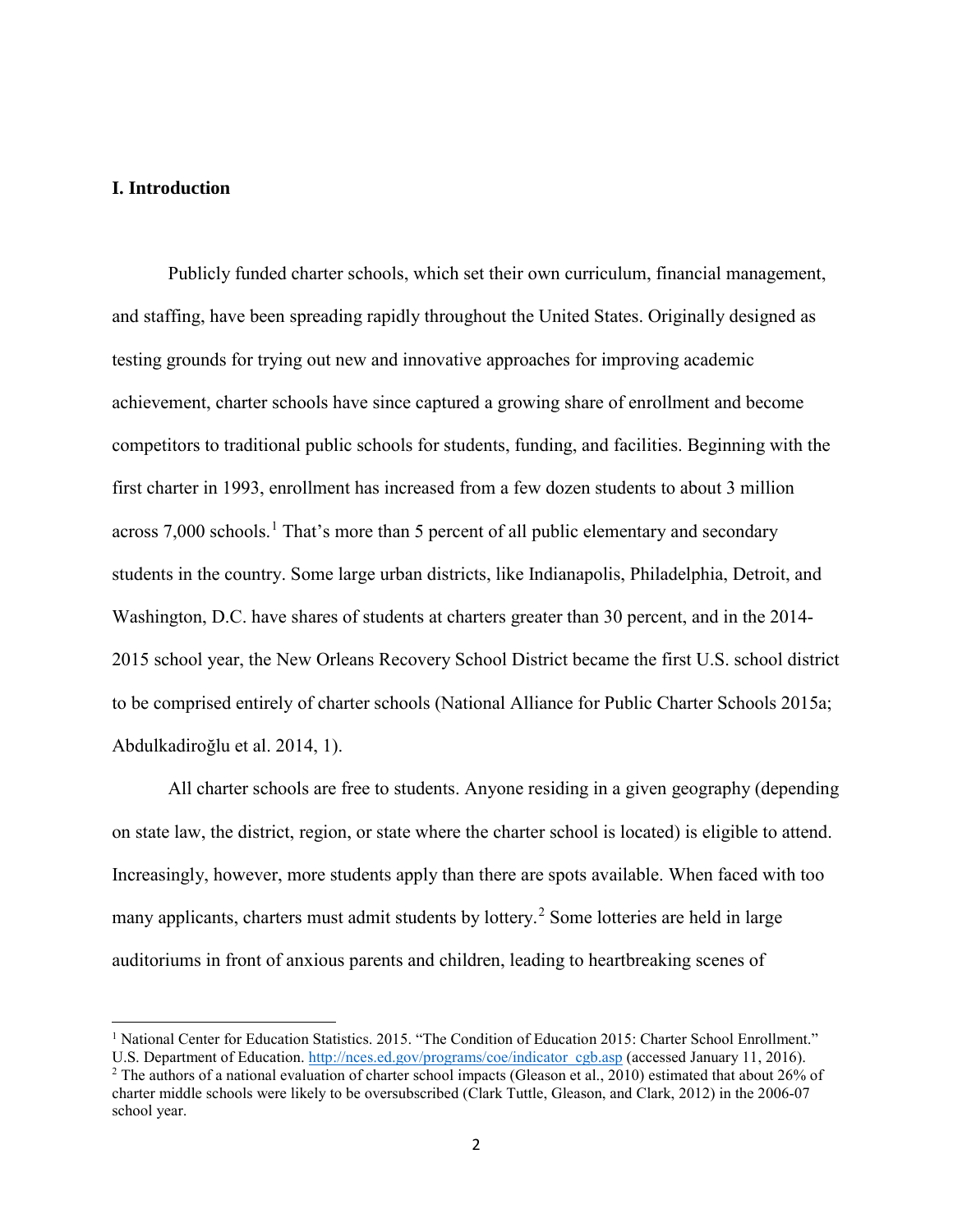disappointment like those in the documentary, "Waiting for Superman," in which administrators pick only a minority of names from a box. To avoid public letdown, some schools discourage parents from showing up to watch the live admissions process (although many still do).

While most charter schools do not face oversubscribed demand, some in disadvantaged urban neighborhoods have admission rates of less than 20 percent.<sup>[3](#page-3-0)</sup> To remove the incentive for parents to apply separately to multiple schools and to maximize the number of students who get into at least one school, a few districts now centralize the lottery process.<sup>[4](#page-3-1)</sup> Results from the District of Columbia's most recent common lottery provide an indicator of oversubscribed demand: of the 17,000 students that entered the unified lottery, 71 percent of students received an offer from at least one school on their lists, but only 60 percent received an offer from one of their top three choices.<sup>[5](#page-3-2)</sup> Space is limited in high-demand areas due to legislation that caps the total number of schools or because the authorization process, limited funding, or other regulations make the process of opening new charter schools difficult. Charter school authorizers (typically state or local education agencies, higher education institutions, or independent boards created for the purpose of charter authorization) choose which charters to grant and which to renew.

 $\overline{\phantom{a}}$ 

<span id="page-3-0"></span><sup>3</sup> For some examples of oversubscribed demand at popular charter schools see: Wiltenburg, Mary. 2015. *WYPR.*  "Uncertain Future for Thousands in Charter School Lottery" February 13. [http://news.wypr.org/post/uncertain](http://news.wypr.org/post/uncertain-future-thousands-charter-school-lottery#stream/0)[future-thousands-charter-school-lottery#stream/0.](http://news.wypr.org/post/uncertain-future-thousands-charter-school-lottery#stream/0) Chapman, Ben and Stephen Rex Brown. 2014. *New York Daily News.*" Success Academy Charter Schools Admissions Rate is Only 20%, Lower Than NYU." April 4. [http://nydn.us/1fJapci.](http://nydn.us/1fJapci) Pisano, Chris. 2015. *WGGB.* "Hundreds Turn Out for Holyoke Charter School Enrollment Lottery." March 4. [http://www.masscharterschools.org/media/news/hundreds-turn-out-holyoke-charter-school](http://www.masscharterschools.org/media/news/hundreds-turn-out-holyoke-charter-school-enrollment-lottery)[enrollment-lottery.](http://www.masscharterschools.org/media/news/hundreds-turn-out-holyoke-charter-school-enrollment-lottery) Rahman, Fauzeya. 2015. *Houston Chronicle*. "Word of Mouth Major Factor for Parents Charting Charter School Course." November 7. http://www.houstonchronicle.com/news/houston-texas/houston/article/Word-<br>of-mouth-major-factor-for-parents-charting-6617645.php.

<span id="page-3-1"></span> $4$  Many centralized school assignment mechanisms draw upon Alan Roth's work on market design, and most notably his design of the National Resident Matching Program. For example, both New Orleans and Denver use matching algorithms to assign students to schools.

<span id="page-3-2"></span><sup>5</sup> Brown, Emma. 2014. "Joy and Anguish for Parents as D.C. Releases School Lottery Results." *Washington Post,*  March 31[. https://www.washingtonpost.com/local/education/joy-and-anguish-for-parents-as-dc-releases-school](https://www.washingtonpost.com/local/education/joy-and-anguish-for-parents-as-dc-releases-school-lottery-results/2014/03/31/a04aea1e-b8ff-11e3-9a05-c739f29ccb08_story.html)[lottery-results/2014/03/31/a04aea1e-b8ff-11e3-9a05-c739f29ccb08\\_story.html](https://www.washingtonpost.com/local/education/joy-and-anguish-for-parents-as-dc-releases-school-lottery-results/2014/03/31/a04aea1e-b8ff-11e3-9a05-c739f29ccb08_story.html)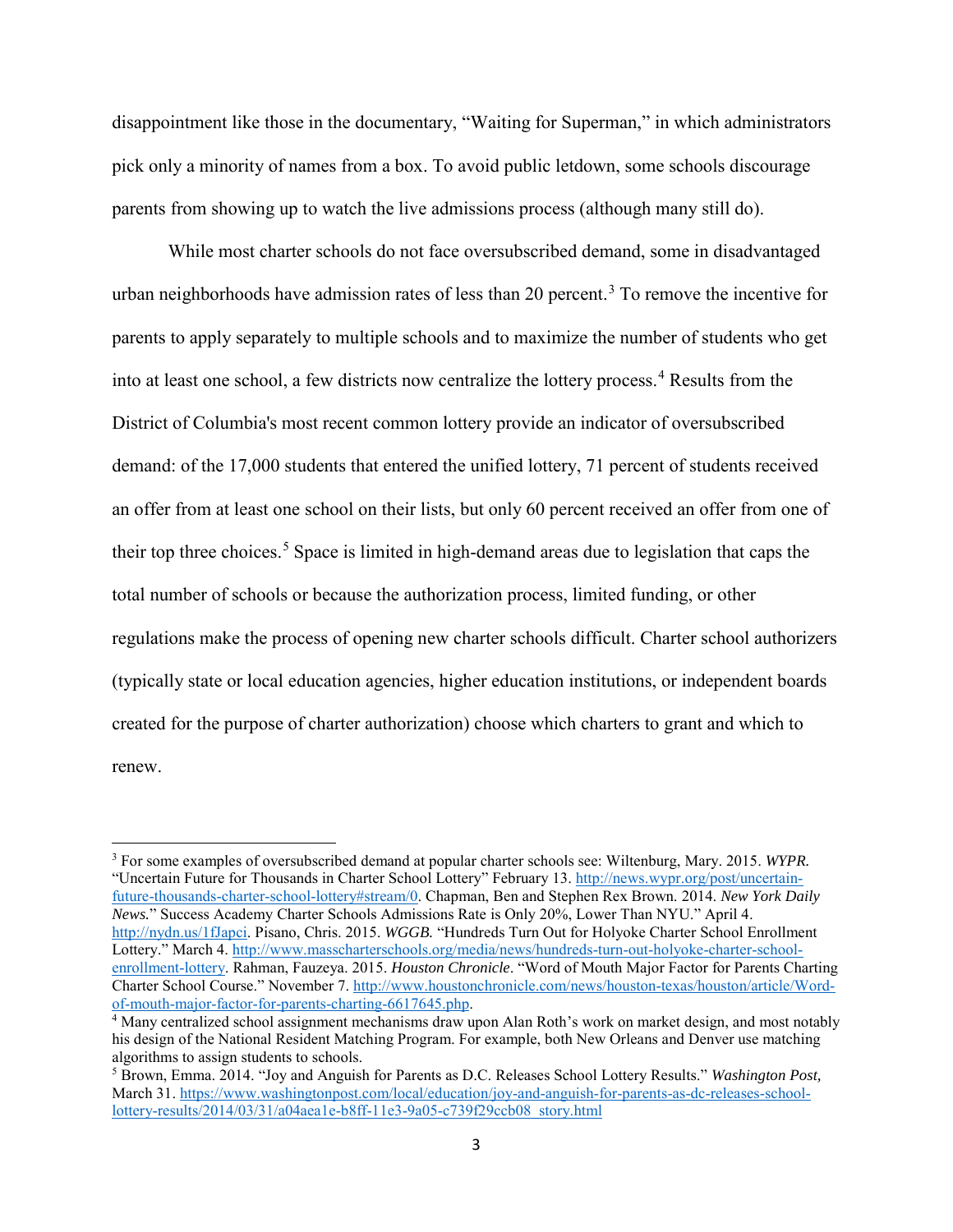The required random assignment from oversubscribed demand in the charter schools' admissions process generates worry and letdown for those who lose, but it also generates opportunity for exceptional research. Over the past decade, a relatively small number of studies have been able to gather data from lottery results and match them to administrative records to allow for rigorous evaluation of the impact of charter school attendance on student outcomes. Most of these studies look at 3 to 30 schools at a time and estimate the average impact of charter school attendance on state-level standardized test scores. They find a wide dispersion of effect sizes: some schools are estimated to increase performance (especially math scores) by more than half a standard deviation per year of attendance, while others are estimated to have substantial negative effects. Whether students gain from winning any charter school lottery is by no means certain. A general conclusion seems to be emerging, however, that what distinguishes schools with the largest positive effect sizes is that they adopt an intensive "No Excuses" approach with strict and clear disciplinary policies, mandated intensive tutoring, longer instruction times, frequent teacher feedback, and a relentless effort to help all students.<sup>[6](#page-4-0)</sup> There has even been evidence that reinventing traditional public schools in urban settings with these characteristics leads to similarly large performance improvements (Fryer 2014).

l

<span id="page-4-0"></span><sup>6</sup> This pattern seems to have emerged from a number of studies looking at the association between charter school effectiveness and school characteristics. In a study of New York City public schools, Dobbie and Fryer (2013) identify an index of five policies—frequent teacher feedback, data-driven instruction, high-dosage tutoring, increased instructional time, and relentless focus on academic achievement—that explains roughly half of their observed variation in school effectiveness. In a study of Massachusetts charter schools, Angrist, Pathak, and Walters (2013) identify five variables that are highly correlated with so-called "No Excuses" charter schools and also highly correlated with charter effectiveness: strict discipline, cold-calling, Teach for America alumni, and videotaping of lessons for teacher feedback. In a national study of Charter Management Organizations, Furgeson et al. (2012) find that comprehensive behavioral policies, intensive teacher coaching, and the use of Teach for America and teaching fellow teachers are positively associated with student impacts. Hoxby, Muraka, and Kang (2009) find that a long school year, more minutes of English instruction, a discipline system with small rewards/penalties, a teacher pay scale that incorporates merit, and a mission statement focused on academic performance all are associated with larger charter school gains.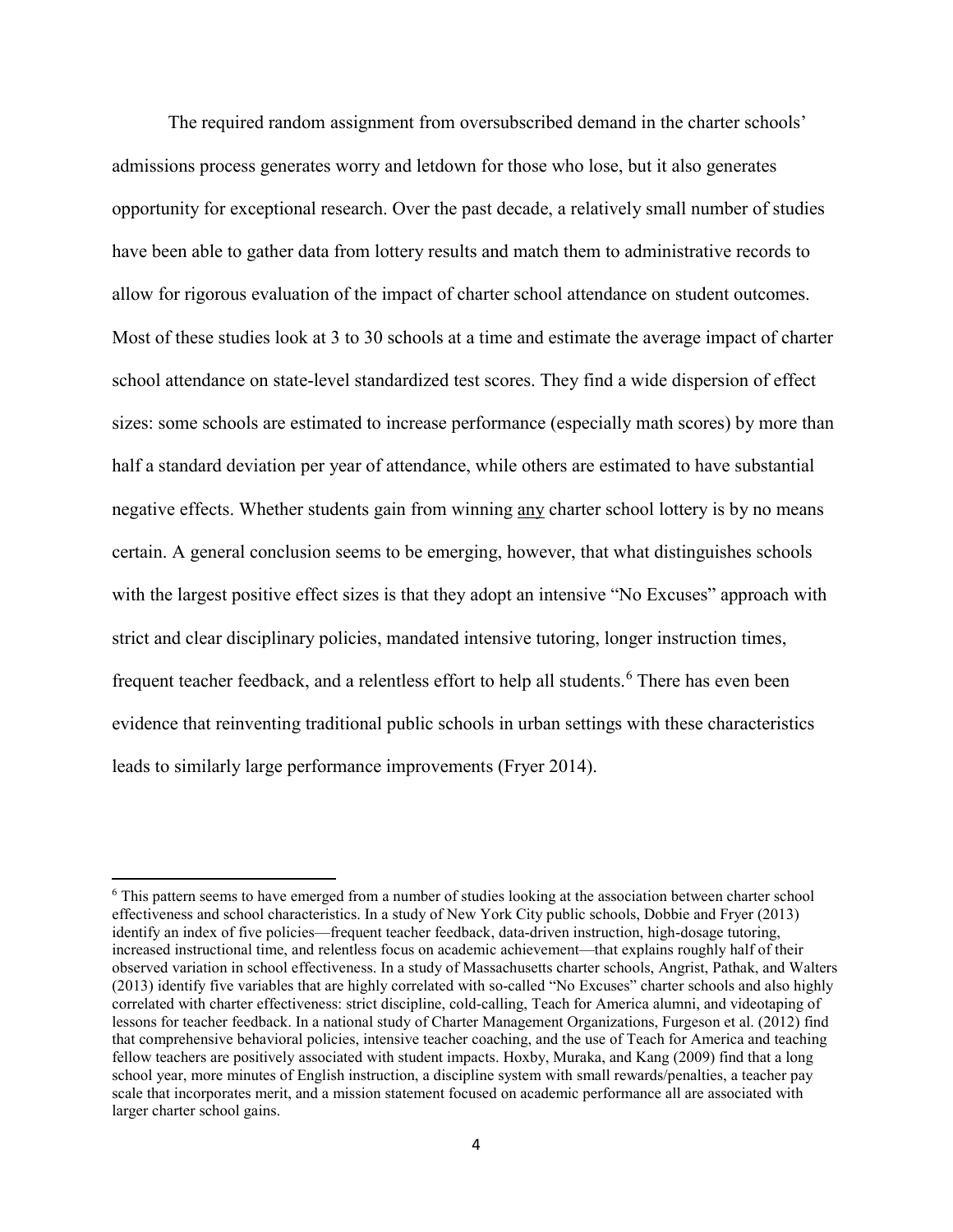In this paper, we take a closer look at what can be learned from charter school lotteries by pooling data from 113 schools. We refer to previous studies to summarize the state of the literature so far, but we also take a more school-specific approach in analyzing what charter schools actually do. We use both qualitative and quantitative approaches for trying to disentangle why some schools consistently out- or under-perform. Isolating specific effective school strategies is challenging because no one school can be considered a simple derivative of another. A more ethnographic look at effective schools reveals multiple potential factors for explaining why some charters are more successful than others.

In line with the earlier literature, we also find that schools that have adopted a "No Excuses" approach are correlated with large gains in academic performance. However, "No Excuses" schools are concentrated in urban neighborhoods with very poor performing schools and scarce in nonurban areas. Thus, one reason for the gains achieved by "No Excuses" urban schools is that the fallback traditional public schools for urban students have such poor performance. Neal (2009) makes a similar point that private school returns are largest for urban minority students. Once the performance levels of fallback schools are taken into account, and we look at the individual components of a "No Excuses" approach using charter-school-level data, we find that intensive tutoring is the only characteristic that remains significant in improving student performance. Tutoring offered at charter schools is typically more intense than tutoring offered at traditional public schools. Charter schools often use paid tutors, add tutoring on top of already long school days, and require all students to participate. This finding about the importance of tutoring is in line with other recent evidence pointing to dramatic gains from intensive tutoring on its own, suggesting a good place to start for effective and practical reform at traditional public schools.

5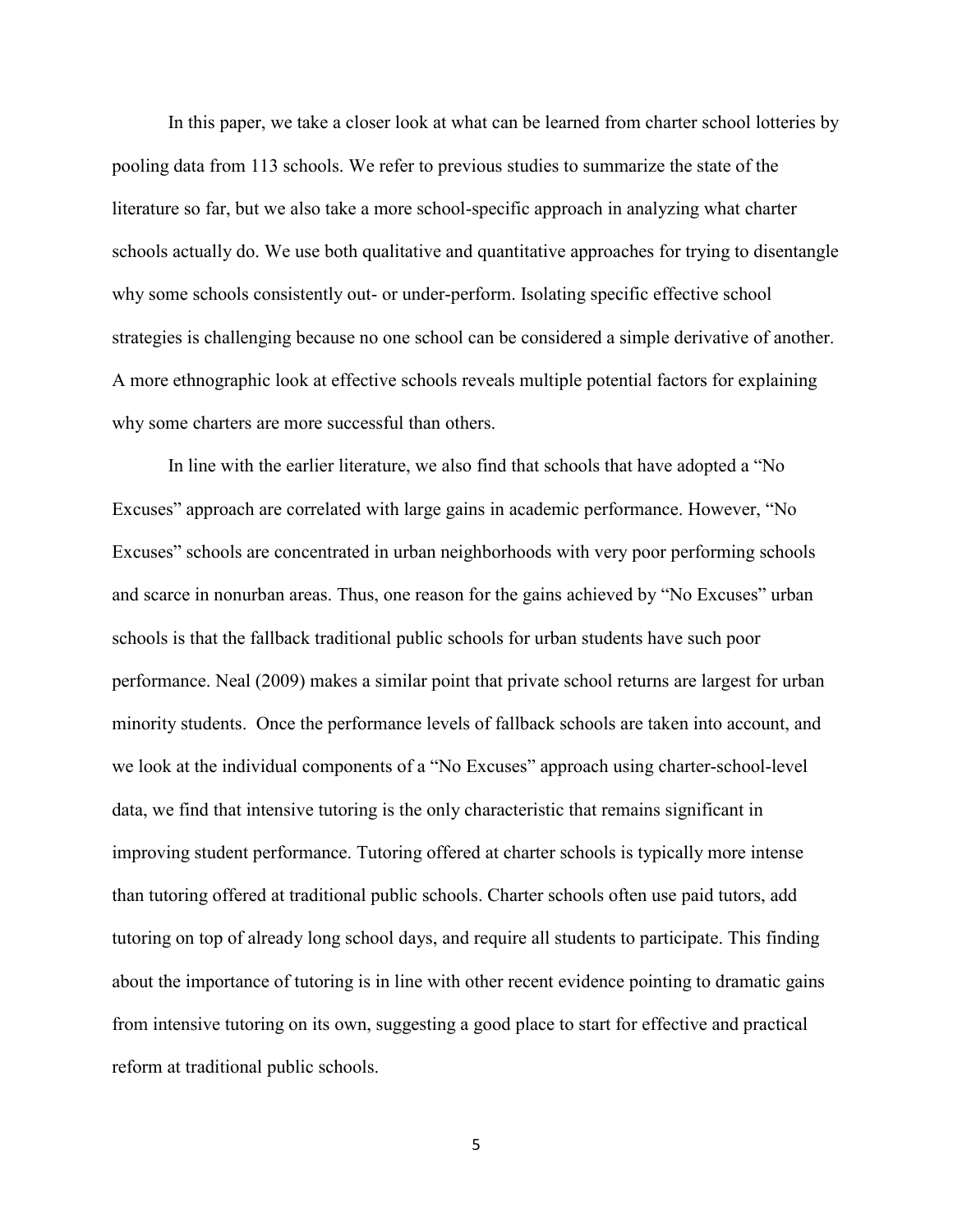Our intent is not to enter the debate on whether charter public schools should exist at all.<sup>[7](#page-6-0)</sup> Rather, in keeping with the original intent of charter schools to serve as laboratories for best practices, we focus on what researchers and policymakers can learn from charter lotteries. In Section 2, we present a brief history of the charter school movement, with a particular focus on how admissions lotteries led to new avenues for research. We also discuss issues around external validity in determining the extent to which conclusions from lottery studies can carry over to traditional public school settings. In Section 3, we present an analysis of estimated charter school impacts from pooling multiple datasets. We describe the distribution of these estimates, how they vary by student characteristics, their degree of precision, their relation to counterfactual school characteristics, and their implied cumulative impacts over time. In Section 4, we explore what school factors might explain the wide distribution using a combination of methodologies. Section 5 concludes, noting the exciting possibilities for further research with more lotteries and more support behind matching them to administrative data.

### **II. Oversubscribed Charter Schools and Their Lotteries**

#### *A. A Brief History of Charter Schools in the United States*

 $\overline{\phantom{a}}$ 

An interesting chain of events led to the birth of charter schools and the need for admissions lotteries (Junge 2014). In the early 1980s, the Secretary of Education created the National Commission on Excellence in Education and directed it to write a report about "the

<span id="page-6-0"></span> $<sup>7</sup>$  For a good overview of the research on charter schools that more directly addresses this debate, see: "Charter"</sup> Schools in Perspective: A Guide to Research" (2015). The Spencer Foundation and Public Agenda. www.inperspective.org.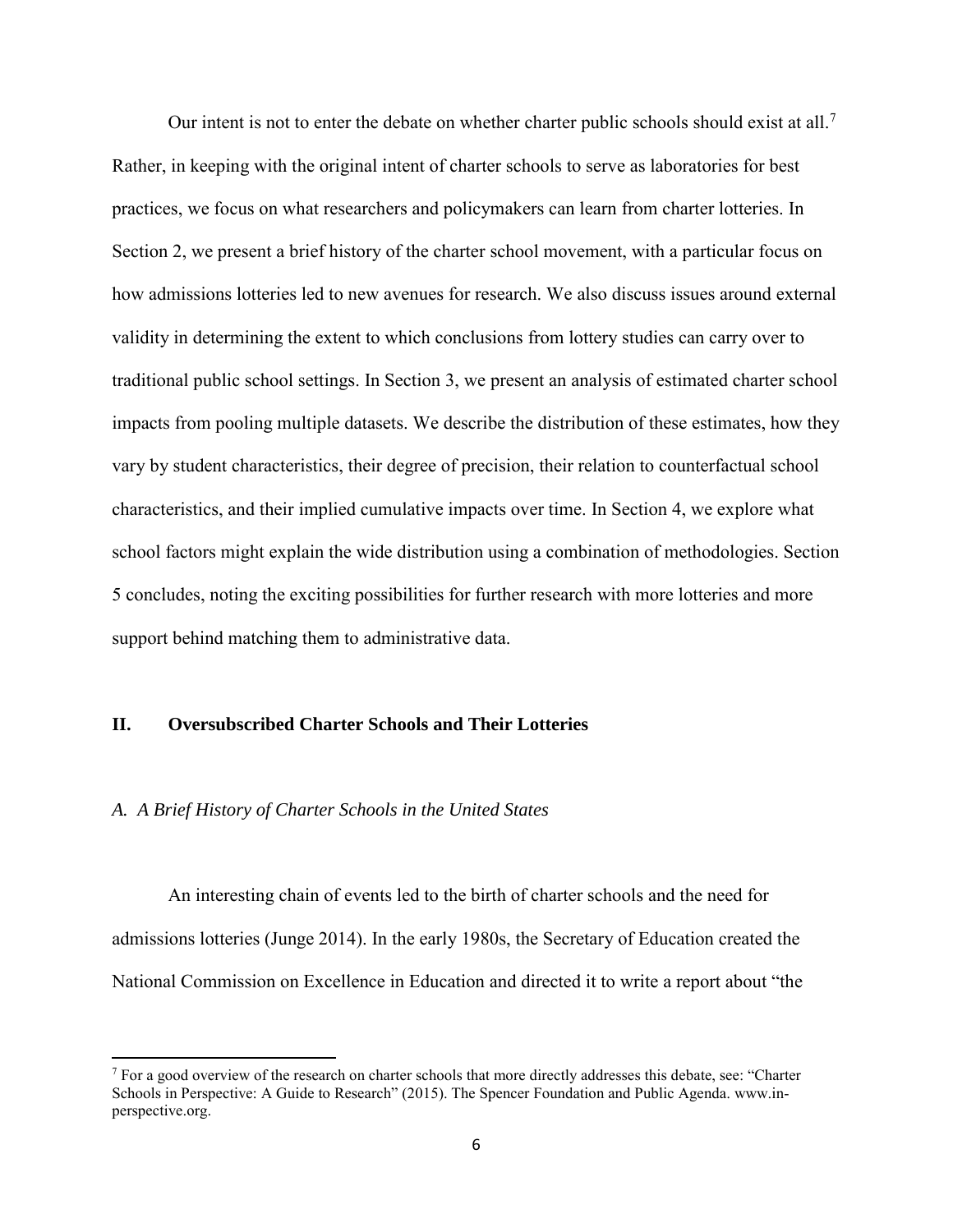widespread public perception that something is seriously remiss in our educational system" (National Commission on Excellence in Education 1983). The report, *A Nation at Risk,* was released in 1983 and concluded that declines in educational performance in the United States were due to a diluted curriculum with more students taking intermediate or basic-level classes, a decline in expectations in terms of what skills graduates should possess, less time studying, and "too many teachers being drawn from the bottom quarter of graduating high school and college students" (National Commission on Excellence in Education 1983).

Albert Shanker, president of the American Federation of Teachers, acknowledged many points in the report and a need for reforms. In a remarkable 1988 speech to the National Press Club, he also lamented a constant back and forth between making curricula too easy or too tough. He asserted that raising the bar in terms of harder questions, more homework, or a faster pace was only helpful to the top 20 percent of students and that neither raising standards nor lowering them helped the bottom 80 percent ("students who are not able to sit still and listen for that many hours, and are not able to read that long"). Shanker argued that teachers and principals need to be allowed to innovate and try alternative strategies for improving performance, recognizing that not all students learn the same. He proposed that:

The school district and the teacher union develop a procedure that would encourage any group of six or more teachers to submit a proposal to create a new school. Do not think of a school as a building, and you can see how it works. Consider six or seven or twelve teachers in a school who say, 'We've got an idea. We've got a way of doing something very different. We've got a way of reaching the kids that are now not being reached by what the school is doing.' That group of teachers could set up a school within that school which ultimately, if the procedure works and it's accepted, would be a totally autonomous school within that district. (Shanker 1988)

Shortly following this speech, the Citizens League of Minnesota, which had supported school choice reforms in the past, organized a seminar around K-12 education and invited Shanker to present. Several attendees, including Ember Reichgott, then a Minnesota state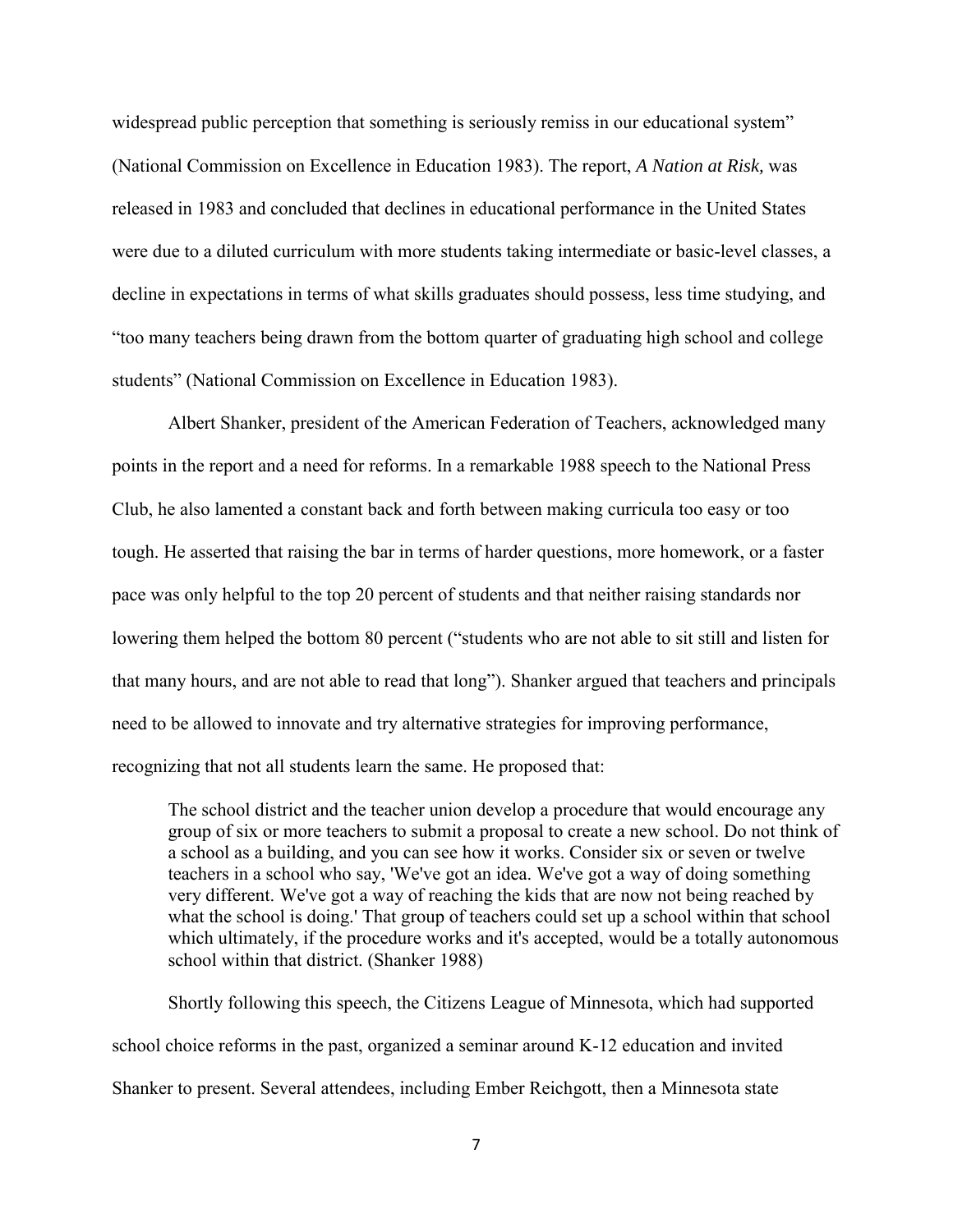senator, subsequently began to work on developing specifics to Shanker's proposal. A few weeks later, the League produced a report, "Chartered Schools = Choices for Educators + Quality for All Students," which included the idea of teachers applying for 'charters' to set up small schools—not within existing traditional public schools as Shanker envisioned, but separate (Citizens League of Minnesota 1998). For logistical and practical reasons, it was easier for the report's authors to imagine experimental schools operating apart from the existing regulatory systems. The new charter schools would still be publicly funded, without tuition or admissions requirements, but they would be allowed to operate with autonomy from some of the rules and regulations governing traditional public schools.

Senator Reichgott tried two times unsuccessfully to introduce a bill allowing for charter schools. Critics argued that charters would drain public resources away from traditional schools and raised concerns that higher-ability students, white students, and students without special needs would disproportionately shift out of the traditional public school system (Frankenberg and Lee 2003; Fiske and Ladd 2000; Cobb and Glass 1999). The sentiment among Minnesota's Governor and many state politicians, however, was that the idea was at least worth trying, and an amended bill capping the program at eight schools and making districts the only sponsors narrowly passed in 1991 (Kolderie 1998).

Since then, the number of charter schools has grown rapidly, to about 7,000 schools, and continues to grow.[8](#page-8-0) All but eight states now have legislation authorizing charter schools. Support from legislators for the expansion of charter schools appears to be more a response to increasing

 $\overline{\phantom{a}}$ 

<span id="page-8-0"></span><sup>8</sup> National Center for Education Statistics. 2015. "The Condition of Education 2015: Charter School Enrollment." U.S. Department of Education. [http://nces.ed.gov/programs/coe/indicator\\_cgb.asp](http://nces.ed.gov/programs/coe/indicator_cgb.asp) (accessed January 11, 2016).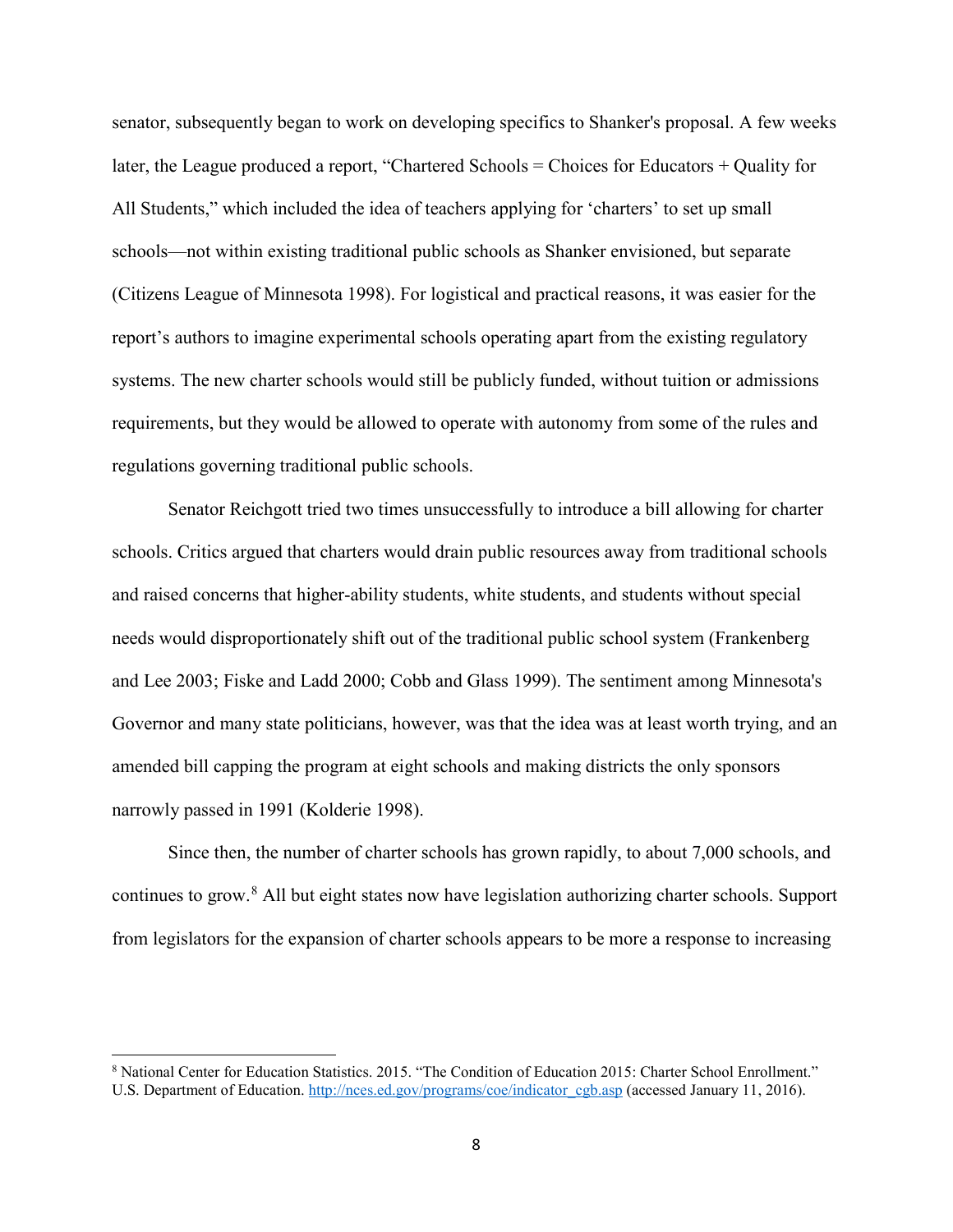parental demand for alternatives to traditional public schools, rather than a commitment to the idea that charters can serve as laboratories to improve public education.<sup>[9](#page-9-0)</sup>

Charter school authorizers, designated by state law, choose which charters to grant. They also provide ongoing oversight of charter schools and make renewal decisions at the end of the charter contract term, typically every five years. Decisions to renew are often based on relative test score measures or financial health (including enrollment). Schools do close—sometimes suddenly—compelling students to find another charter school option or revert back to their local traditional public school.<sup>[10](#page-9-1)</sup> In Texas and North Carolina, respectively, Baude at al. (2014) and Ladd et al. (2015) conclude that charters that close are disproportionately less effective, while those that remain open improve in value-added over time.

## *B. The Methodology of Lottery Studies*

l

In broad terms, the methodology of charter school lottery studies is to compare those who won a charter school lottery with those who did not. Of course, complexities arise. One challenge is that researchers must take into account that not all winners attend charter schools and not all

<span id="page-9-0"></span><sup>&</sup>lt;sup>9</sup> There have been some attempts to learn from what has worked for charter schools and what has not. At the national level, the U.S. Department of Education's Charter School Exemplary Collaboration grants supported collaboration and lesson sharing between charter schools and traditional public schools and school districts. The Bill & Melinda Gates Foundation has awarded grants to 16 cities that have signed District-Charter Collaboration Compacts detailing plans for collaboration between charter and traditional public schools. Many state laws authorizing charter schools include the sharing of best practices as one of their aims, but generally this is encouraged rather than mandated.

<span id="page-9-1"></span><sup>&</sup>lt;sup>10</sup> According to the National Alliance for Public Charter Schools, 216 charter schools, or about 3 percent of the total charter schools, closed in 2014 (National Alliance for Public Charter Schools 2015b, 2). For some examples of charter school closures see: Bush, Bill. 2015. "Closure of North Side Charter School Strands About 300 Students." *The Columbus Dispatch,* August 26.

[http://www.dispatch.com/content/stories/local/2015/08/26/FCI\\_Academy\\_charter\\_school\\_closed.html.](http://www.dispatch.com/content/stories/local/2015/08/26/FCI_Academy_charter_school_closed.html) Jacobsen, Morgan. 2015. "Two Charter Schools Closing Within Days of Starting Dates." *Deseret News*, August 20. [http://www.deseretnews.com/article/865634957/Alianza-Academy-charter-school-closing-only-days-after-school](http://www.deseretnews.com/article/865634957/Alianza-Academy-charter-school-closing-only-days-after-school-begins.html?pg=all)[begins.html?pg=all.](http://www.deseretnews.com/article/865634957/Alianza-Academy-charter-school-closing-only-days-after-school-begins.html?pg=all) Vevea, Becky. 2015. "Four Charter Schools Push Back Against Sudden Closings." *WBEZ*, November 13[. http://www.wbez.org/news/four-charter-schools-push-back-against-sudden-closings-113767.](http://www.wbez.org/news/four-charter-schools-push-back-against-sudden-closings-113767)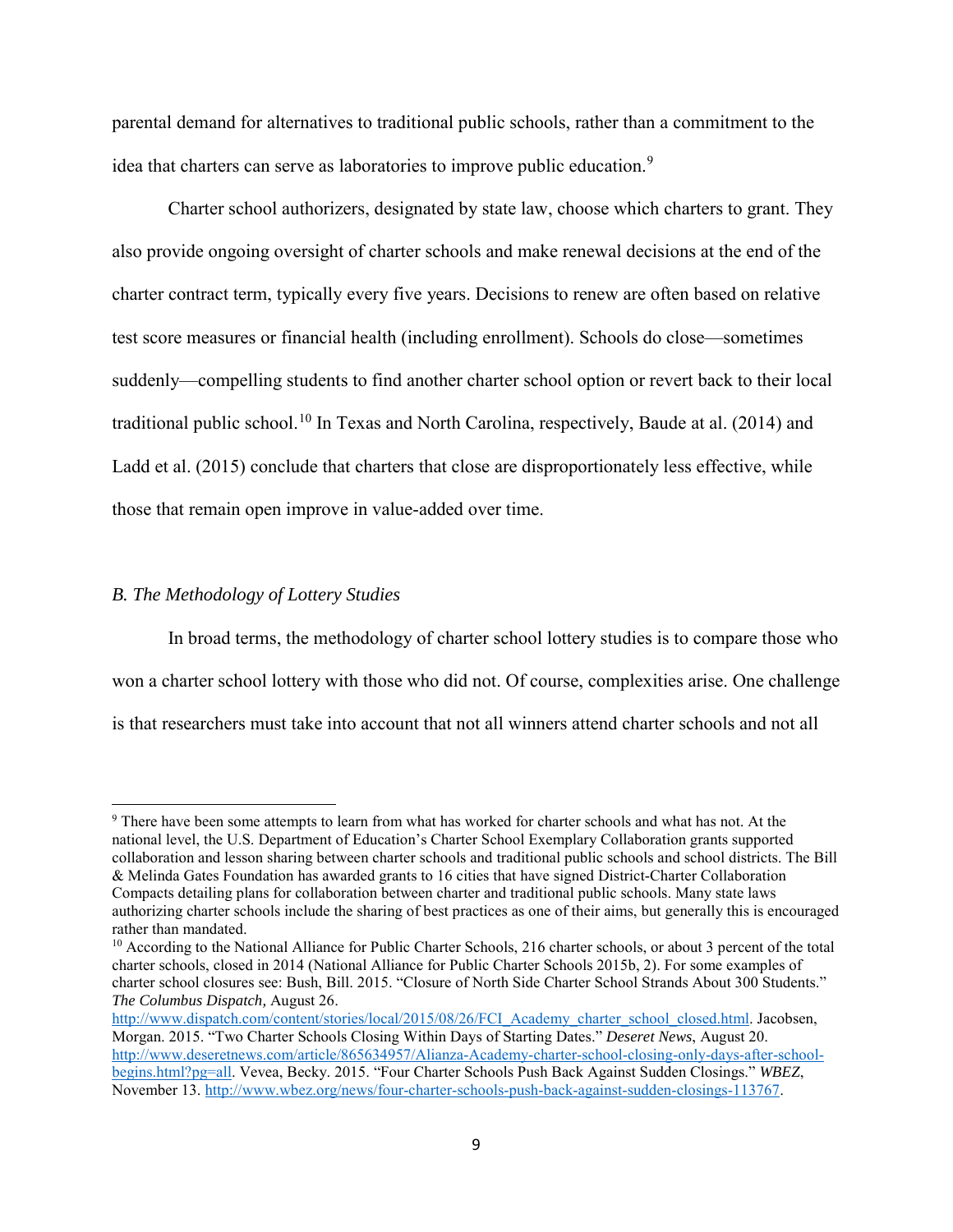losers end up at traditional public schools. In Boston, for example, Abdulkadiroğlu et al. (2011) find one-fifth of lottery winners never attend a charter school and some lottery losers eventually end up in one (by moving off a waitlist, entering a future admissions lottery, or gaining sibling preference when a sibling wins the lottery). Most of the studies of how charter schools affect test scores therefore measure the effects in two stages: first, estimating how winning a lottery predicts increased attendance at charter schools; and second, estimating how this predicted increased attendance affects achievement.<sup>[11](#page-10-0)</sup> Because the effects of attending a charter school are identified based on differences between initial lottery winners and losers, selection in who enrolls or persists in charter schools does not bias the causal estimates. While this approach addresses internal validity, external validity concerns may arise if the potential impact of charters is weaker for those who do not apply or do not adhere to their lottery assignment, a topic we return to below.

Fixed effects are usually added to the estimating equation for each group of students that applied to the same set of school lotteries to ensure that winner-loser comparisons are between those who had an equal chance of being selected (to the set of schools they applied). In many cases, test score data from different grade levels are stacked together, implicitly assuming that attendance effects increase equally for each year spent in a charter school versus not. Pooling data from multiple test results while clustering standard error estimates by grouping at the student level may also help increase precision.

 $\overline{\phantom{a}}$ 

<span id="page-10-0"></span><sup>&</sup>lt;sup>11</sup> In other words, winning a charter school lottery is used as an instrumental variable for charter school attendance. Conceptually, researchers estimate the "intention-to-treat" (ITT) effect of winning a lottery for a charter school seat on the outcome of interest (e.g. student test scores) by calculating the difference in average outcomes between lottery winners and losers. The "local average treatment effect" (LATE) of charter school attendance on the outcome of interest is calculated by scaling up the ITT estimate by the difference in charter school attendance between lottery winners and lottery losers (this is sometimes called the treatment on the treated (TOT) when no or few lottery losers gain entry to charter schools).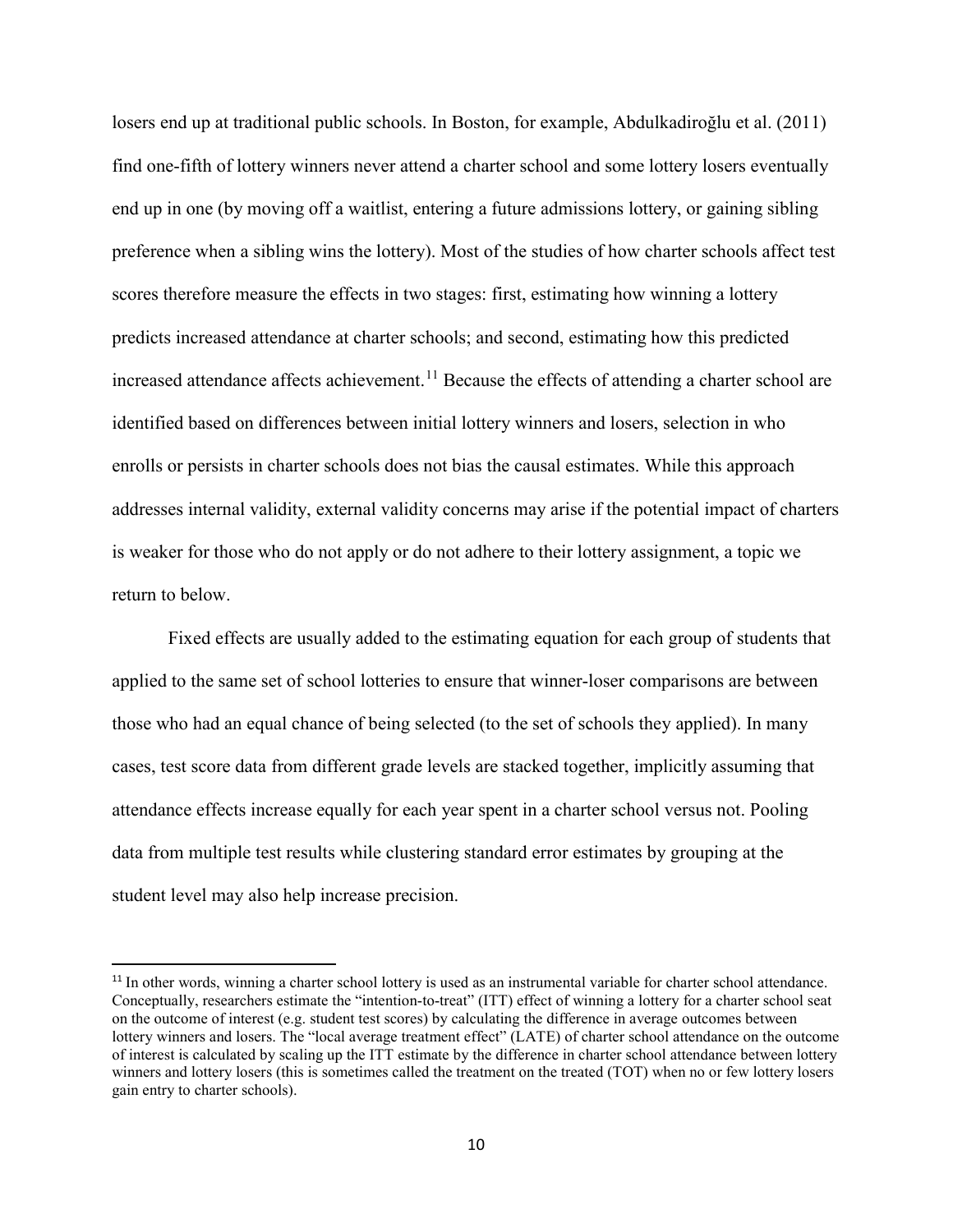## *C. An Overview of the Studies*

 $\overline{\phantom{a}}$ 

When charter schools are oversubscribed, they must admit students using lotteries,  $12$ although some states allow charters to give preference to siblings (National Alliance for Charter Public Schools 2015c). In most cases, families must submit separate applications for each charter school, though this is changing with an increasing number of districts using centralized applications that allow students to rank schools, which maximize the chances that each student gets into at least one school.

Table 1 lists the set of charter schools with lotteries that have been studied to date.<sup>[13](#page-11-1)</sup> The studies described in Table 1 do not include all charter schools that have held lotteries. To do research on outcomes of winners and losers in a charter school lottery; records must be in suitable condition; enough time must elapse to observe student outcomes of interest; researchers must obtain permission from schools to work with their lottery records; and, because of federal privacy law, matching lottery records to student test scores often requires either individual consent from study participants or collaboration with state or school district administrators who can conduct or supervise the match. In cases of multiple studies working with the same data, we focus here on the most recent published academic study or report. In some cases in the discussion that follows, we will rescale the estimates of charter school effects to be comparable across studies.[14](#page-11-2)

<span id="page-11-0"></span><sup>&</sup>lt;sup>12</sup> The first charter school law anticipated the possibility of oversubscribed demand. In 1991, Minnesota legislation stated that if "the number of applications exceeds the capacity of a program, class, grade level, or building...pupils shall be accepted by lot" (Minnesota Statute § 120.064).

<span id="page-11-1"></span><sup>&</sup>lt;sup>13</sup> Some of these studies are primarily observational; for the purpose of this paper, we focus on the lottery-based findings and do not report observational findings.

<span id="page-11-2"></span><sup>&</sup>lt;sup>14</sup> More specifically, in cases where a study reported only the "intention-to-treat" effect (the outcome effect from winning a lottery) and no first stage estimate (the effect of winning a lottery on attendance), we noted this in Table 1. If the first stage and intention-to-treat are reported but a local average treatment effect is not, we divide by the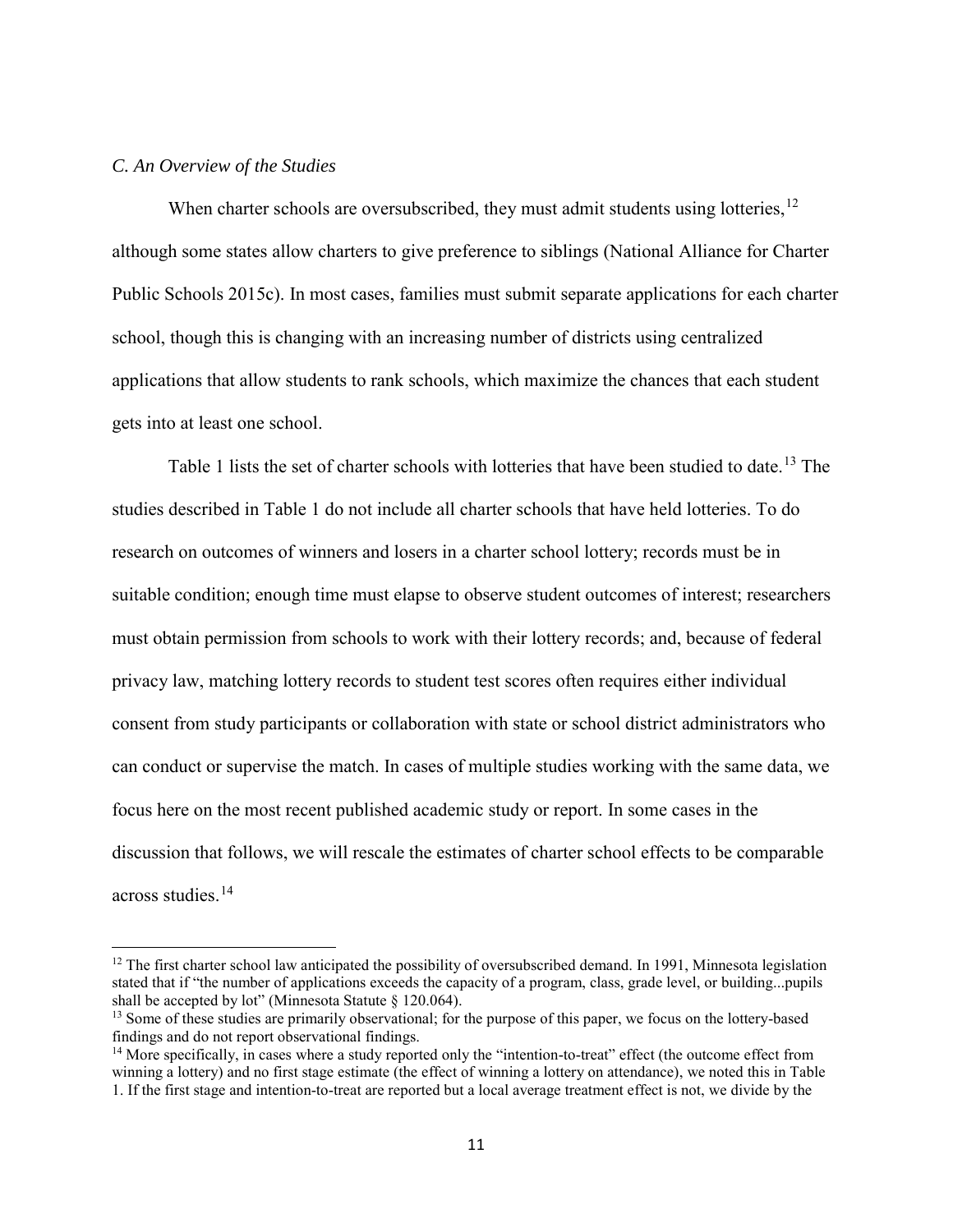Hoxby and Rockoff (2004) collected admissions lottery data from three "No Excuses" style Chicago International Charter Schools (CICS), which deliberately locate in disadvantaged urban communities to target low-income families. Hoxby and Rockoff had admissions lottery data matched to Chicago Public School administrative data on test score outcomes. They find small positive changes, not statistically significant at standard levels.

Around the same time as Hoxby and Rockoff's study, another team of economists began collecting charter school lottery data from Massachusetts and, with support from state officials, obtained access to administrative public school data for matching. Abdulkadiroğlu et al. (2011) focus on students in Boston who applied to at least one of five charter middle schools or one of three charter high schools where high demand causes the schools to be oversubscribed. They find very large average effects: charter school attendance increases state-level English/language arts and math test scores by 0.2 and 0.35 standard deviations per year, respectively. Given that that the achievement gap between black and white students in Massachusetts is about 0.7 to 0.8 standard deviations, these estimates suggest that three years of charter school attendance for black students would eliminate the black-white performance gap. Angrist et al. (2013) update this analysis to include urban and nonurban schools across Massachusetts, along with additional years of test score data. They continue to find positive average test score effects, but these effects

l

best estimate of the first stage. In cases where a study reported only cumulative estimates, we divided the final year estimate by the number of years observed to obtain a per year estimate. When we convert estimates to per year or second stage estimates, we also divide the standard errors by the same factors we divide the coefficients. In the cases where we are converting intention-to-treat estimates to second stage estimates, this *will not* correct the standard errors as a typical two-stage least squares procedure would in a statistical software program. Thus our standard errors are likely slightly too small for a subset of the charter school impact estimates that are based on intention-totreat estimates (see Table 1 for details). We follow these conventions in our data analysis as well. Means and standard deviations are weighted by the inverse of the standard error of the relevant point estimates, both here and throughout our study.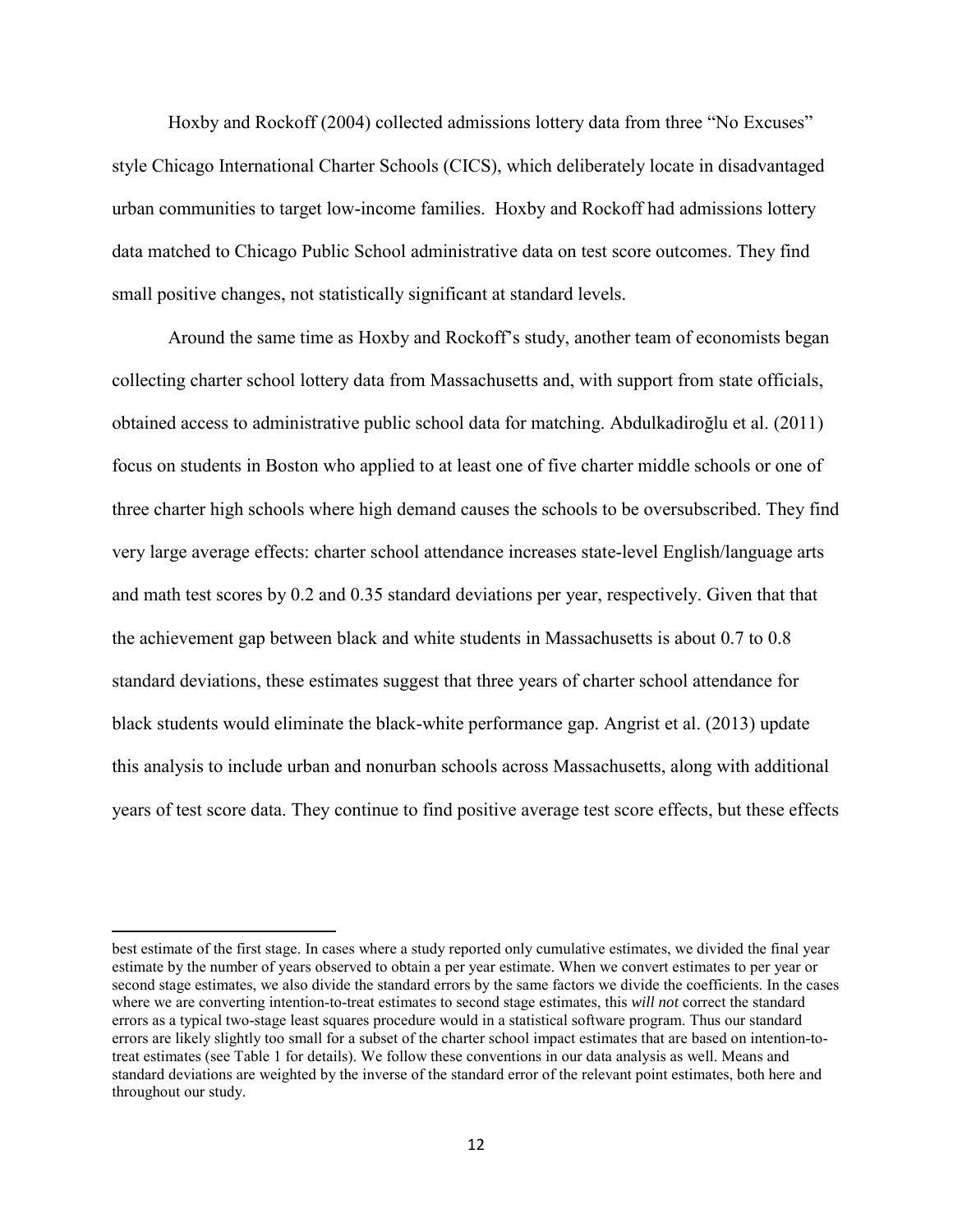appear in urban schools only and with wide variance across schools—a finding we revisit later in this paper.

The New York City Department of Education also facilitated matching charter school lottery data with standardized test scores in English/language arts and math. Dobbie and Fryer (2013) collected data from 19 elementary and 10 middle schools with oversubscribed demand. They find large average effects from each year of charter school attendance, especially for math scores, though again with large variance across schools. In an earlier lottery-based study of New York City charter schools, Hoxby et al. (2009) also found large and significant results for middle schools and report even larger effects for charter high schools.

Studies that use survey data for a national sample of charter schools tend to find positive but not statistically significant overall impacts. Both Gleason et al (2010) and Furgeson et al. (2012) contacted charter schools asking for permission to survey lottery applicants and obtain consent prior to randomization, and the Furgeson et al. group also collected retrospective data to match directly with administrative data. Among the 77 charter middle schools that agreed to participate in Gleason et al. (2010), only 32 ended up with a sufficiently large enough waiting list to use in their study. On average, lottery winners performed no better and no worse in math and reading scores than lottery losers two years after students applied. Furgeson et al. (2012) identified 16 of 109 charter schools run by Charter Management Organizations (CMOs) with adequate records and also find insignificant overall test score effects from winning the lottery. Estimates from survey data, however, are generally more imprecise than those using administrative data.

Seven additional lottery-based studies estimate charter impacts for specific schools or organizations. Three of these studies examine the Knowledge Is Power Program (KIPP) charter

13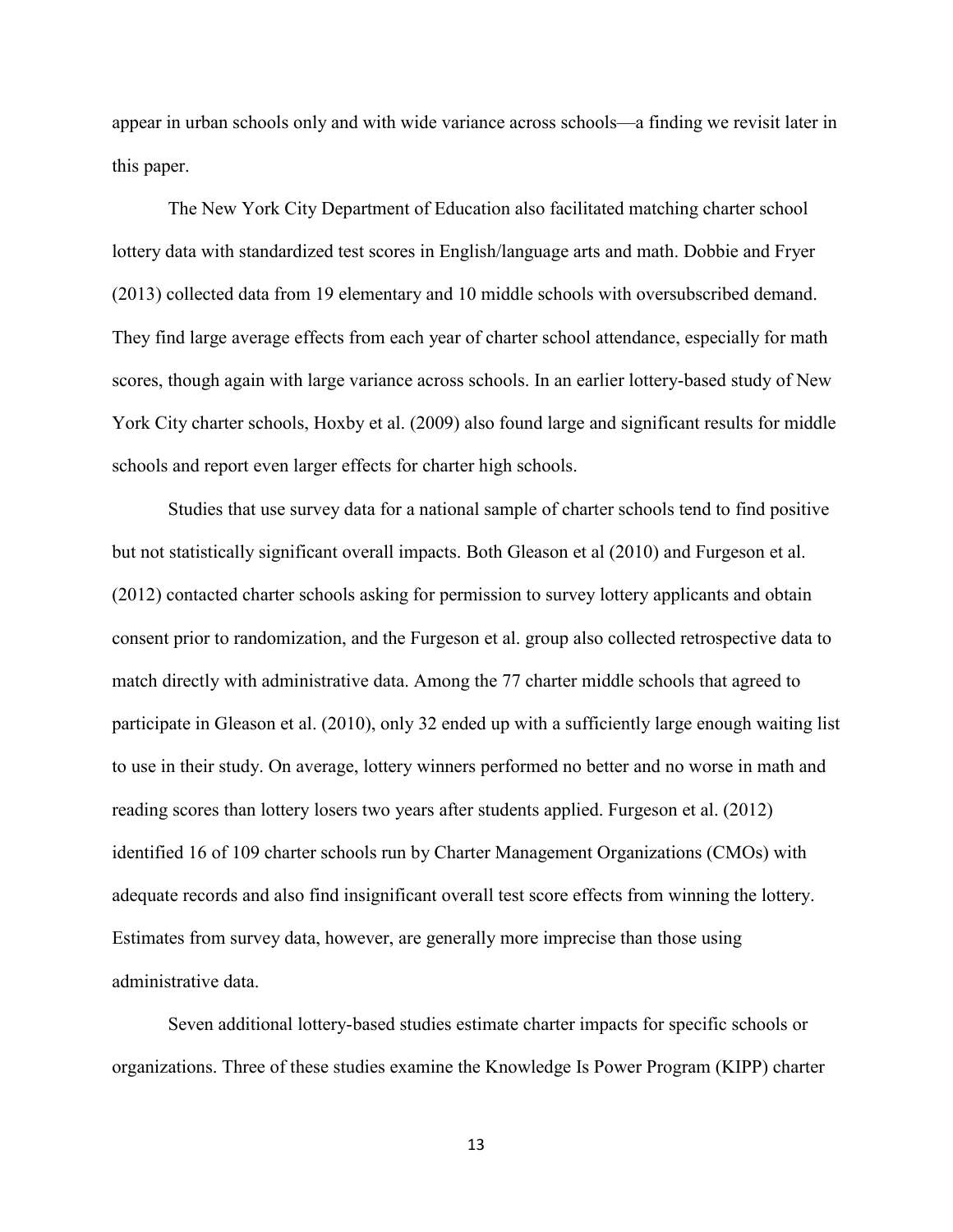schools. KIPP is the largest network of charter schools in the country and often described as the source of the "No Excuses" movement (as reported in Rotherham 2011). In KIPP schools, principals and teachers have high behavioral and academic expectations for all students. Further, parents, students, and teachers sign a 'learning pledge' and follow a strict disciplinary code. School hours are extended typically to between 7:30AM and 5:00PM and include occasional Saturdays and summer weeks, and tutoring is also offered during these times. In the 2014-2015 school year, KIPP's network included 162 schools serving 58,495 students in prekindergarten through grade 12 (Clark Tuttle et al. 2015). All three KIPP lottery studies listed in Table 1 find significant achievement effects from attendance (Angrist et al. 2012; Clark Tuttle et al. 2013; Clark Tuttle et al. 2015). In addition to the test score results, Clark Tuttle et al. (2013) also find that KIPP attendance increases the amount of homework per night by about 45 minutes and increases school satisfaction but does not affect effort or engagement.

The Promise Academy charter schools in the Harlem Children's Zone (HCZ) contain many similar "No Excuses" elements. Dobbie and Fryer (2011) estimate that attendance at the Promise Academy raises test scores by about 0.20 standard deviations per year, although effects on English/language were not significant. The study also finds that attendance at the Promise Academy reduces absenteeism.

Two other charter schools aligned with the "No Excuses" model have been evaluated. The Unlocking Potential (UP) Network focuses on in-district school turnaround for chronically underperforming schools. In 2011, UP Academy Charter School of Boston replaced a failing traditional public school in Boston; within a year, the school was required to hold a lottery to address oversubscribed demand (as reported in Nix 2015). Abdulkadiroğlu et al. (2014) find UP attendance effects of 0.12 standard deviations per year for English/language arts scores and 0.27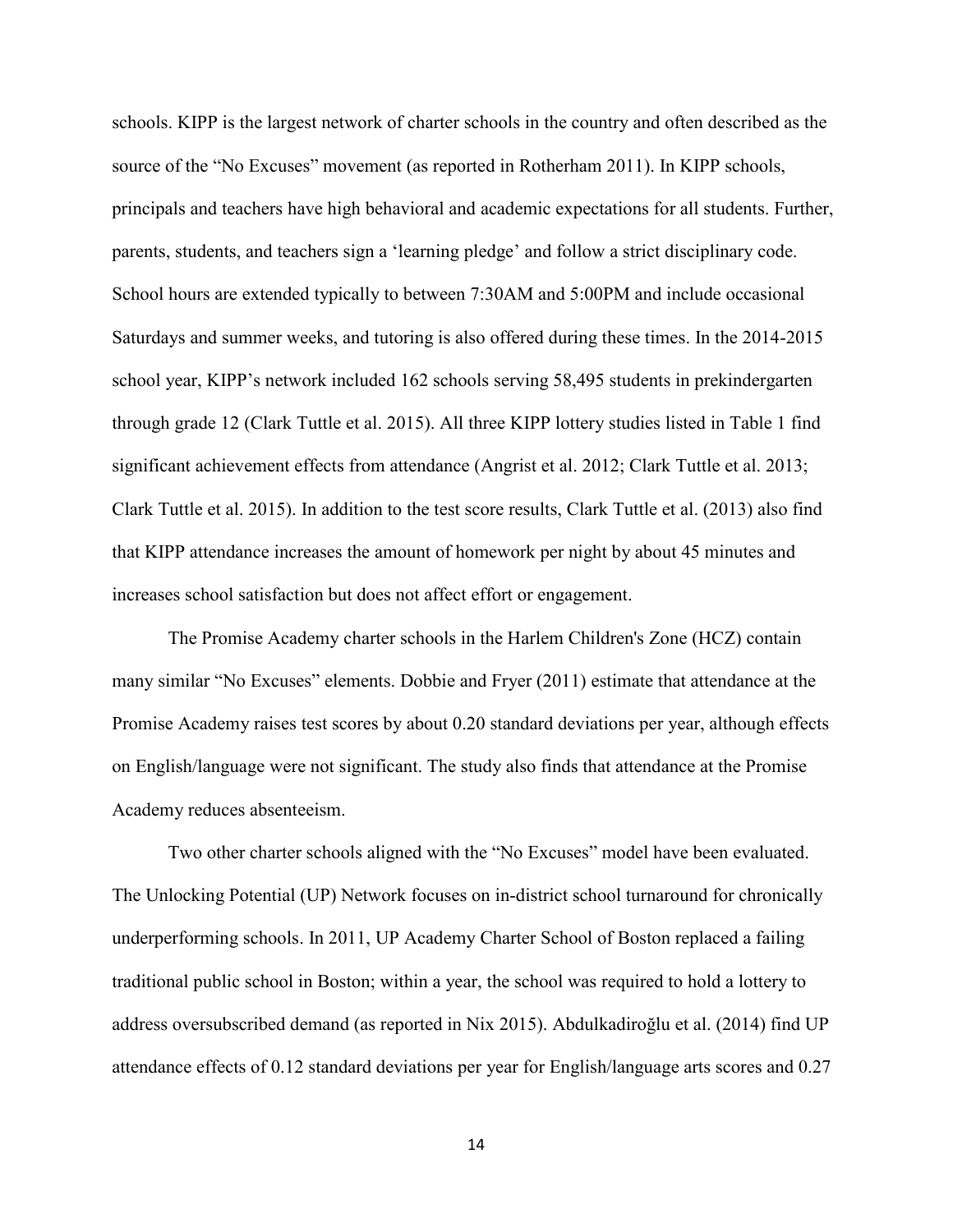standard deviations for math. SEED schools are "No Excuses" boarding schools in Baltimore and Washington, D.C. for students from disadvantaged backgrounds in grades 6 through 12. At the Washington, D.C. school, Curto and Fryer (2014) estimate increases in math scores of 0.23 standard deviations and in reading scores of 0.21 standard deviations per year of attendance.

Many of the estimated effects in Table 1 are impressive. Attendance at some charter schools leads to test score gains of more than half a standard deviation after two years of attendance. Most educational interventions such as class size reductions, teacher or student incentives, more resources, or extended time, generate gains that are less than one-quarter of this amount (Fryer, 2016). However, while the large impacts from attending "No Excuses" schools like KIPP, UP Academy, and the Promise Academy are encouraging, some of the other charters generate no effect or even negative effects. Overall, the per-year mean effect of attending a charter school in our sample of 113 schools is 0.080 standard deviations in math and 0.046 standard deviations in English/language arts. Our real interest from these papers, therefore, is not whether charter schools are effective on average, but rather what makes an effective charter school. To investigate this, we dig a little deeper.

#### **III. School-Specific Effects**

#### *A. Wide variance in outcomes*

We collected data for school-specific charter effects and their corresponding standard errors and sample sizes from the lottery studies in Table 1, with the exception of schools used in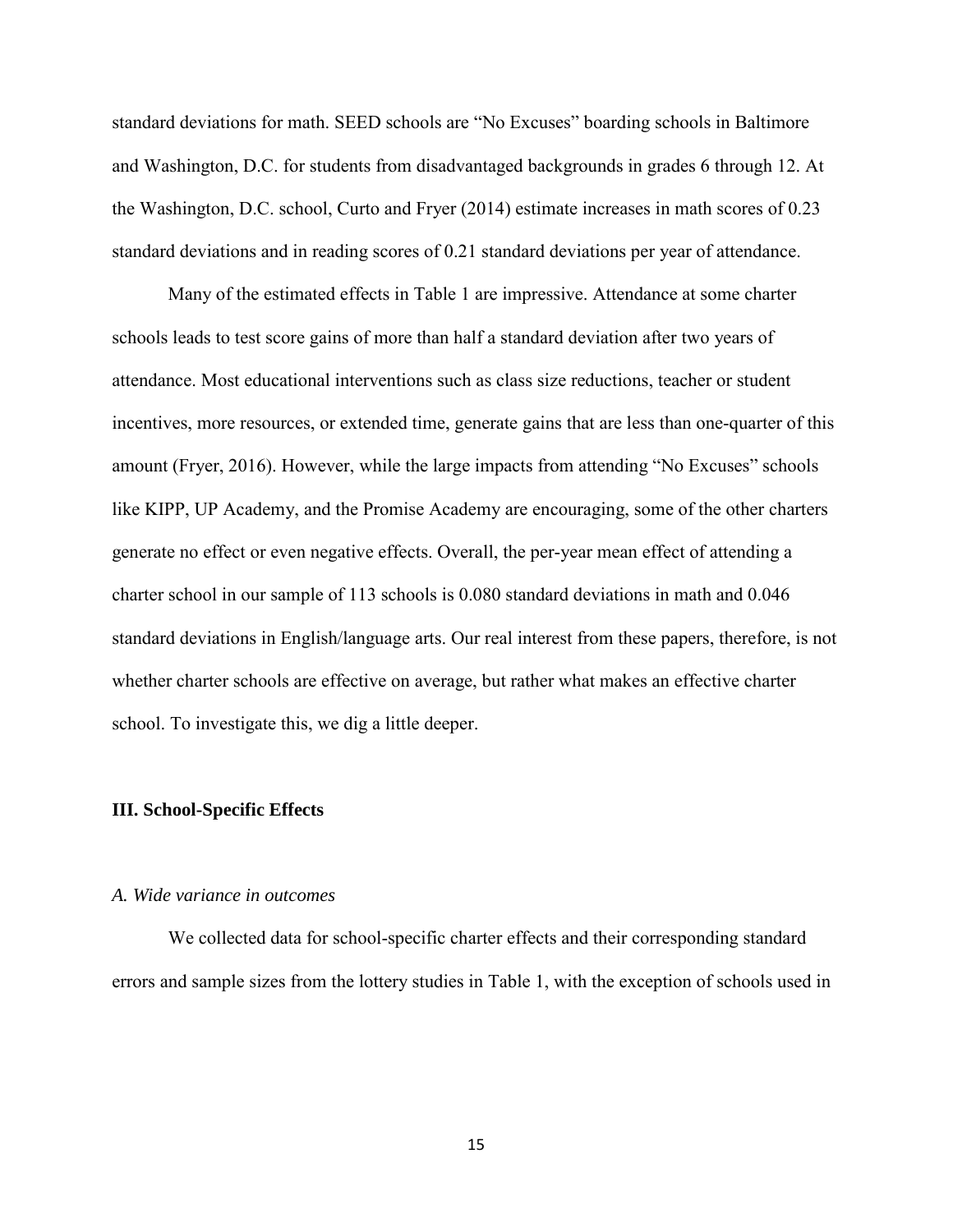Hoxby and Rockoff (2004) and Hastings et al. (2012).<sup>15</sup> Figure 1A plots a histogram of the standardized math score effects from a year of attending these schools. Figure 1B plots the same, but for English/language arts scores. The range in estimates is wide, with outliers ranging from - 0.57 to 1.16 for math and -0.78 to 1.06 for English/language arts. The estimates are slightly skewed to the left. The mean per-year math test score effect is 0.080 and its standard deviation is 0.23.[16](#page-16-1) The mean English/language arts effect is 0.046 with a standard deviation of 0.21.

 Some of this variation is likely due to imprecision. Not surprisingly, larger effects are related to larger standard errors. Figures 2A and 2B plot the math and English/language arts effect sizes against their corresponding standard errors, respectively. The largest math effect of 1.16 standard deviations from a year of charter attendance at a New York City school has an associated standard error of 0.66. On the other end, the lowest English/language arts effect of - 0.78 from a school in Massachusetts has a standard error of 0.75. Estimates from the two national studies using survey data from Gleason et al. (2010) and Furgeson (2012) generally have higher standard errors than those from the other studies.

To get a better sense as to the range of charter school effects, Figure 3 plots the math and English/language arts score impacts for cases with standard errors less than or equal to 0.1. Among these more precise results, effects on math scores range from -0.27 to 0.57, with a mean of 0.092 and standard deviation of 0.18. The separate math and English/language arts effects are

 $\overline{\phantom{a}}$ 

<span id="page-16-0"></span> $15$  Table 2 lists the sources of these 113 school estimates and their availability of corresponding school characteristic data. We thank the authors of these studies for their willingness to share data and results. The reasons for excluded studies are as follows. Hoxby and Rockoff (2004) do not report results on a scale we can convert to standard deviations. Hastings et al. (2012) do not report estimates that we can convert to per-year estimates. We also exclude studies where the schools are included in a more comprehensive or a more recent study. The KIPP Lynn and Promise Academy studies are not included as single studies since those schools are included in studies of the same regions with larger school samples. Hoxby, Muraka, and Kang (2009) estimate effects on New York City schools; we use the more recent estimates from Dobbie and Fryer (2013). The same reasoning applies to estimates of Boston schools – these are included within the Massachusetts study.

<span id="page-16-1"></span><sup>&</sup>lt;sup>16</sup> Means and standard deviations are weighted by the inverse of the standard error of the relevant point estimates, both here and throughout our study.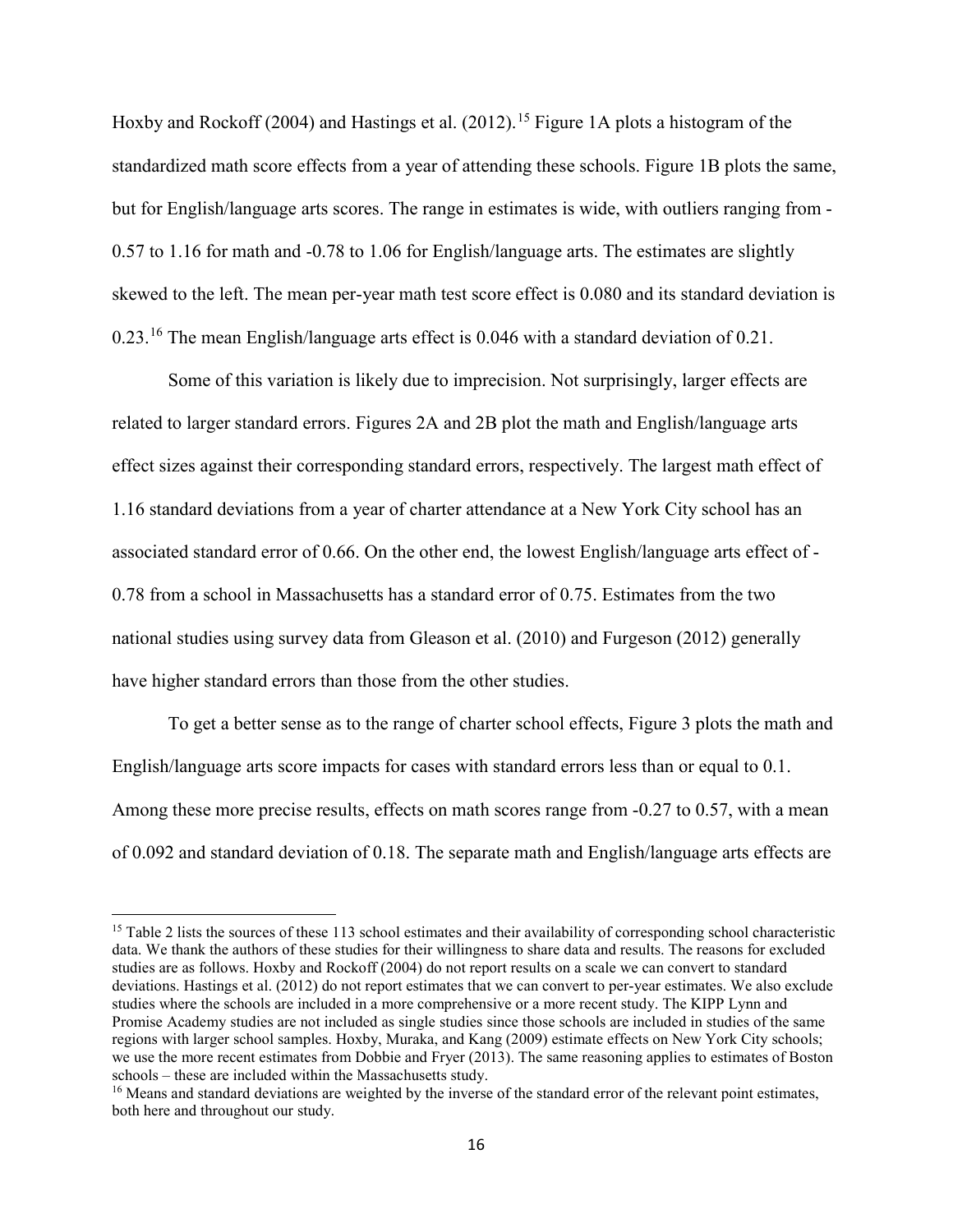strongly correlated, with math effects being generally larger than English/language arts in absolute terms. The slope from regressing English/language arts on math scores is 0.64.

## *B. Larger Effects in Poor Performing Urban Neighborhoods*

 $\overline{\phantom{a}}$ 

A charter school which attracts students who would have otherwise attended a particularly poor-performing traditional public school would appear more effective than an identical charter school that draws students who would have otherwise attended a better performing school. Estimates of charter school impacts should therefore be interpreted relative to the experience of students who lose the lottery at that school.<sup>17</sup>

As mentioned earlier, Angrist et al. (2013) find stark differences in the gain that can be attributed to a charter school according to whether the school is located in an urban or nonurban setting.<sup>[18](#page-17-1)</sup> The large positive effects from the Massachusetts studies are concentrated among the urban charter schools, while nonurban charters are generally ineffective and may even reduce achievement for some. We show this pattern in Figure 4, Panel I, which plots the Massachusetts estimates by average achievement levels at the fallback schools for lottery losers. The fallback school achievement level is measured as the average test score at the noncharter school that lottery losers attend the following year, weighted by the number of students that attend.<sup>[19](#page-17-2)</sup>

<span id="page-17-2"></span><span id="page-17-1"></span><span id="page-17-0"></span> $17$  Hastings et al. (2012) examine whether winning a school choice lottery impacts students' academic achievement even before they enroll in their chosen schools by raising their intrinsic motivation. They find that charter and magnet school lottery winners in an anonymous urban school district had truancy rates that were 7 percent lower than lottery losers in the period after the lottery was held but before winners enrolled in their new schools.  $18$  Angrist et al. (2013) define urban schools as those located in areas in which the district superintendent participates in the Massachusetts Urban Superintendents Network. This includes Boston, as well as smaller districts such as Cambridge, Holyoke, Lawrence, and Worcester. In Massachusetts, urban charter schools are almost uniformly located in areas with high poverty rates and high minority enrollment. We follow the definitions of variables as defined in their original studies. See Appendix Table 2 for a full list of variable definitions across studies. <sup>19</sup> Results are very similar, though less precise, when we use control complier test scores rather than the average school outcome of lottery losers. Additionally, to address the concern that these findings reflect a mechanical correlation due to the presence of lottery losers' outcomes in the fallback school scores, we recalculate the fallback school scores using the prior year's scores (which the lottery losers do not contribute to). The findings are essentially identical, likely due to the relatively small proportion of lottery losers in any given school.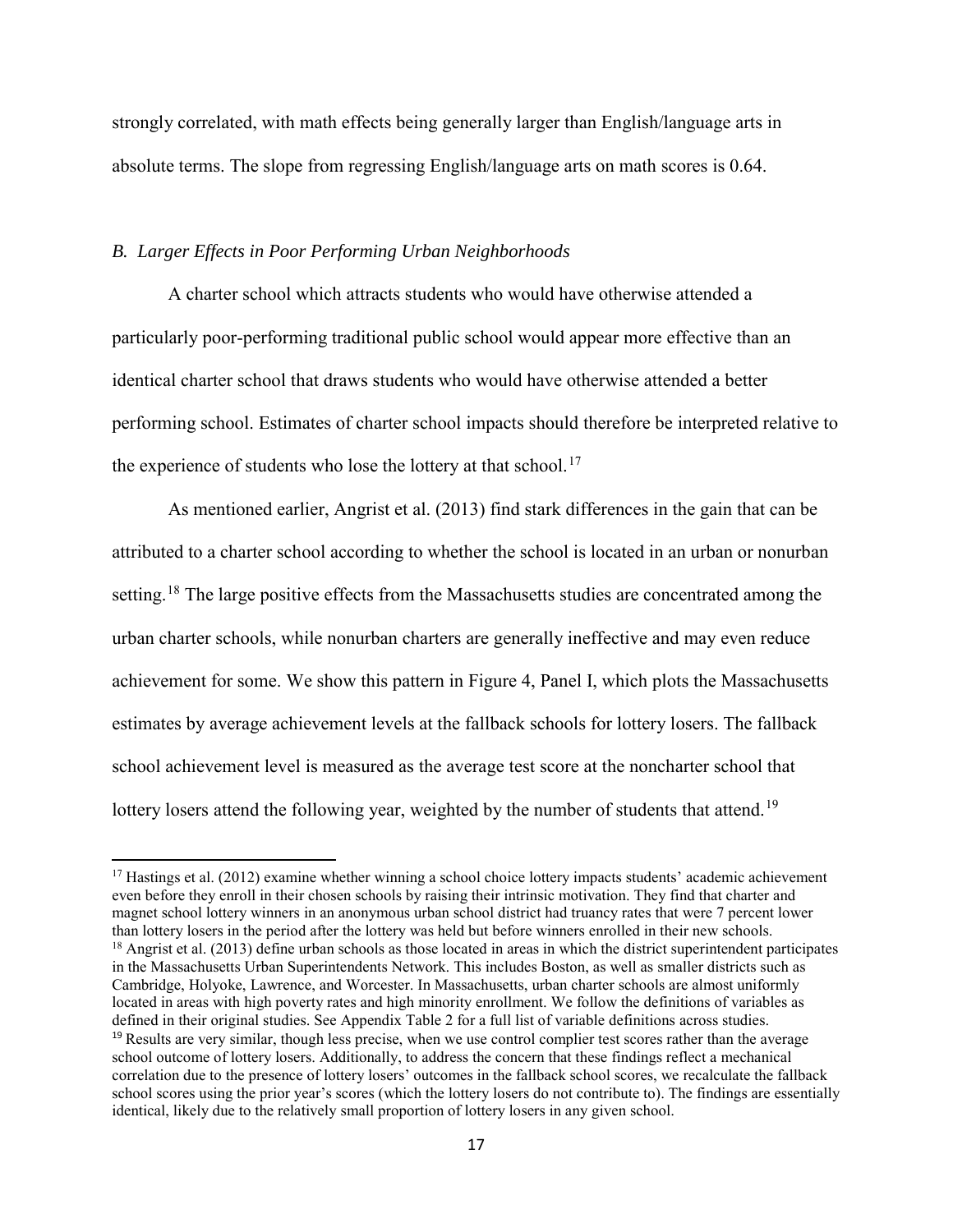Students at urban fallback schools score well below average in test scores while the students at nonurban schools generally score above average. The black circles indicate effects from attendance at urban charter schools, which are almost all uniformly positive. Larger circles indicate more precise estimates (that is, smaller standard errors). The average urban charter school math effect is 0.25 (se=0.044). The grey, open circles that indicate nonurban effects are mostly close to zero or even negative. The average math impact at nonurban charters is -0.07  $(se=0.092)$ .

Regressing performance gains in math at the charter school on the average test scores at the fallback schools, we get a strong negative relationship (-0.629, se=0.086). The  $R^2$  is more than half (0.513). An indicator for whether a school is in an urban area has no additional explanatory power.<sup>[20](#page-18-0)</sup> Panel B of Figure 4 shows a qualitatively similar pattern, although less extreme, for the gains by charters in English/language arts scores compared to the fallback schools. Clearly, the most impressive charter school effects are found where fallback schools have the least impressive academic performance.

 The national charter school study by Gleason et al. (2010) also displays a noticeable negative relationship between charter school effects and conditions at fallback schools. In this case, we use their dummy variable indicating "Large City" to define urban versus nonurban areas. For the performance level of fallback schools, we use the average proficiency rate of the traditional public schools attended by lottery applicants in the year and grade level after losing a charter lottery (which is not on the same scale as the Massachusetts variable). Figure 4, Panel C shows that the slope from regressing charter impacts on performance levels at fallback schools is also negative in this data  $(-0.227, \text{se} = 0.073)$ . Again, the slope remains essentially the same when

l

<span id="page-18-0"></span><sup>&</sup>lt;sup>20</sup>Specifically, the slope and  $R^2$  remain about the same when adding a dummy variable for the school being in an urban city (-0.658, se=0.375).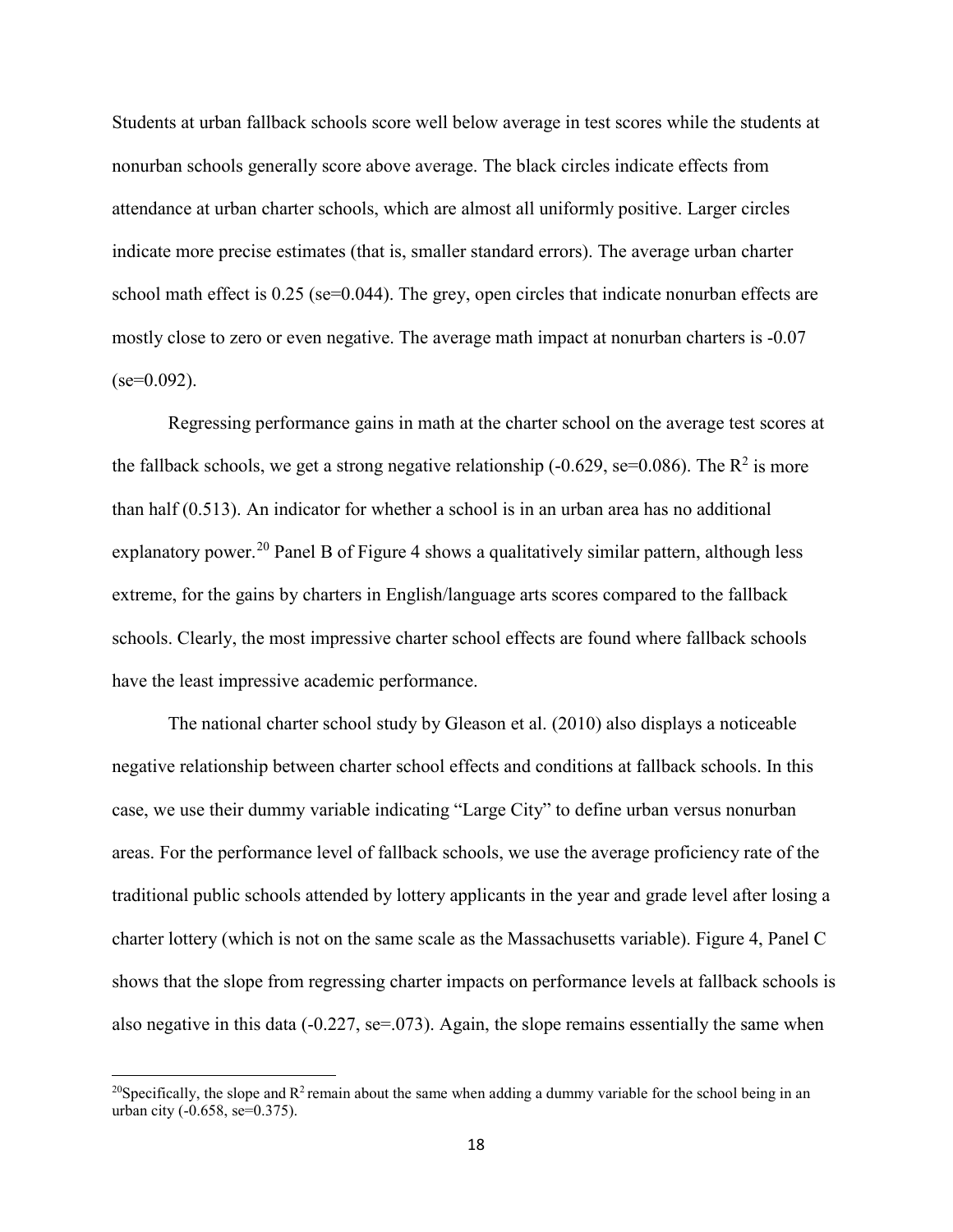adding the urban dummy (-0.191, s.e.=0.088). The slope for English/language arts test score impacts regressed on fallback school performance is also negative, but less steep and insignificant.

The importance of the fallback school in affecting the gains from enrolling in a charter school can also been seen in Figure 5, Panel I which traces the accumulation of charter school effects over time for applicants to urban and nonurban middle schools in Massachusetts. We calculate percent proficient<sup>[21](#page-19-0)</sup> on the state standardized exam for urban charter attendees (solid, dark line) and noncharter attendees (solid, lighter line) at each grade level, with similar calculations for the nonurban charter applicants (dashed lines), using the methods from Abadie (2002, 2003) as described in Angrist et Al. (2016). In both subjects in middle school, applicants to urban and nonurban charters have very low proficiency rates at baseline. Then the proficiency rates diverge, with lottery winners that attend charter schools increasing their qualifications over time substantially, from about 30 to 70 percent. In math, lottery losers that attend noncharter urban schools actually have proficiency rates lower than their baseline rate by  $8<sup>th</sup>$  grade. In nonurban schools (dashed lines), the opposite is true: noncharter schools (the light dashed lines) improve over time, and charter schools (the dark dashed lines) do worse. The figure also shows that, by 8<sup>th</sup> grade, proficiency levels for urban charter school attendees are in the range of children in the suburbs. The pattern for urban high schools shown in Figure 5, Panel II also indicates a large proficiency gap of about 20 percentage points that opens up between charter and noncharter schools after two years for both math and English/language arts.

## *C. Larger Effects for Black, Hispanic, and Previously Poor Performing Students*

 $\overline{\phantom{a}}$ 

<span id="page-19-0"></span><sup>&</sup>lt;sup>21</sup> We use percent proficient as opposed to mean scores, so that we are making comparisons to a set standard rather than the state mean. However, mean scores show a very similar pattern.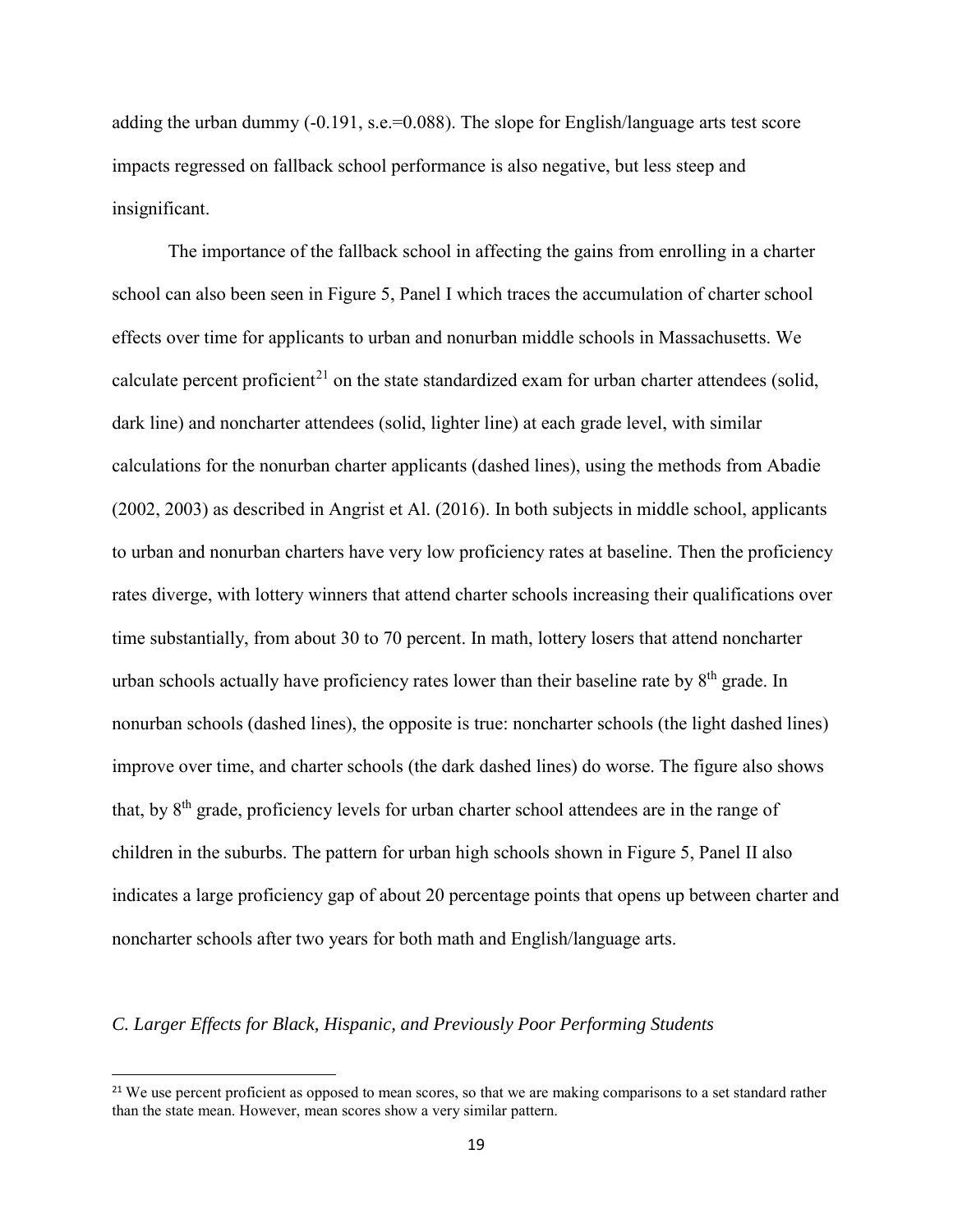The urban charter school advantage is fairly consistent across subgroups. Table 2 reports per-year results of two-stage least squares regressions as discussed earlier, but for different subgroups of students after combining data from the Massachusetts and national charter school studies mentioned in the previous section. The dependent variables for the four columns are school-specific gains for students in charter schools in math and English/language arts test scores for urban and nonurban students.

For urban charter schools, the coefficients reveal positive and statistically significant effects across each of the subgroups we examine, with the exception of white students, for whom the charter school effect is positive and marginally significant in math and essentially zero in English/language arts. Effects are generally larger for less advantaged students, including black and Hispanic students, those with low baseline scores, those who receive subsidized lunch, and English language learners. Special education and non-special education students in urban charters have essentially the same test score impact estimates (for more details on impacts on English language learners and special education students, including effects on classification, see Setren 2015).

For nonurban charter schools, we find negative and statistically significant effects for female students, white students, and those without low baseline test scores, who do not receive subsidized lunch, who are not in special education, or who are not English language learners. There are marginally positive effects in math in nonurban schools for black students and those with low baseline scores.<sup>[22](#page-20-0)</sup>

## *D. Similar Estimated Effects for Students Who Do Not Apply*

l

<span id="page-20-0"></span><sup>&</sup>lt;sup>22</sup> See Appendix Table 1 for results for subgroups by each study.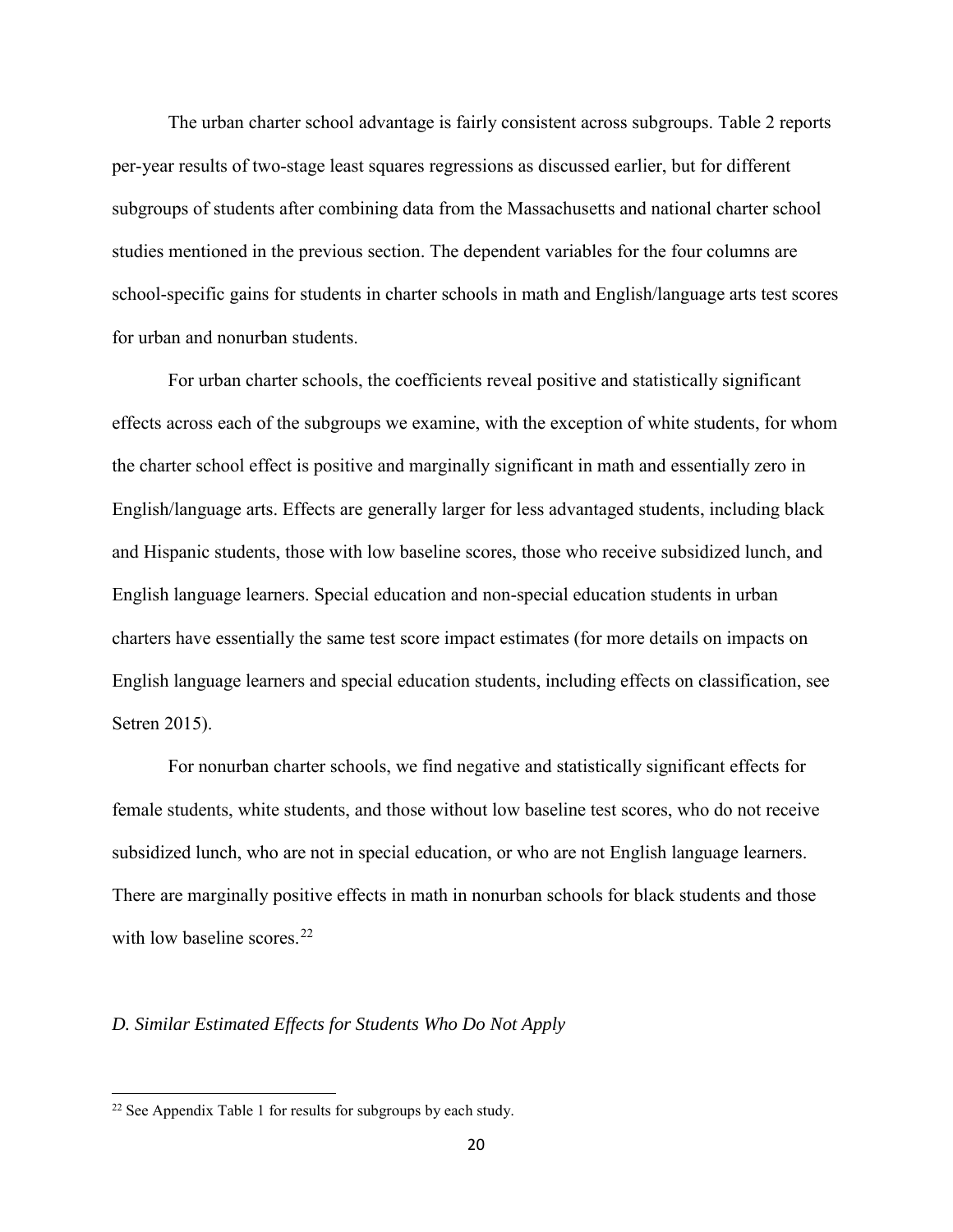Using lottery outcomes to estimate charter school effects provides a useful estimate of the gains from charter schools for those who students who applied to oversubscribed charter schools. However, the lottery studies cannot clearly tell us whether adopting approaches practiced by the most successful oversubscribed charter schools would help the type of students who *don't* apply. For example, charter schools often try to engage parents in their child's learning; if students who do not apply to charter schools have less involved parents, these types of parental engagement strategies may not work for these students.

In fact, there are a few studies suggesting that charters also benefit those who end up in them without applying. Abdulkadiroğlu et al. (2014) examine charter takeovers in New Orleans and Boston, where chronically poor performing schools were replaced with charters, most of which follow the "No Excuses" pedagogy. By comparing students at schools not yet taken over with students at schools that were taken over and turned into charter schools, the authors estimate charter school effects for students who passively enroll. They calculate estimates of charter school impacts at New Orleans takeover charters of 0.21 standard deviations in math and 0.14 standard deviations in English/language arts per year of charter school attendance. These estimates are similar to or larger than lottery estimates for the sample of Massachusetts urban charters schools in Angrist et al. (2013). At Unlocking Potential Academy Boston, Abdulkadiroğlu et al. (2014) find that students who passively enroll in UP due to being grandfathered into the school have substantially larger gains in English/language arts test scores than students who attend due to winning an admissions lottery. Students who have been grandfathered have baseline English/language arts achievement 0.23 standard deviations below that of their lottery counterparts; attendance at UP effectively closes this gap.

21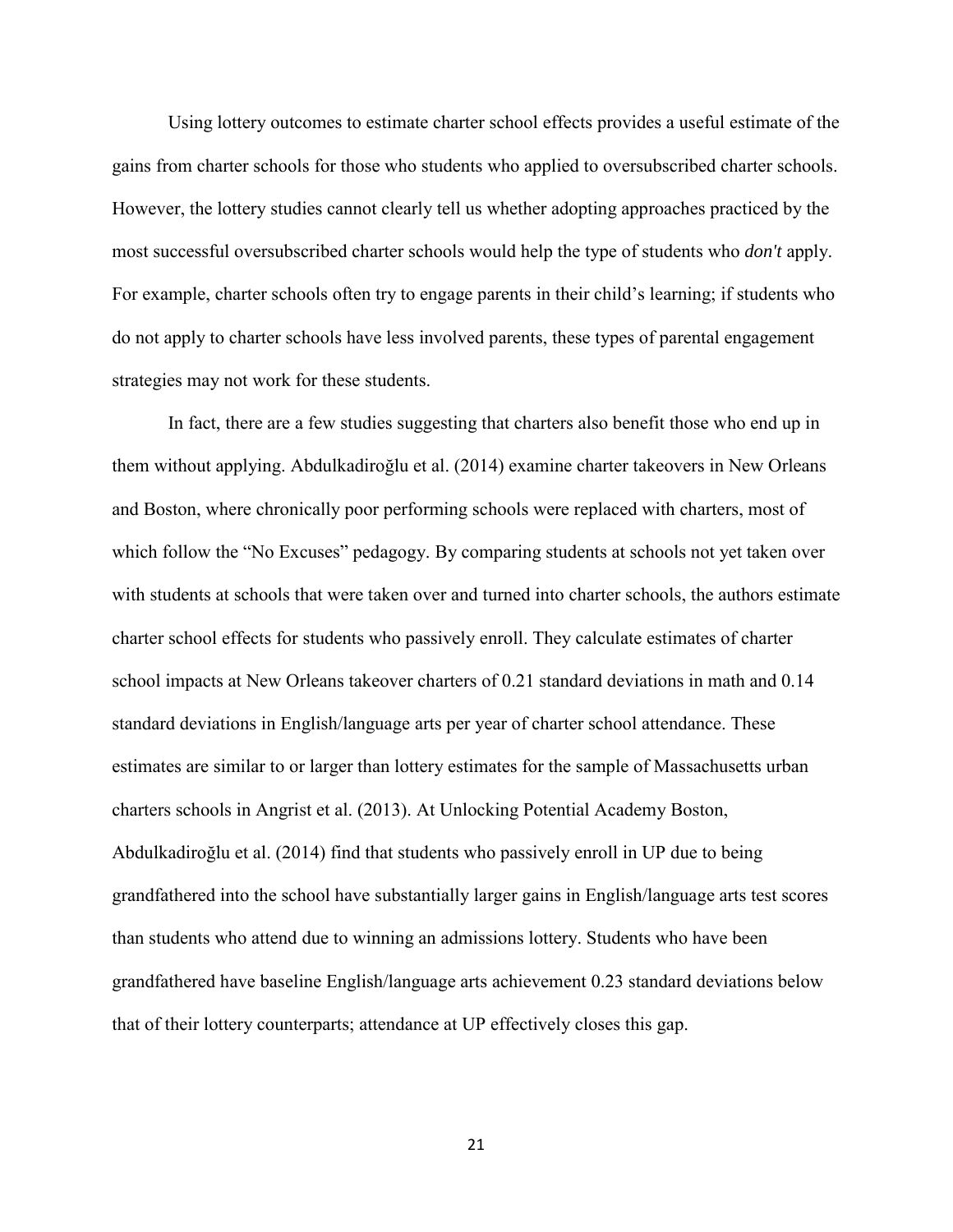Indeed, evidence from the lottery studies suggests that charter schools may actually be more effective at increasing the achievement of students who are less likely to apply. In Massachusetts prior to 2011, charter applicants were slightly less likely to participate in special education programs or to qualify for a subsidized lunch and had slightly higher test scores at baseline, compared to their traditional public school counterparts (Angrist et al. 2013). However, these subgroups tend to have larger gains in test scores. In their study of KIPP Lynn, Angrist et al. (2012) find that students with special needs or those who have limited English proficiency experience larger gains in reading (0.42 and 0.27 standard deviations for students with special needs and with limited English proficiency, respectively, compared to an average of 0.12 standard deviations) and math (0.47 and 0.42 standard deviations, respectively, compared to an average of 0.35 standard deviations) for each year of attendance. They also find that the effects of attendance at KIPP Lynn are larger for students with lower baseline scores. In Boston, Walters (2014) finds that high-achieving students from higher-income families are more likely to apply to charter schools, but charter schools generate larger gains for disadvantaged, low-achieving, and non-white applicants. These results are promising because they suggest these charter schools may be good at helping the most disadvantaged among the group of disadvantaged students.

Evidence is mixed as to whether charter schools for which lottery estimates are not available—either because the schools are not oversubscribed or because lottery records are not available—are more or less effective than the charter schools included in lottery-based studies. Angrist et al. (2011) find that for Massachusetts urban charter middle and high schools, observational estimates, calculated using a combination of matching and regression, and lotterybased estimates are very similar. However, for nonurban charter middle schools, the observational and lottery-based estimates are not as close, with the observational estimates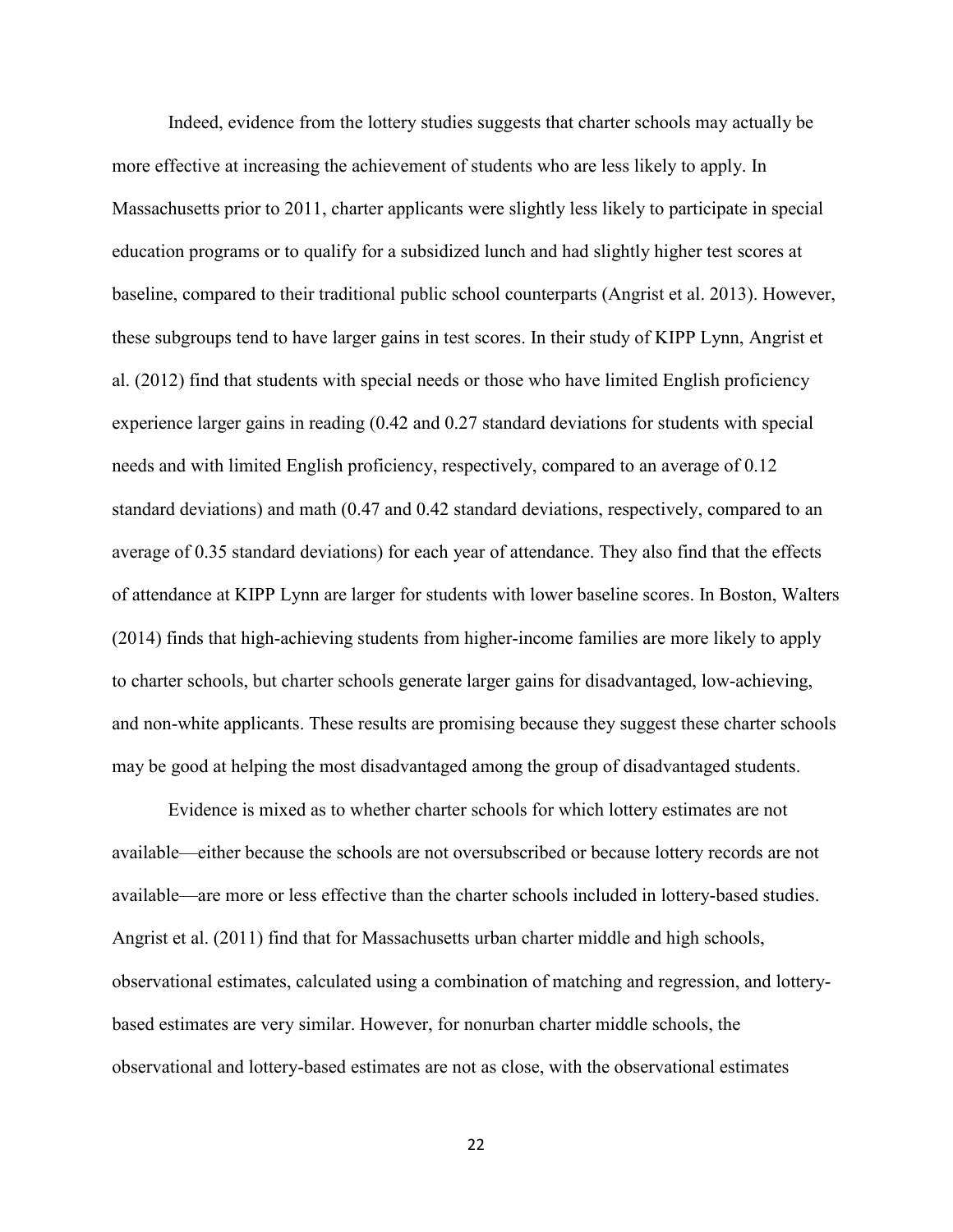seeming to overstate the effect of charter schools. Using observational estimates, they find that for urban charter schools, gains are larger in the lottery sample relative to the set of schools that are undersubscribed or have poorly documented lotteries. Following Angrist et al. (2011), Dobbie and Fryer (2013) also find that the observational estimates for the lottery sample are somewhat higher than for the full sample of New York City charter schools, but the difference is quite small. In their study of KIPP middle schools, Clark Tuttle et al. (2013) find that matchingbased estimates for the 10 schools in their lottery sample are similar to the matching-based estimates for all 41 study schools.

### *E.. Effects on Non-Test Score Outcomes*

Most of the available research focuses on how charter school attendance affects scores on state-mandated tests, but some studies look at subsequent educational attainment and other outcomes likely linked to adult well-being (e.g. Oreopoulos and Salvanes 2011). Angrist et al. (2016) find that charter attendance increases pass rates on the state high school graduation exam (which also qualifies students for state-sponsored college scholarships), as well as increasing SAT scores, advanced placement exam test-taking, and advanced placement scores. While charter school attendance does not result in a statistically significant increase in overall college enrollment, it seems to shift enrollment from two-year to four-year colleges: charter school attendance decreases immediate enrollment in a two-year college by 11 percentage points and increases immediate enrollment in a four-year college by 17 percentage points.

Dobbie and Fryer (2015) collect longer-term survey and administrative data for the earliest cohorts of the Promise Academy middle school. Six years after the admissions lottery, the authors estimate a 0.075 standard deviation increase in math achievement among youth

23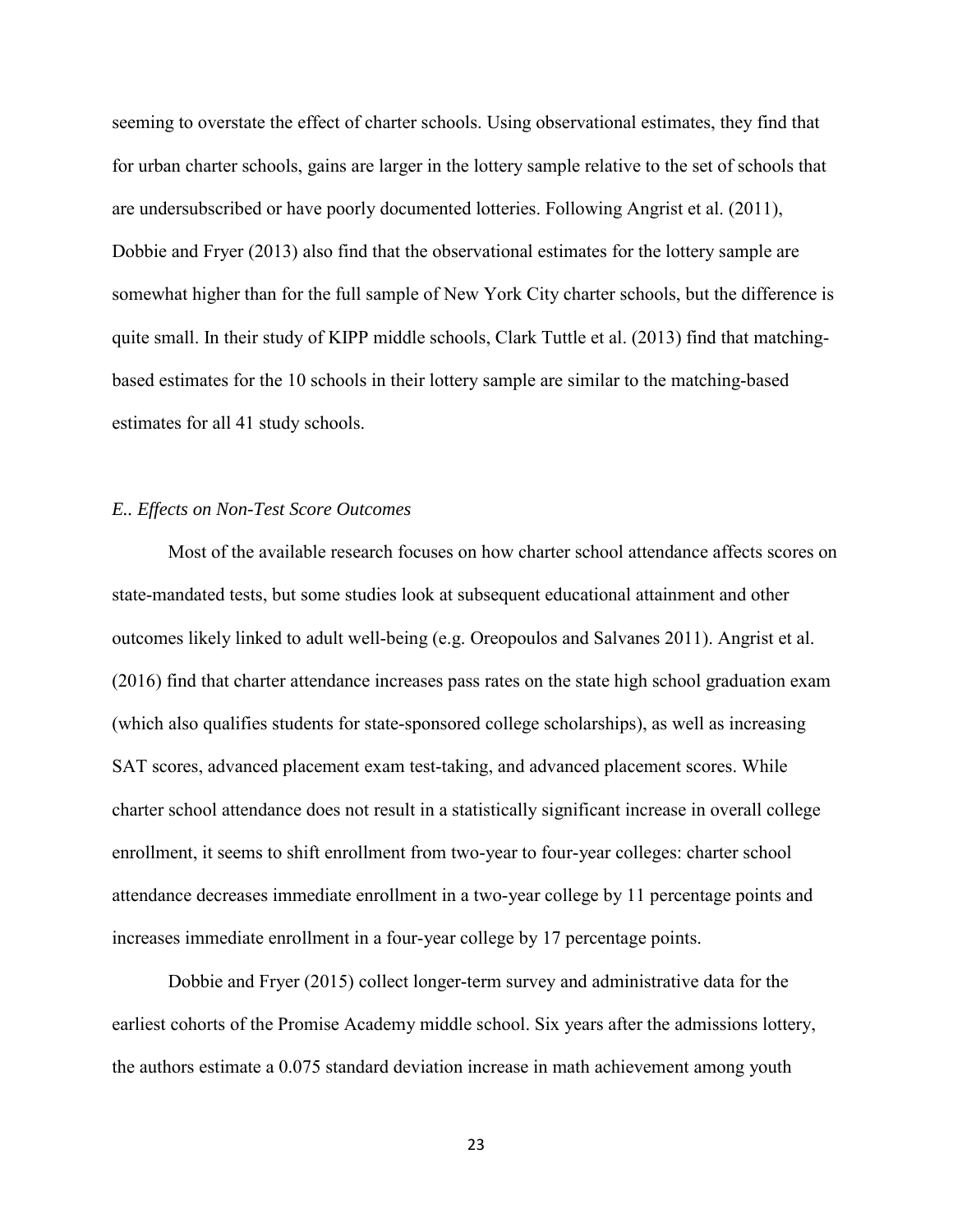offered admission to Promise Academy, higher college enrollment immediately following high school graduation, higher rates of immediate enrollment in a four-year college, a 10.1 percentage point drop in female pregnancy, and a 4.4 percentage point drop in male incarceration.

### **IV. Why Are Some Charter Schools Effective, But Not Others?**

## *A. "No Excuses" Studies*

Lottery studies that use admissions data from identifiable schools, like KIPP Lynn, UP Academy, SEED, and the Promise Academy charter schools, allow for a more in-depth analysis of the mechanisms behind why some types of charter schools are more effective than others. All four of these charters boost student performance substantially (especially in math) compared to the low-performing urban schools that lottery losers attend. Because each of these charter schools targets disadvantaged areas, they also have a competitive advantage against surrounding traditional public schools. Because these charters are all trying to turn around the prospects of youth from disadvantaged neighborhoods, it is perhaps not surprising that they have adopted similar "No Excuses" strategies, which have been cited for decades by qualitative researchers as important for improving student performance (Dobbie and Fryer 2013). As noted earlier, these strategies include uniforms, high expectations from principals and teachers, a tightly enforced discipline code, along with intensive tutoring, longer instruction time, regular feedback, college preparation services, and an energetic commitment to ensuring the academic success of all students. Another feature of these schools are empowered, flexible, and inspiring principals, whose presence may be necessary to implement "No Excuses" schools successfully (Carter 2000).

24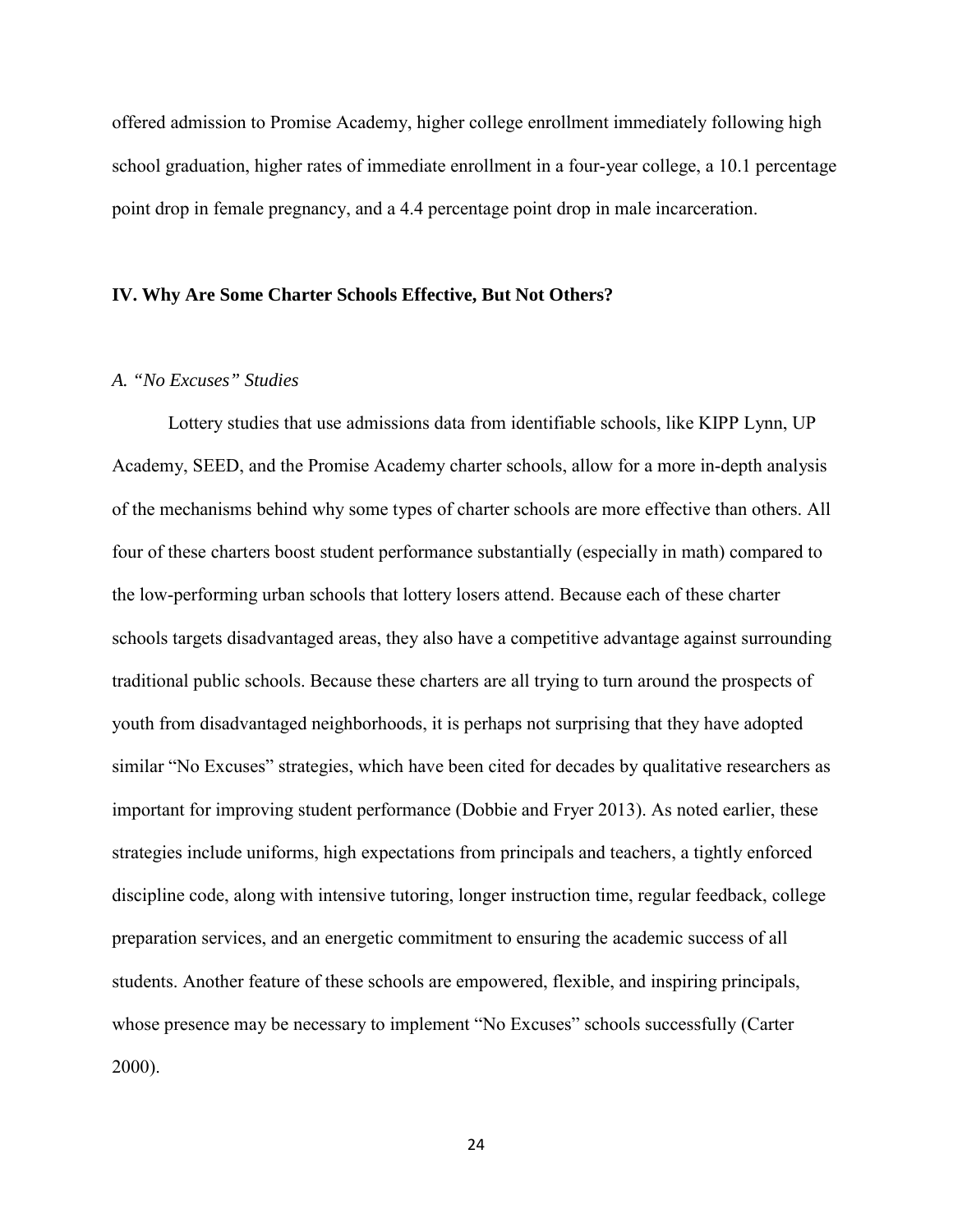There is some question about the extent to which the "No Excuses" framework captures what is different about these schools. While these schools share many similarities, they also exhibit distinct differences in curricula and culture—for example, KIPP schools follow a particularly unique setup, with middle schools starting in Grade 5 instead of 6, students receiving 'paychecks' for exhibiting good behavior that can be used for participation in school activities, and classrooms requiring students to 'SLANT' (Sit up straight, Listen, Ask questions, Nod, and Track the person speaking with your eyes). At Harlem Children's Zone's 's Promise Academy, students receive a free daily breakfast and regular instruction on character and social emotional issues in gender-based groups, and all classrooms are equipped with smart boards. Suspension rates also differ. UP Academy and SEED report relatively high suspension rates (33.5 percent in 2013 for UP compared to a 2.8 percent state average, and 52 percent for SEED compared to a 23 percent city average), while KIPP Lynn and Harlem Children's Zone's Promise Academy report low suspension rates that are close to state averages (4.7 and 2.5 percent, respectively).<sup>[23](#page-25-0)</sup>

Moreover, some evidence suggests that these four charter schools may spend more per student than the traditional public schools, because they receive additional funding from charitable foundations. KIPP, for example states that 15 percent of its annual operation expenses is covered by philanthropic contributions.<sup>24</sup> Goldman Sachs Gives made a \$20 million donation

<span id="page-25-0"></span><sup>23</sup> For UP Academy: "2015 Massachusetts School Report Card Overview: UP Academy Charter School of Boston," Massachusetts Department of Elementary and Secondary Education, accessed January 21, 2016, http://profiles.doe.mass.edu/reportcard/SchoolReportCardOverview.aspx?linkid=105&orgcode=04800405&fycode= 2015&orgtypecode=6&. For SEED: "SEED PCS of Washington, DC: 2014-2015 Equity Report," District of Columbia, accessed January 21, 2016[, http://learndc.org/schoolprofiles/view?s=0174#equityreport.](http://learndc.org/schoolprofiles/view?s=0174#equityreport) For KIPP Lynn: "2015 Massachusetts School Report Card Overview: KIPP Academy Lynn Charter School," accessed January 21, 2016,

 $\overline{\phantom{a}}$ 

<span id="page-25-1"></span>[http://profiles.doe.mass.edu/reportcard/SchoolReportCardOverview.aspx?linkid=105&orgcode=04290010&fycode=](http://profiles.doe.mass.edu/reportcard/SchoolReportCardOverview.aspx?linkid=105&orgcode=04290010&fycode=2015&orgtypecode=6&) [2015&orgtypecode=6&.](http://profiles.doe.mass.edu/reportcard/SchoolReportCardOverview.aspx?linkid=105&orgcode=04290010&fycode=2015&orgtypecode=6&) For Promise Academy: "Charter School Suspension Rates: Way Above District Averages," United Federation of Teachers, accessed January 21, 2016, http://www.uft.org/files/charter-school-suspension-ratesway-above-most-district-averages. Note that, according to the UFT report, suspension rates for KIPP schools in New York City vary widely, from 0% (KIPP NYC Washington Heights Academy Charter School) to 23% (KIPP AMP). <sup>24</sup> "Frequently Asked Questions," KIPP, accessed January 21, 2016, http://www.kipp.org/faq.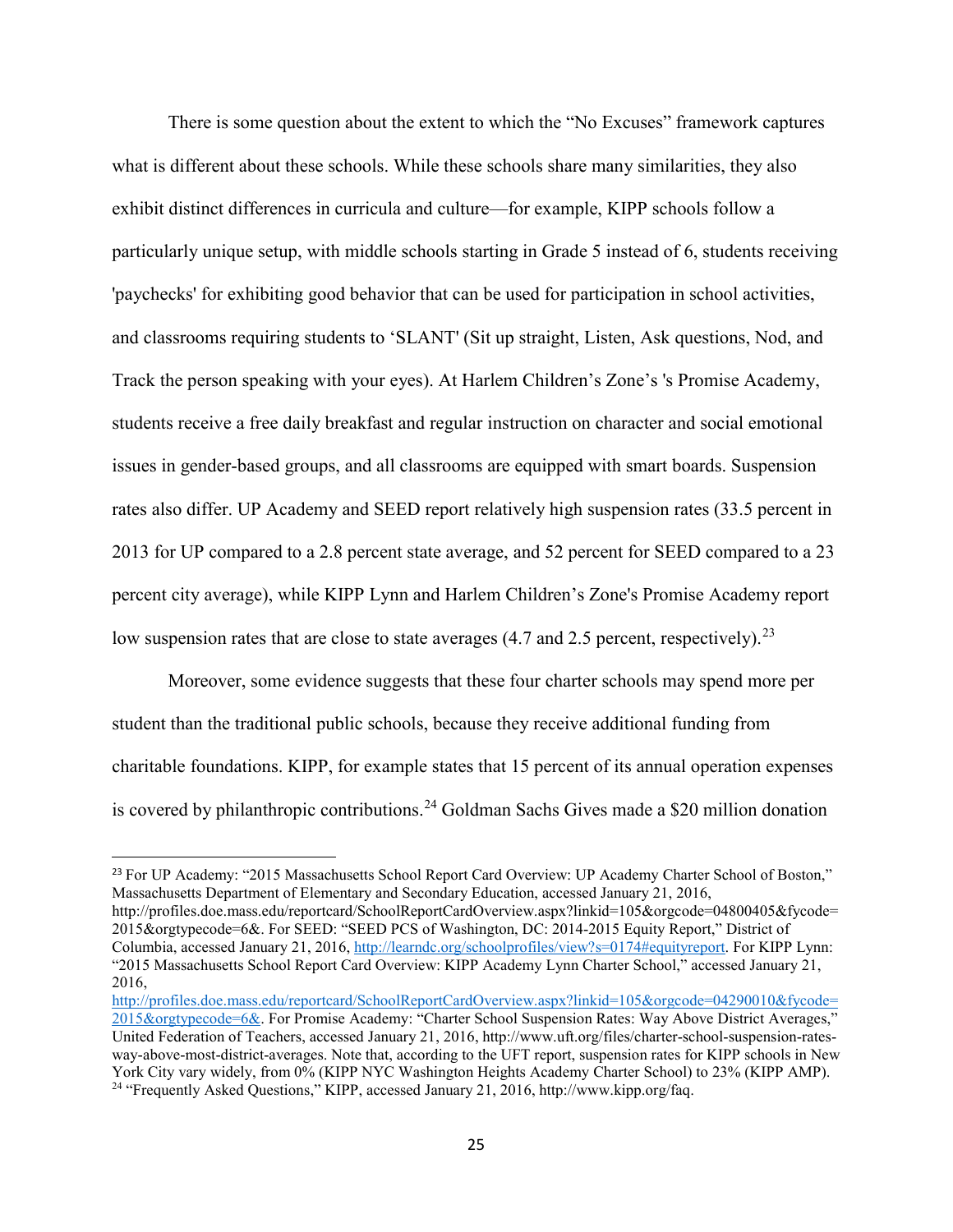to aid in the construction of the Promise Academy's new school building.<sup>[25](#page-26-0)</sup> UP Academy relies primarily on philanthropy to support new school startup costs and head-office administration.<sup>[26](#page-26-1)</sup> Capital and start-up operating costs at SEED are also funded by donations from foundations and private individuals.<sup>[27](#page-26-2)</sup> The extent to which these revenues are pursued do to less per-student funding from public sources remains a source of debate.<sup>[28](#page-26-3)</sup> KIPP schools, at least, appear to spend significantly more in per-student spending compared to traditional schools (Miron et al. 2011, Baker et al. 2012), though this pattern is not observed in Boston's charter high schools (Angrist et al. 2016).

 Extensive research would be needed to document and appreciate the detailed differences across these schools (for an example, see Merseth et al. 2009). However, the similarity in effectiveness of these charter schools suggests that it is their common set of "No Excuses" characteristics that matter most in boosting performance. One exception might be the higher reading score effects for SEED Academy. Curto and Fryer (2014) suggest that this may be due to the fact that SEED is a boarding school.  $29$ 

 $\overline{\phantom{a}}$ 

<span id="page-26-0"></span><sup>&</sup>lt;sup>25</sup> "Supporting the Harlem Children's Zone," Goldman Sachs, accessed January 21, 2016,

<span id="page-26-1"></span>http://www.goldmansachs.com/citizenship/goldman-sachs-gives/building-and-stabilizing-communities/hcz/. <sup>26</sup> "UP Education Network (Unlocking Potential Inc)," The Giving Common, accessed January 21, 2016, https://www.givingcommon.org/profile/1108725/up-education-network-unlocking-potential-inc/.

<span id="page-26-2"></span><sup>&</sup>lt;sup>27</sup> "FAQs," The SEED Foundation, accessed January 21, 2016, http://www.seedfoundation.com/index.php/aboutseed/faqs.

<span id="page-26-3"></span><sup>&</sup>lt;sup>28</sup> For more on charter school finances, see: "Charter Schools in Perspective: A Guide to Research" (2015). The Spencer Foundation and Public Agenda. www.in-perspective.org.

<span id="page-26-4"></span><sup>&</sup>lt;sup>29</sup> For UP Academy: "2015 Massachusetts School Report Card Overview: UP Academy Charter School of Boston," Massachusetts Department of Elementary and Secondary Education, accessed January 21, 2016,

http://profiles.doe.mass.edu/reportcard/SchoolReportCardOverview.aspx?linkid=105&orgcode=04800405&fycode= 2015&orgtypecode=6&. For SEED: "SEED PCS of Washington, DC: 2014-2015 Equity Report," District of Columbia, accessed January 21, 2016[, http://learndc.org/schoolprofiles/view?s=0174#equityreport.](http://learndc.org/schoolprofiles/view?s=0174#equityreport) For KIPP Lynn: "2015 Massachusetts School Report Card Overview: KIPP Academy Lynn Charter School," accessed January 21, 2016,

[http://profiles.doe.mass.edu/reportcard/SchoolReportCardOverview.aspx?linkid=105&orgcode=04290010&fycode=](http://profiles.doe.mass.edu/reportcard/SchoolReportCardOverview.aspx?linkid=105&orgcode=04290010&fycode=2015&orgtypecode=6&) [2015&orgtypecode=6&.](http://profiles.doe.mass.edu/reportcard/SchoolReportCardOverview.aspx?linkid=105&orgcode=04290010&fycode=2015&orgtypecode=6&) For Promise Academy: "Charter School Suspension Rates: Way Above District Averages," United Federation of Teachers, accessed January 21, 2016, http://www.uft.org/files/charter-school-suspension-ratesway-above-most-district-averages. Note that, according to the UFT report, suspension rates for KIPP schools in New York City vary widely, from 0% (KIPP NYC Washington Heights Academy Charter School) to 23% (KIPP AMP).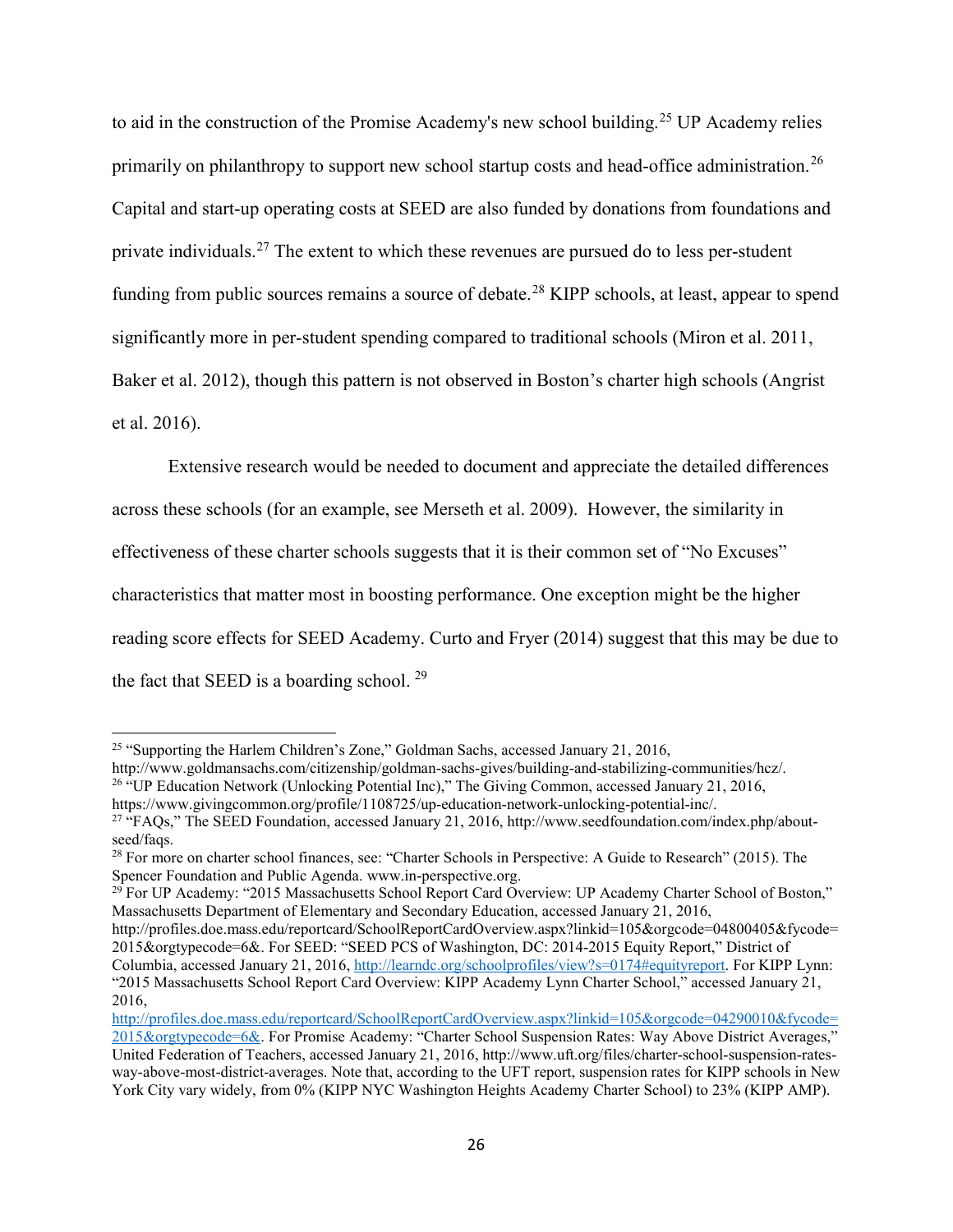### *B. What Relationships Exist Between Charter School Characteristics and Effectiveness?*

 We combine data from three studies for which school-specific charter effects and school characteristics are available in order to explore the relationship between school characteristics and effectiveness. We first use Dobbie and Fryer's (2013) definition of school characteristics. These include five "non-traditional" inputs that are measured on a binary basis: teacher feedback, data-driven instruction, instructional time, high dosage tutoring, and high expectations, as well as a standardized index of the five characteristics. They also include an index based on four traditional inputs: class size, per pupil expenditures, highly qualified teachers (as measured by masters degrees), and teacher certification. We create equivalent variables for schools in the Massachusetts and Gleason et al. (2010) survey data. In general, our method for creating equivalent dummy variables to the New York City data is to estimate the median of a school characteristic—for example, per pupil expenditure—and assign values of one for schools that were above the median and zero for schools that were below. We are able to create fairly similar measures in the Massachusetts study. Unlike Angrist et al. (2013) and Dobbie and Fryer (2013), when we combine the three studies our sample size is large enough to use lottery-based rather than observational estimates as our outcome of interest.<sup>[30](#page-27-0)</sup>

In Table 3, we present results from regressing the estimated charter school effects from the studies themselves on the school characteristics defined above. All regressions include study fixed effects and a control for school level (elementary, middle, high) and are weighted by the

l

<span id="page-27-0"></span><sup>&</sup>lt;sup>30</sup> In Appendix Table 2, we describe in detail the variables and our adaptations across the underlying studies. See Appendix Tables 4a and 4b for the individual study results, which tend to be similar though less precisely estimated. The most dissimilar study is IES, which is not surprising given that the available survey variables do not map well to the constructs from the New York City study.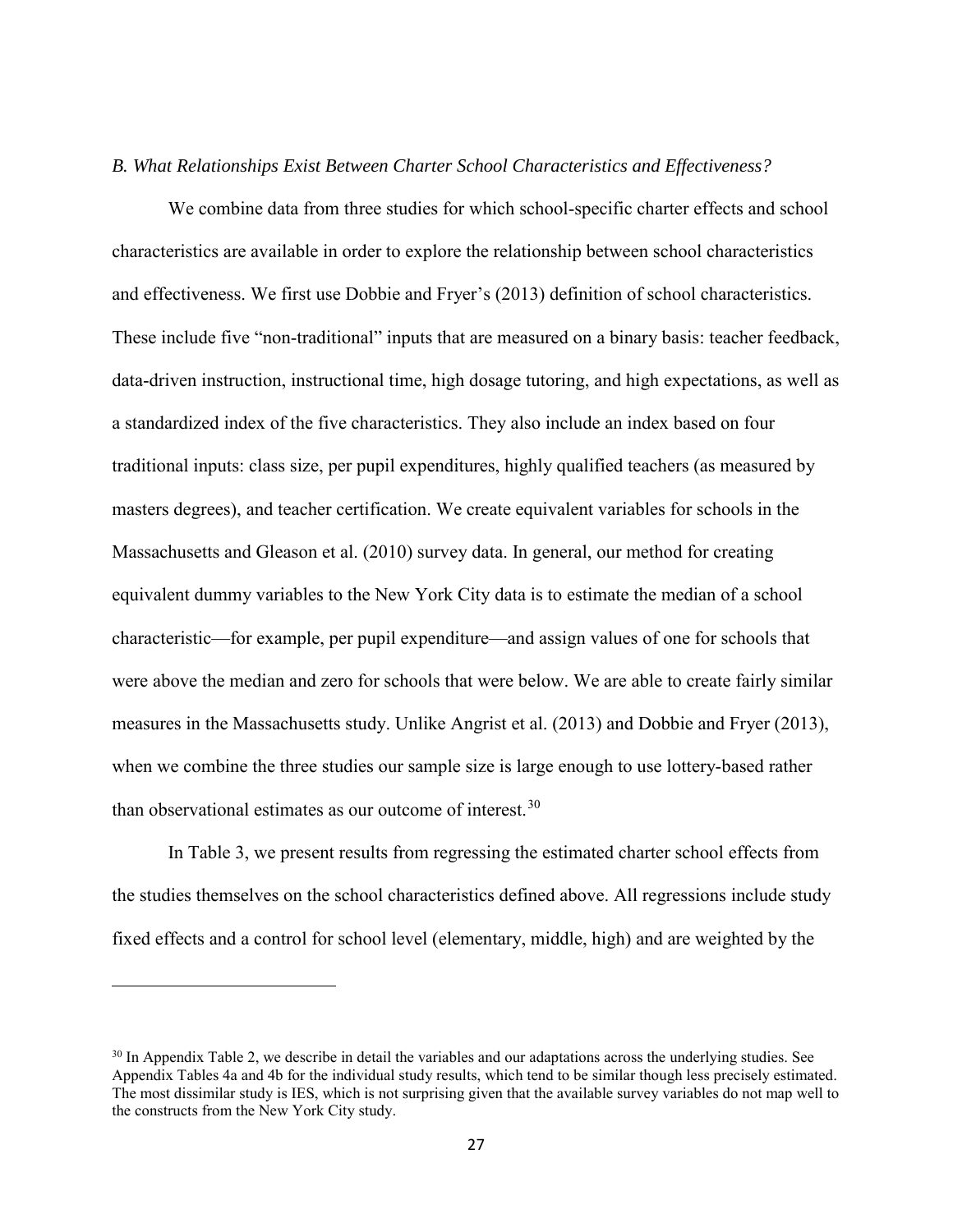inverse of the outcome's standard error. We also cluster standard errors by school to account for the fact that a handful of the charter schools in this sample have campuses serving multiple school levels. Columns 1 and 5 include results from single variable regressions, while all other columns include multiple school characteristics. We also present results using an index of "No Excuses" school practices, equal to a standardized sum of each characteristic employed, as well as an index for school resource inputs summarized by a second standardized index.

When each characteristic is considered separately, in both math (in Column 1) and English/language arts (in Column 5), all of the school practice inputs but one are positive and statistically significant (excluding data-driven instruction for math and teacher feedback for English/language arts). The coefficient on the index summarizing "No Excuses" practices is positive and precise. In math, none of the school resource variables have predictive power for charter school effects. In English/language arts, there appears to be a positive association between per pupil expenditures and school level impacts, and the coefficient on class size is significant but in the 'wrong' direction. For both subjects, the summary index of resource inputs in Columns 1 and 5 has no explanatory power. The other columns include multiple characteristics and generally show that school practices remain important even when controlling for resource inputs. These findings are consistent with the results from Angrist et al. (2013) and Dobbie and Fryer (2013).

## *C. Taking Location into Account*

 We pointed out earlier that the charters with the highest value-added locate in areas where lottery losers end up in some of the worst performing schools; conversely, charter schools with the lowest value-added are in more suburban areas, where neighboring traditional public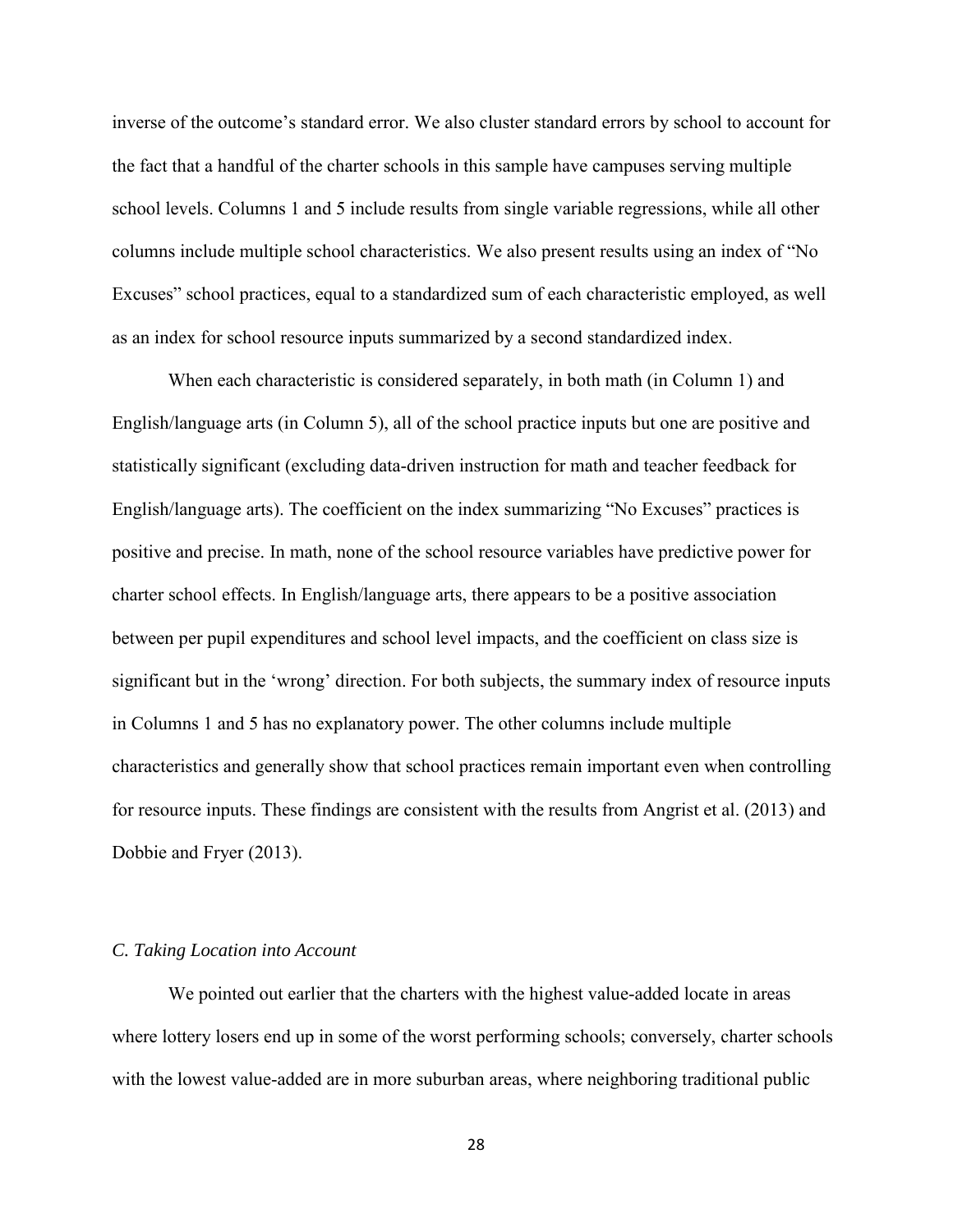schools do relatively well. Also, charter schools that are more likely to locate in highly segregated and disadvantaged areas tend to be "No Excuses" schools, while nonurban charter schools, in contrast, tend to emphasize other priorities, such as performing arts, interdisciplinary group projects, field work, or customized instruction. In Massachusetts, for example, no charter schools in nonurban areas identify with a "No Excuses" philosophy, while two-thirds of charter schools in urban areas identify as "No Excuses" (Angrist et al. 2013).

Thus, we condition on test performance at fallback schools to explore whether the remaining variance in estimated charter school effectiveness still relates to "No Excuses" practices.<sup>[31](#page-29-0)</sup> We drop data from New York City (Dobbie and Fryer 2013), for which we have no information about fallback school performance, leaving us with a sample of 57 schools. In Column 1 of Table 4 we regress charter school effect estimates on a dummy variable for whether the charter is located in an urban area, while also including study fixed effects and school level dummies, again weighted by the inverse of the school effect standard error. Urban charters increase annual math scores by 0.28 standard deviations more than nonurban charters per year of attendance, on average. In bivariate relationships shown in Columns 2-4, we see that the counterfactual mean—that is, the test scores in the fallback school if not chosen in the charter school lottery—as well as school practice inputs also have explanatory power for charter school impacts

Beginning in Column 5, we combine the additional variables with the urban indicator. When we include average test performance at fallback schools as a conditioning variable, along

 $\overline{\phantom{a}}$ 

<span id="page-29-0"></span><sup>&</sup>lt;sup>31</sup> Several others have also pointed out the importance of the fallback, or counterfactual, option in estimating program effects. See, for example, Heckman, Hohmann, Smith, and Khoo (2000) for evidence from job training, Kirkebøen, Leuven, and Mogstad (2014) for evidence from post-secondary decisions, and Kline and Walters (2015) for evidence on Head Start.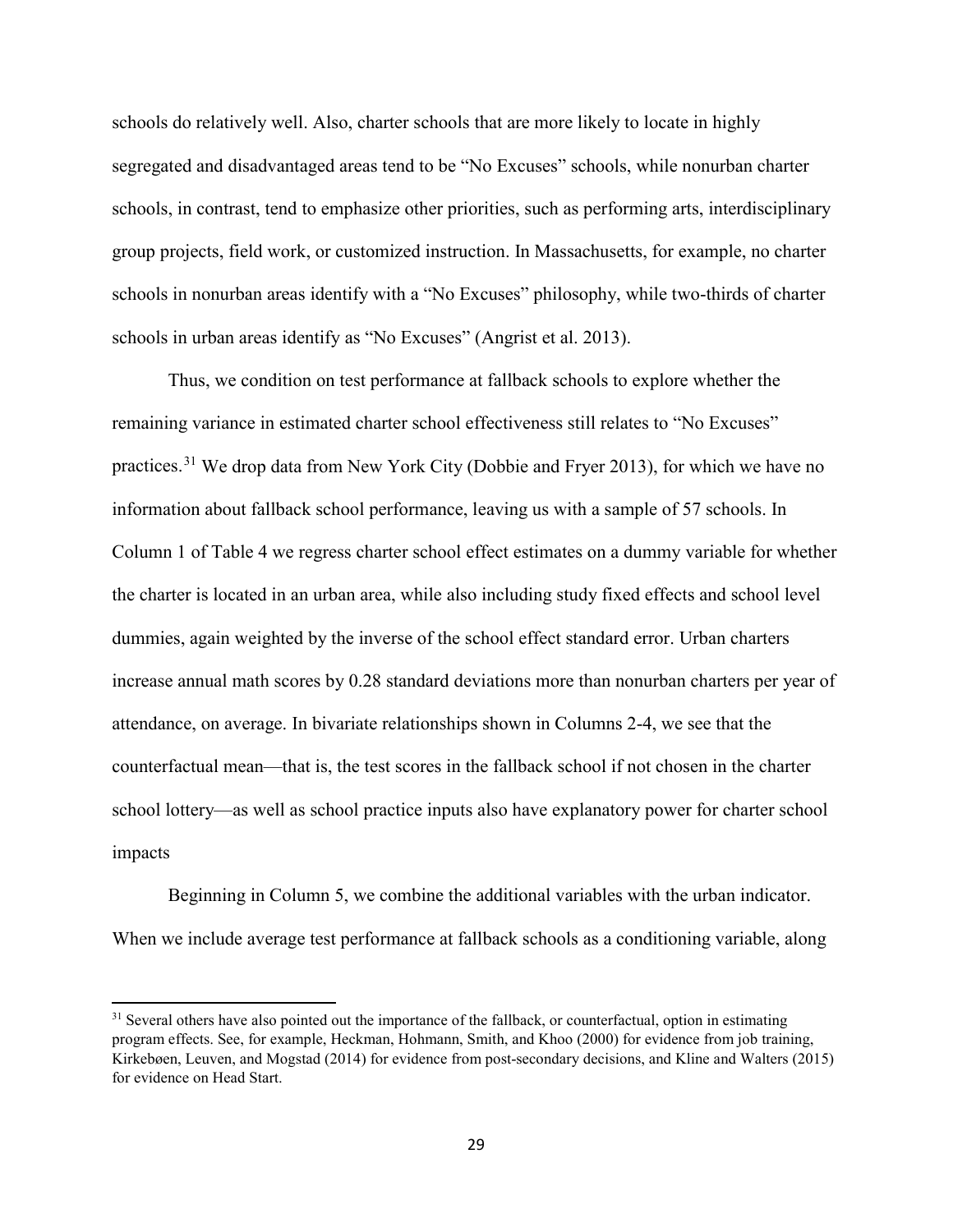with an urban indicator and index variables for practice and resource inputs, the variables for fallback school performance remain strongly significant in math. This finding is consistent with Figure 4, which shows a strong relationship between charter effects and test scores at fallback schools, even within urban areas. Remember, "No Excuses" characteristics are strongly related with charter school effects. But when including controls for urban areas and fallback school performance, the coefficient falls by about half (to  $0.065$ ) and becomes insignificant. <sup>[32](#page-30-0)</sup> A similar pattern holds for English/language arts scores: the coefficient on the index variables of "No Excuses" practices falls by about half (from 0.077 to 0.047) and loses statistical significance. Of course, in both cases the loss of statistical significance could be due, in part, to an increase in the standard error. The estimated impact of more resource inputs remains negligible, with or without additional controls.

We rerun these results in Table 5, this time breaking up the school practice index variable into specific charter school characteristics and adding high suspension rates to the list of variables, following the method used by Dobbie and Fryer (2013). When including urban and fallback school performance controls, the characteristics that remain significantly correlated with charter school math effects are teacher feedback, intensive tutoring, and above average suspension rates (significant at the 10 percent level). These variables may serve as proxies for other underlying characteristics. Notably, the importance of the high expectations variable disappears once both urban status and fallback performance is taken into account. When all of the school characteristics variables are included together in Column 7, the point estimates for the tutoring and high suspension rate variables remain about the same, while the others drop or

 $\overline{\phantom{a}}$ 

<span id="page-30-0"></span> $32$  In other specifications we tried, with an additional squared and cubic fallback school quality term, and without the urban dummy, the coefficient for "No Excuses" characteristics also falls by about half. For the model without the urban dummy, the coefficient is significant.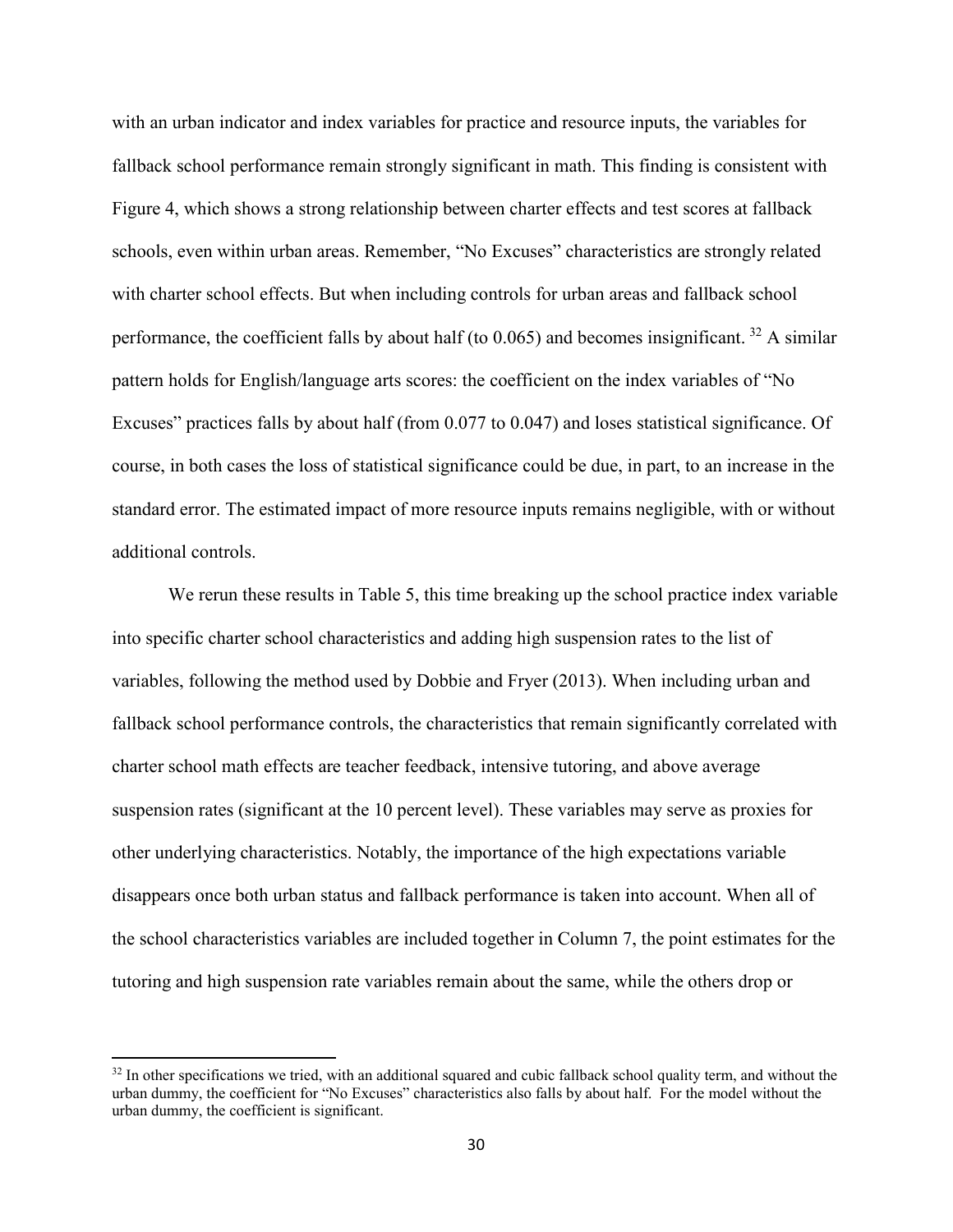remain negligible. Charter schools that offer intensive tutoring have math test scores 0.15 standard deviations higher, on average, for each year of charter attendance. This value is large and significant at the 10 percent level. After three years of attendance, students at these schools have test scores almost half a standard deviation higher than lottery losers at fallback schools. Charter schools with high suspension rates have math test scores that are 0.12 standard deviations higher, on average, though this measure is not statistically significant. For English/language arts test outcomes, only differentiated instruction is significant when included with urban and fallback school performance controls, and none of the school characteristics variables are significant when they are included together in the same regression.

Overall, once one accounts for surrounding neighborhood and school characteristics, many of the specific charter school practices are no longer associated with student improvement. The main exception is intensive tutoring. Its estimated impact remains large and relatively stable, especially in math, even when conditioning on other charter school characteristics. Nonurban schools account for most of the variation in charter school effects that identifies the importance of tutoring after conditioning on fallback school quality. When the model in Column 7 of Table 5 is estimated for the 21 urban schools only (conditioning on fallback quality), the coefficients for all school characteristics are statistically insignificant with large standard errors. The characteristic coefficients when using only the 28 nonurban schools are also insignificant except the one for intensive tutoring (0.254, with a standard error of 0.112).

This evidence in support of tutoring is of course only suggestive, based on analysis of correlations rather than on the randomized provision of tutoring services. However, the potential importance of intensive tutoring is in line with recent quasi-experimental and experimental studies that find large increases in student performance from tutoring, delivered either as part of

31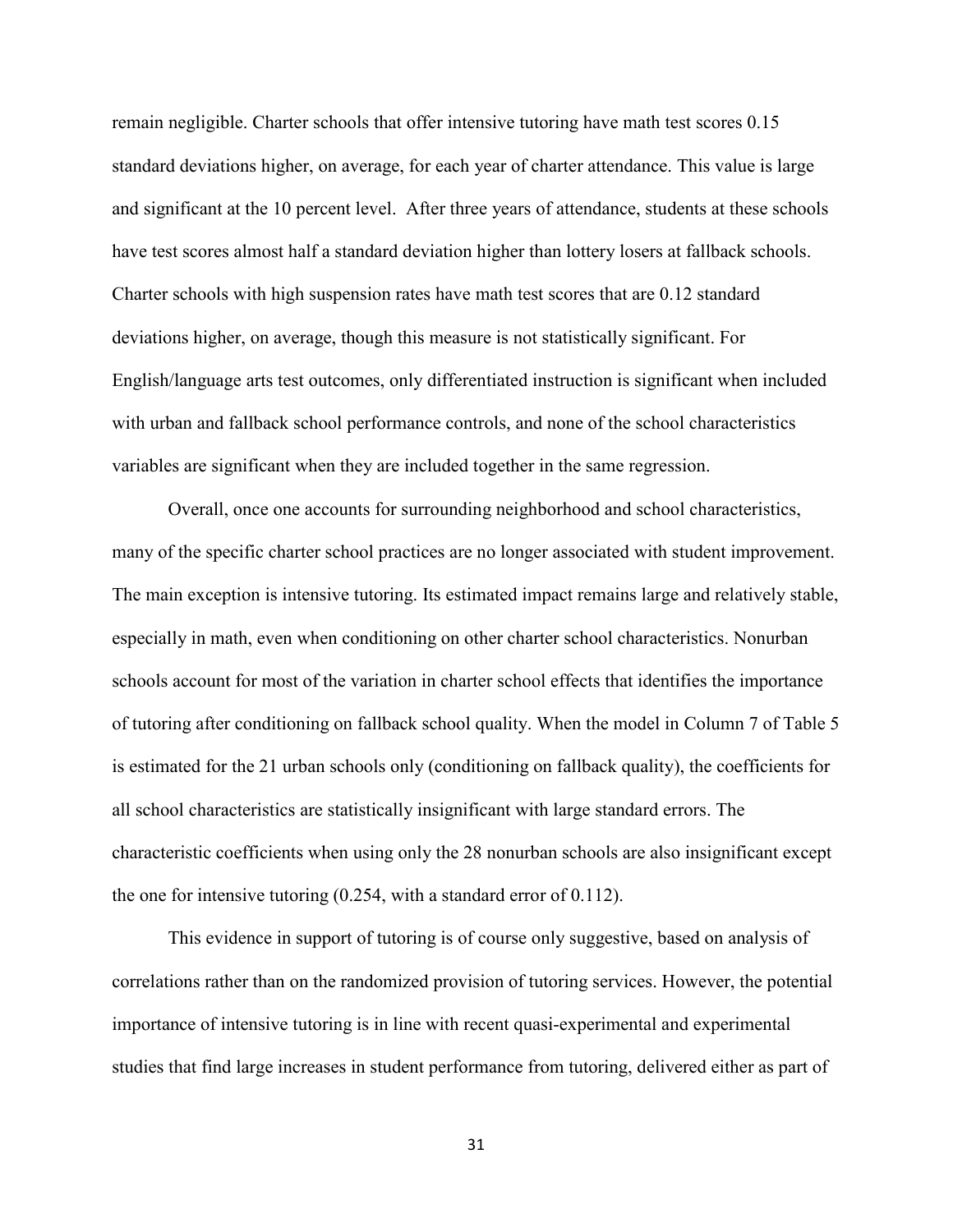a package of school reforms or on its own. Kraft (2015) uses two quasi-experimental methods to estimate the impact of implementing individualized tutoring classes four days a week at MATCH Charter Public High School in Boston and finds large and statistically significant impacts on English/language arts achievement. In his review of randomized experiments in education, Fryer (2016) distinguishes high-dosage tutoring—which he defines as being tutored in groups of 6 or fewer for more than three days per week, or being tutored at a rate that would equate to 50 hours or more over a 36-week period—from low-dosage tutoring. Consistent with our findings, Fryer finds that high-dosage tutoring programs have, on average, statistically significant positive treatment effects on math and reading achievement. In contrast, the meta-coefficient on lowdosage tutoring is not statistically significant for either subject. Some examples of recent randomized experiments showing gains from intensive tutoring include Lee et al. (2010), who study the Experience Corps® (EC) program for placing older volunteers in elementary schools to tutor reading; Fryer (2014), who studied the use of intensive tutors in fourth, sixth and ninth grades in Houston public schools; Markovitz et al. (2014), who evaluated the Minnesota Reading Corps, a literacy tutoring program for kindergarten through third grade students; Cook et al. (2015), who studied an intensive tutoring serving male ninth and tenth graders in 12 public high schools in Chicago; and May et al. (2014), who evaluated an early-intervention literacy tutoring program called Reading Recovery.

## **Conclusions**

Charter schools were originally intended to serve as research laboratories for learning about best practices in education. They have since become viewed more as competitive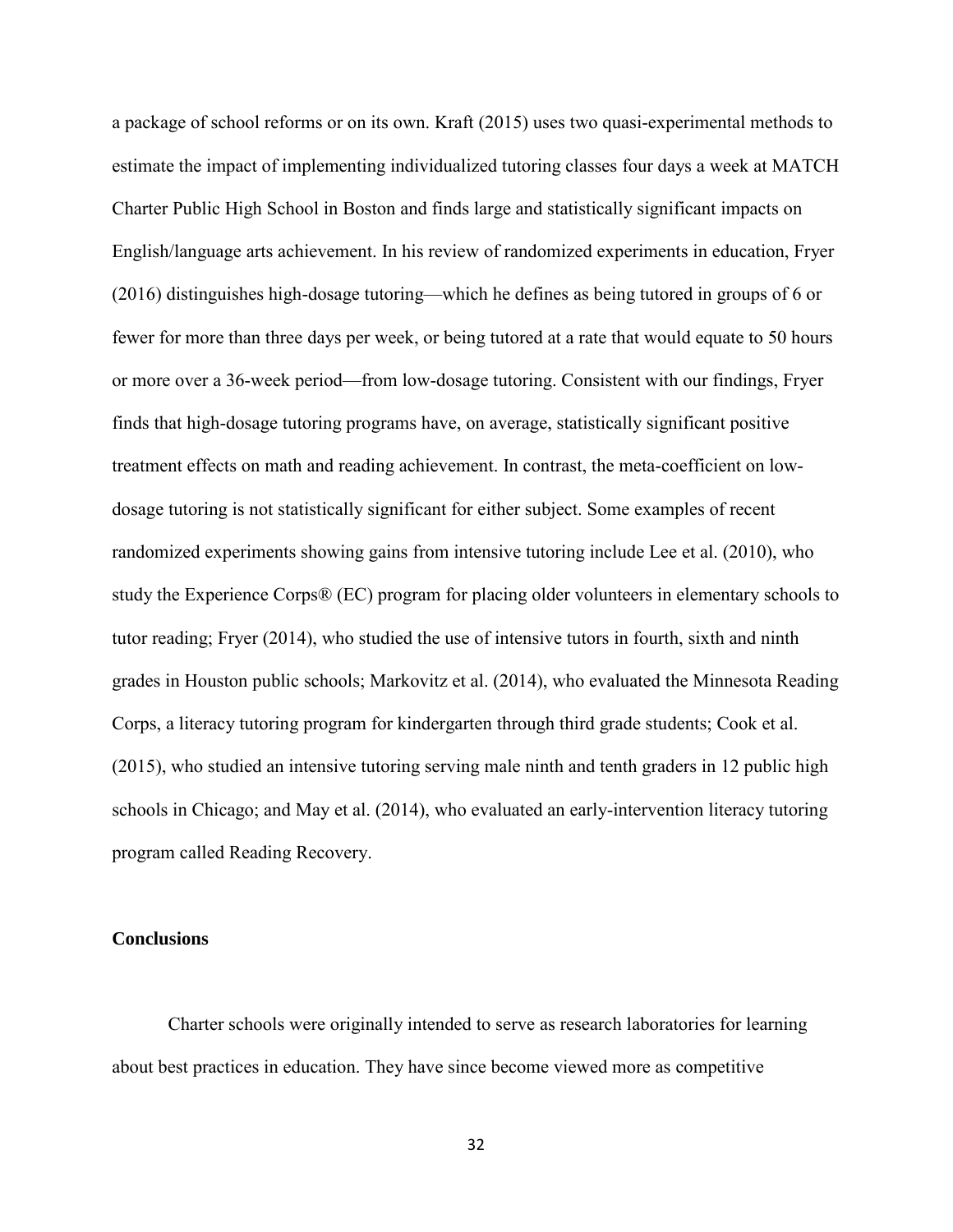alternatives to traditional public schools. But with many charters now receiving more applications than spots available, the requirement that oversubscribed charter schools admit students through lottery has unintentionally created the research setting that the charter school movement's originators were seeking.

Our purpose in this paper is not to enter the debate on whether charter schools should exist or expand: we have not discussed issues like how increased competition from charters affects traditional public schools over time, or the possible effects of charter schools on the racial/ethnic or socioeconomic mixture of students (for an example of discussion of this point in North Carolina, see Ladd et al. 2015). Instead, our purpose is to gather existing evidence from charter lotteries to learn more about the education production function.

We confirm a finding from previous studies that a sharp divide exists between the effectiveness of charter schools in urban and nonurban settings. However, there are two important differences between the urban and nonurban charters that have been studied. One is that almost all the charter school alternatives that have been the subject of lottery studies in disadvantaged urban areas use a "No Excuses" approach, while there are few "No Excuses" schools in nonurban settings. The other main difference is that students who attend charter schools in disadvantaged urban areas are usually being compared to students who end up in very poor performing schools, while students in charter schools in nonurban areas are being compared to students who attend better performing schools. This pattern arises because the charter schools aiming to attract students from the worst performing traditional public schools often find them residing in highly segregated and disadvantaged urban neighborhoods.

Many charter schools in disadvantaged urban schools have proven to be impressively effective, often raising average test score performance by more than half a standard deviation

33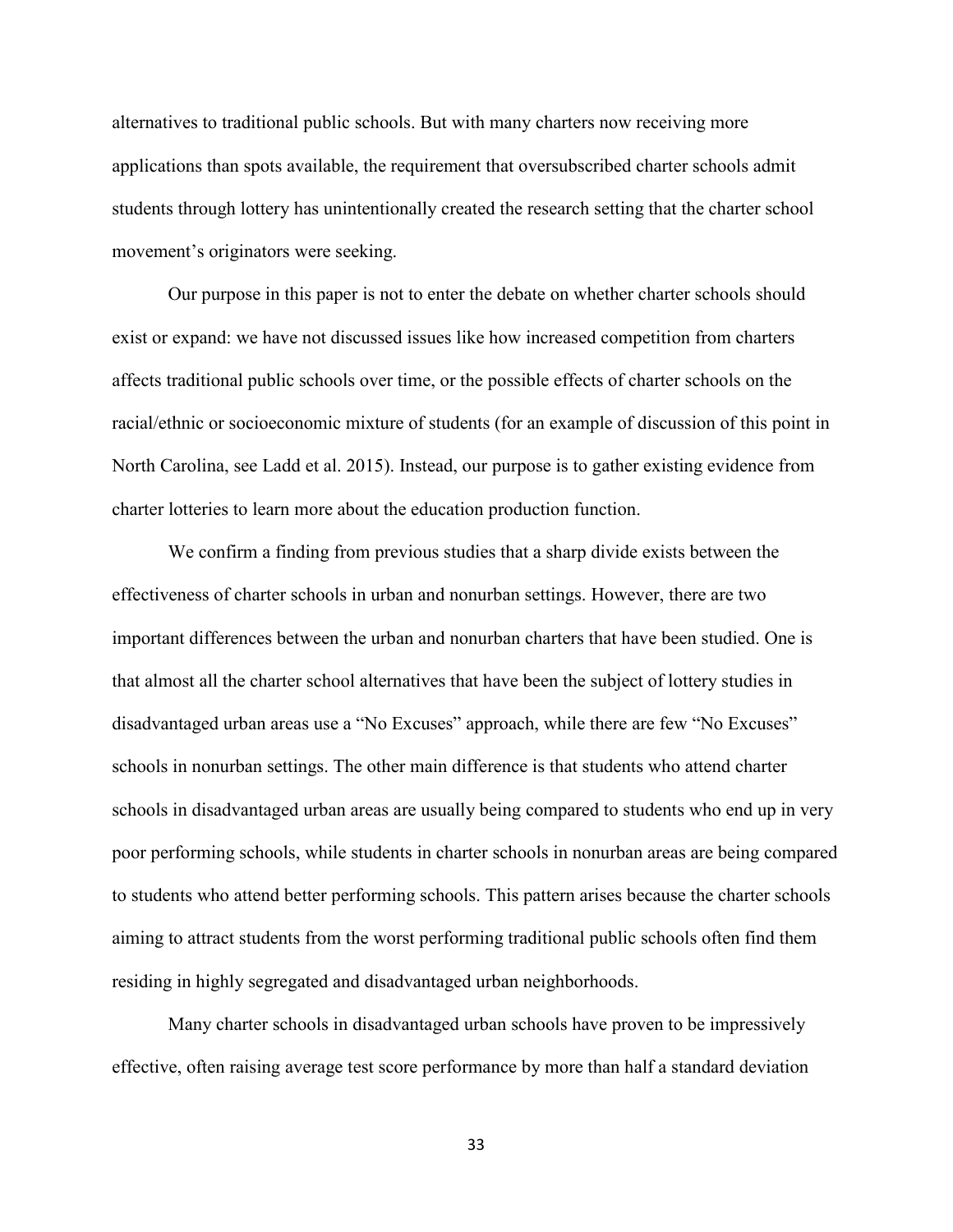after just two years of attendance. For less advantaged students, including black and Hispanic students, those with low baseline scores, and English language learners, impacts are similar or higher than for the more-advantaged. Other studies find corresponding improvements to longerterm outcomes, such as reductions in incarceration rates and teen pregnancies and increases in enrollment in four-year colleges (Dobbie and Fryer 2015, Angrist et al. 2016). It is unclear, however, if other types of charter schools would deliver similarly impressive results in areas with very poor performing traditional schools, since there are currently not enough of them in these areas to tell. It is also unclear if "No Excuses" schools would deliver similar results in nonurban areas; again, there are currently not enough of them to tell. For now, the kinds of charters that have been created in nonurban areas—such as those emphasizing performing arts, exploratory learning, or instruction tailored to different learning styles—may offer other benefits but do not appear to be improving standardized test scores.

 After accounting for the charter school effect variation explained by urban status and performance levels at fallback schools, we examine which charter school characteristics most strongly correlate with the little remaining variation. In line with previous studies, we find no evidence that differences in class size, per pupil expenditures, or teacher certification explain charter school effectiveness. The "No Excuses" explanatory factor that remains significant after controlling for fallback school performance (even for nonurban schools only) is whether a charter has an intensive tutoring program (though the effect of high suspension rates is close to significant). Of course, this variable could be a proxy for other school differences, and the relationships between effectiveness and several other associations are estimated imprecisely. But a push for intensive tutoring—more frequent and convenient than currently provided at

34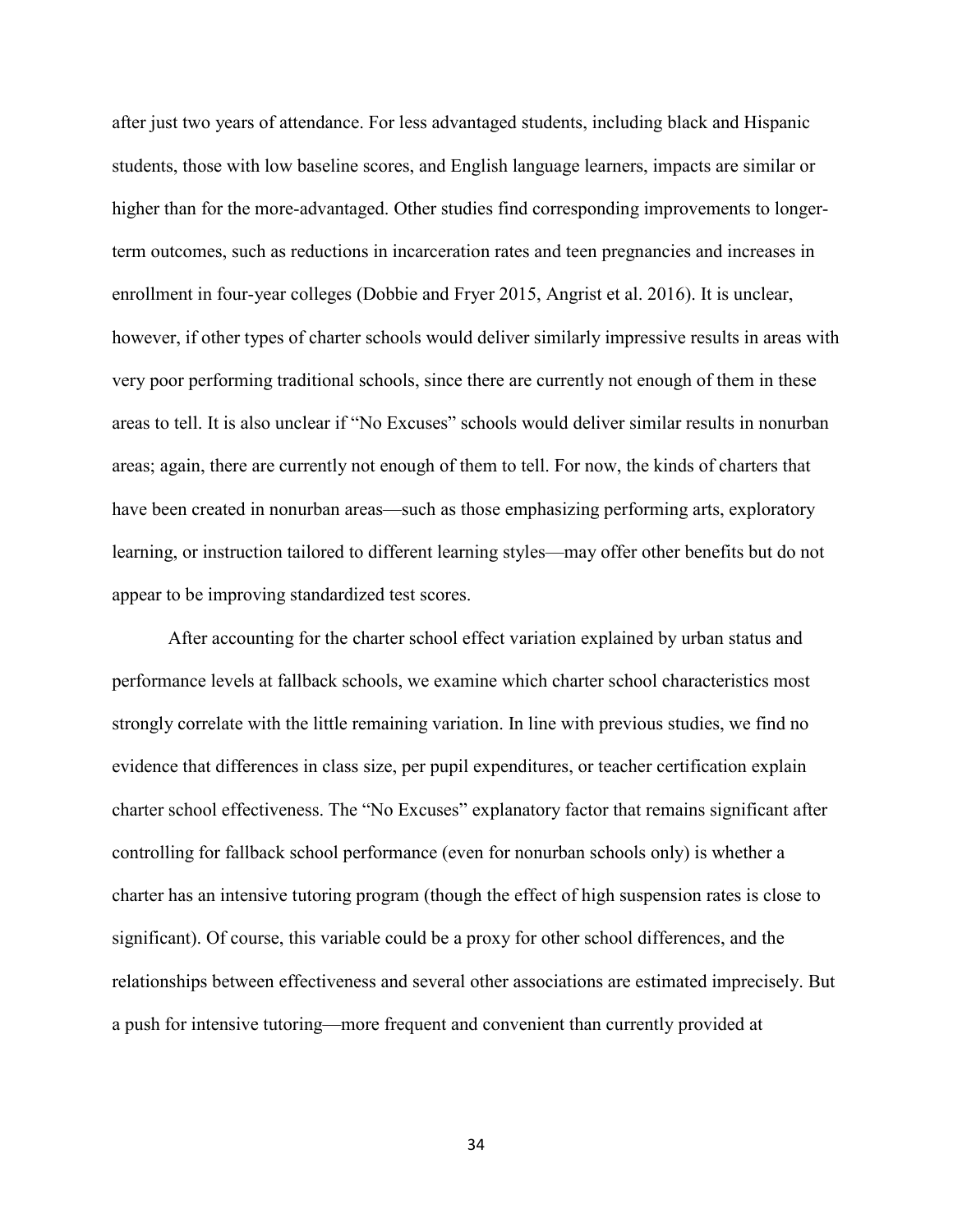traditional public schools, and in some cases mandatory —may serve as an important complement to instruction in many different kinds of classrooms.

.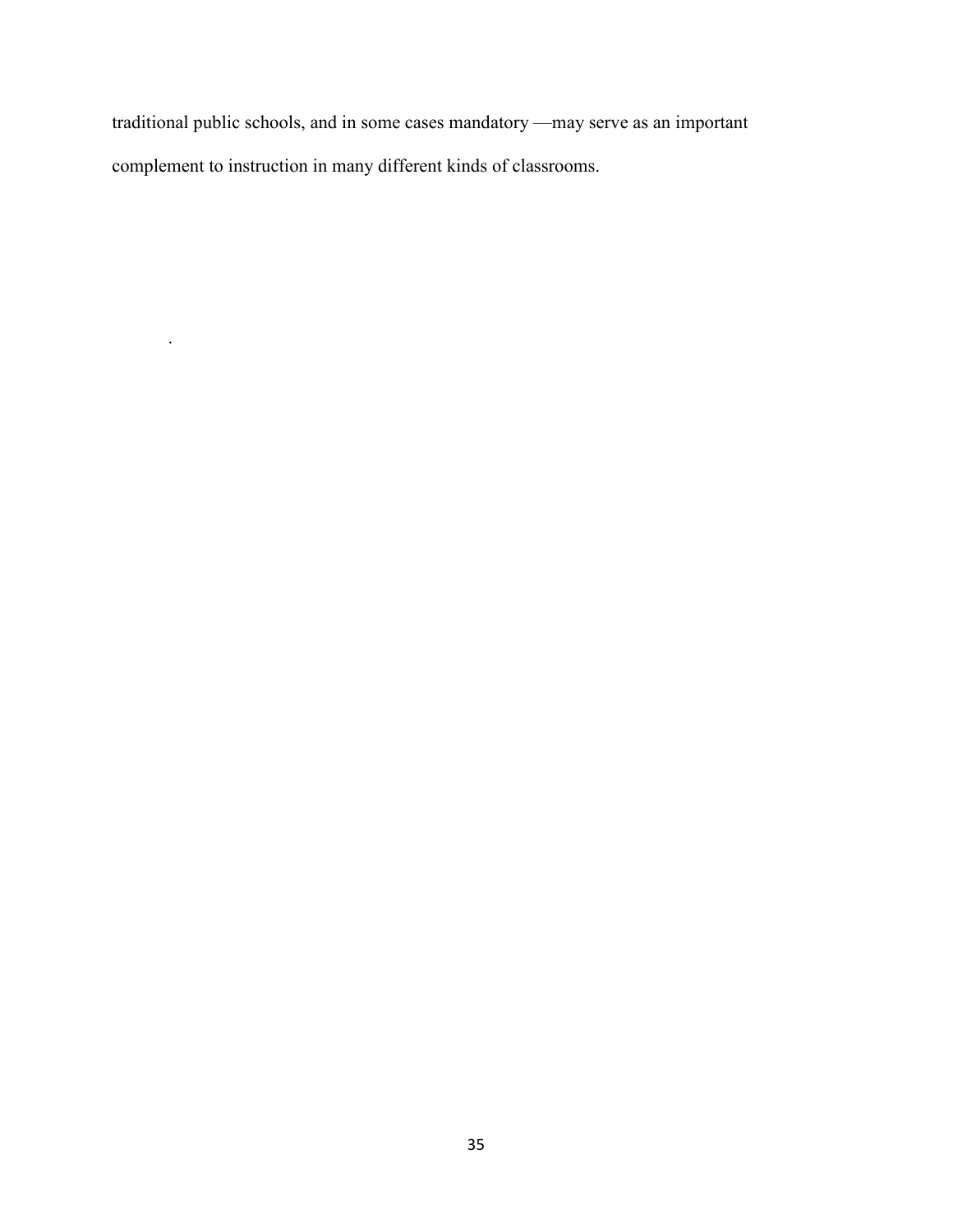## **Acknowledgements**

For sharing the data from and answering question about their studies, we thank Ira Nichols-Barrer, Brian Gill, Phil Gleason, Josh Furgeson, and Christina Clark Tuttle of Mathematica Policy Research; Danielle Eisenberg of the KIPP Foundation; Josh Angrist, Parag Pathak, and Chris Walters; and Will Dobbie and Roland Fryer. We also thank Carrie Conaway of the Massachusetts Department of Elementary and Secondary Education and the National Center for Education Statistics for additional data access, and Josh Angrist, Will Dobbie, and Mike Gilane, as well as seminar participants at Teachers College Columbia University and IFN-Stockholm for helpful comments.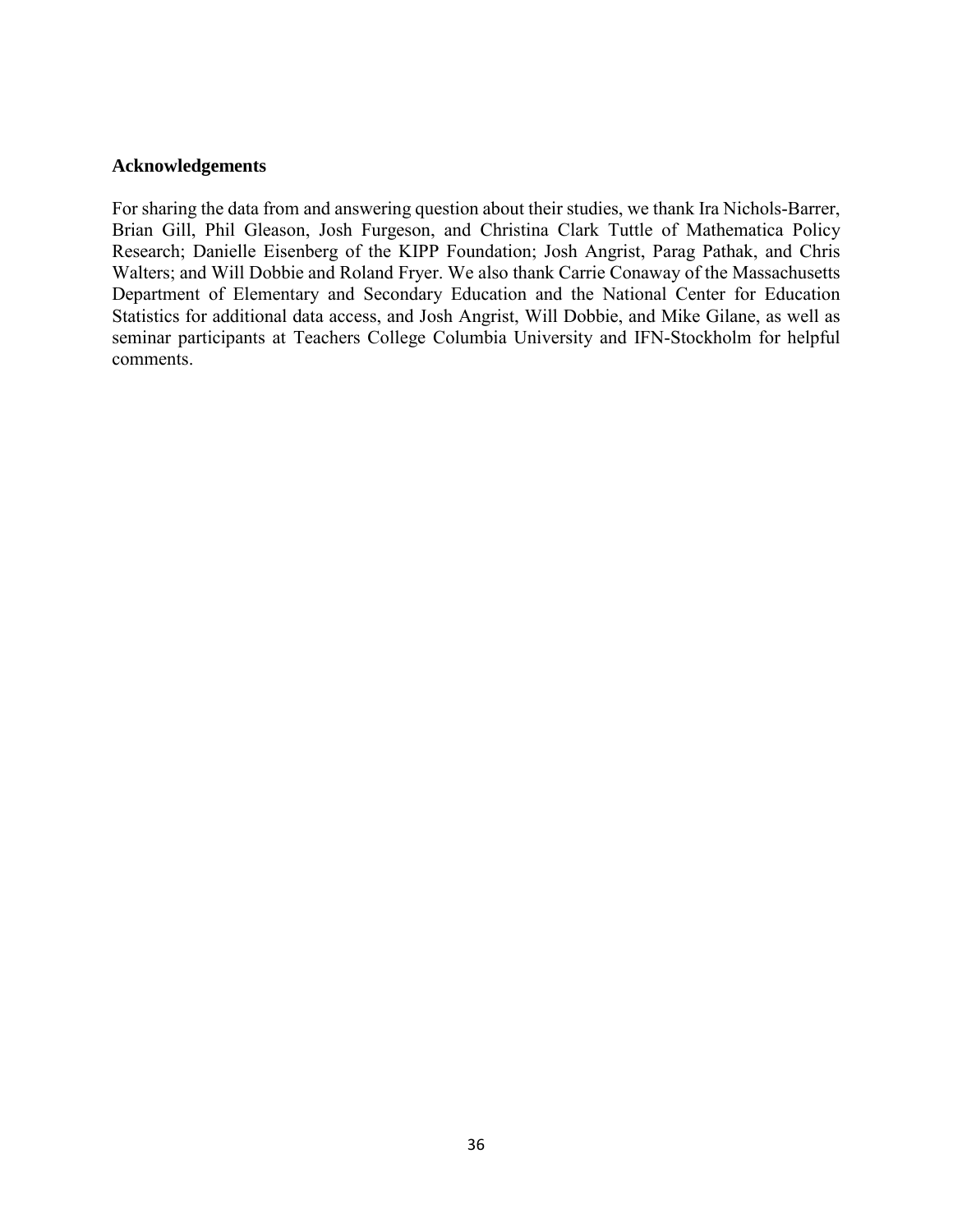# **References**

- Abadie, Alberto. 2002. "Bootstrap Tests for Distributional Treatment Effects in Instrumental Variables Models." Journal of the American Statistical Association 97 (457):284-292. <http://www.hks.harvard.edu/fs/aabadie/dtep.pdf>
- ———. 2003. "Semiparametric Instrumental Variable Estimation of Treatment Response Models." Journal of Econometrics 113 (2):231-263. <http://www.hks.harvard.edu/fs/aabadie/gtep.pdf>
- Abdulkadiroğlu, Atila, Joshua D. Angrist, Susan M. Dynarski, Thomas J. Kane, and Parag A. Pathak. 2011. "Accountability and Flexibility in Public Schools: Evidence from Boston's Charters and Pilots." *Quarterly Journal of Economics* 126(2): 669-748. doi: <http://dx.doi.org/10.1093/qje/qjr017>
- Abdulkadiroğlu, Atila, Joshua D. Angrist, Peter D. Hull, and Parag A. Pathak. 2014. "Charters Without Lotteries: Testing Takeovers in New Orleans and Boston." National Bureau of Economic Research (NBER) Working Paper 20792.
- Abdulkadiroğlu, Atila, Joshua D. Angrist, Yusuke Narita and Parag A. Pathak. 2015. "Research Design Meets Market Design: Using Centralized Assignment for Impact Evaluation." National Bureau of Economic Research (NBER) Working Paper 21705.
- Angrist, Joshua D., Sarah R. Cohodes, Susan M. Dynarski, Parag A. Pathak, and Christopher R. Walters. 2016. "Stand and Deliver: Effects of Boston's Charter High Schools on College Preparation, Entry, and Choice." *Journal of Labor Economics* 34(2). <http://dx.doi.org/10.1086/683665>
- Angrist, Joshua D., Susan M. Dynarski, Thomas J. Kane, Parag A. Pathak, and Christopher R. Walters. 2012. "Who Benefits from KIPP?" *Journal of Policy Analysis and Management*  31(4): 837-860. doi:<http://dx.doi.org/10.1002/pam.21647>
- Angrist, Joshua D., Parag A. Pathak, and Christopher R. Walters. 2011. "Explaining Charter School Effectiveness." National Bureau of Economic Research (NBER) Working Paper 17332.

———. 2013. "Explaining Charter School Effectiveness." *American Economic Journal: Applied Economics* 5(4)*:* 1-27. doi:<http://dx.doi.org/10.1257/app.5.4.1>

Baker, Bruce D., Ken Libby, and Kathryn Wiley. 2012. "Spending by the Major Charter Management Organizations: Comparing Charter School and Local Public District Financial Resources." Boulder, CO: National Education Policy Center. <http://nepc.colorado.edu/publication/spending-major-charter>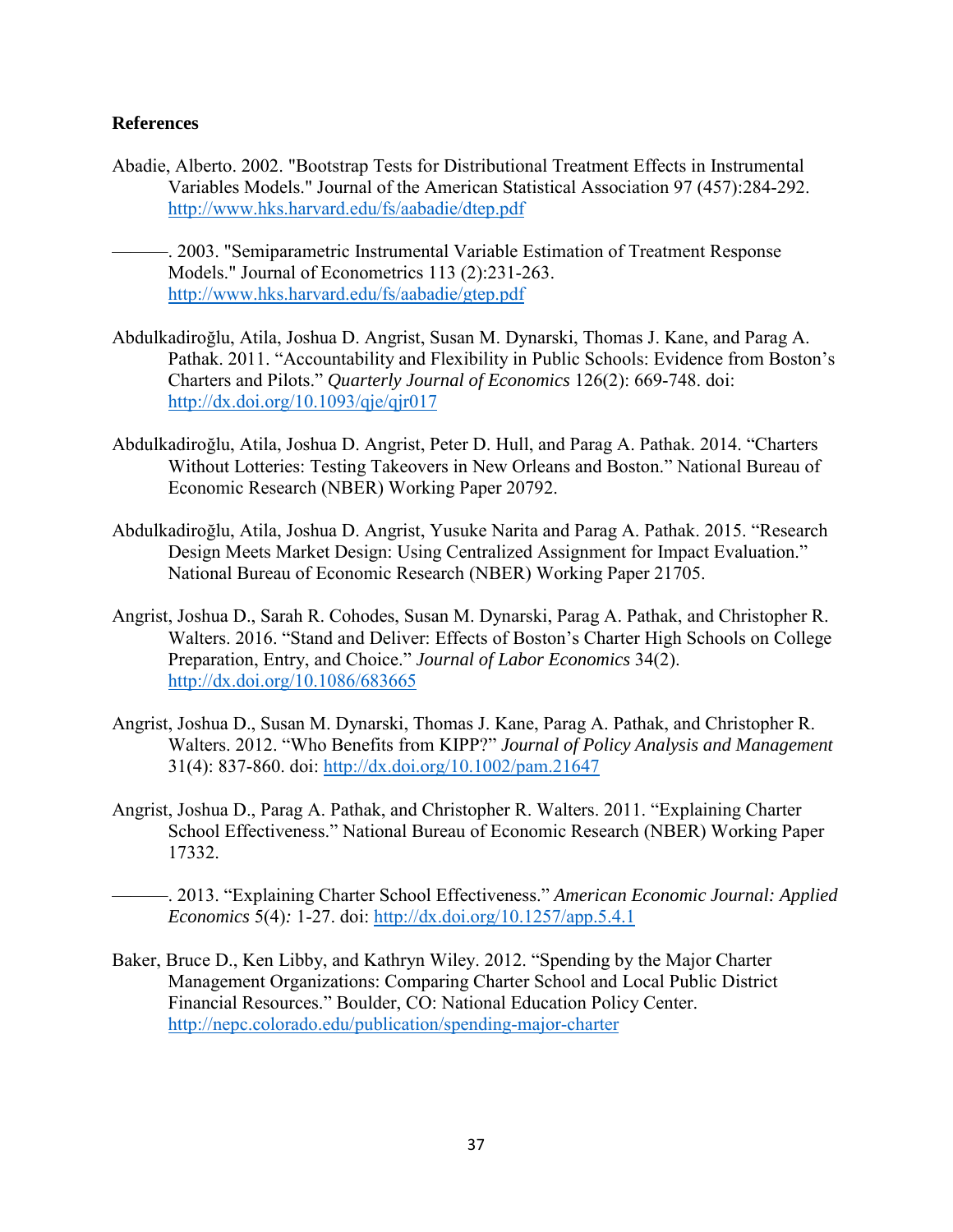- Baude, Patrick L., Marcus Casey, Eric A. Hanushek, and Steven G. Rivkin. 2014. "The Evolution of Charter School Quality. [http://harris.uchicago.edu/sites/default/files/Rivkin.paper\\_.pdf](http://harris.uchicago.edu/sites/default/files/Rivkin.paper_.pdf)
- Brown, Emma. 2014. "Joy and Anguish for Parents as D.C. Releases School Lottery Results." *Washington Post,* March 31. [https://www.washingtonpost.com/local/education/joy-and](https://www.washingtonpost.com/local/education/joy-and-anguish-for-parents-as-dc-releases-school-lottery-results/2014/03/31/a04aea1e-b8ff-11e3-9a05-c739f29ccb08_story.html)[anguish-for-parents-as-dc-releases-school-lottery-results/2014/03/31/a04aea1e-b8ff-](https://www.washingtonpost.com/local/education/joy-and-anguish-for-parents-as-dc-releases-school-lottery-results/2014/03/31/a04aea1e-b8ff-11e3-9a05-c739f29ccb08_story.html)[11e3-9a05-c739f29ccb08\\_story.html](https://www.washingtonpost.com/local/education/joy-and-anguish-for-parents-as-dc-releases-school-lottery-results/2014/03/31/a04aea1e-b8ff-11e3-9a05-c739f29ccb08_story.html)
- Carter, Samuel Casey. 2000. *No Excuses: Lessons from 21 High-Performing, High-Poverty Schools*. Washington, DC: Heritage Foundation.<http://eric.ed.gov/?id=ED440170>
- Chapman, Ben and Stephen Rex Brown. 2014. *New York Daily News.*" Success Academy Charter Schools Admissions Rate is Only 20%, Lower Than NYU." April 4. [http://nydn.us/1fJapci.](http://nydn.us/1fJapci)
- Chetty, Raj, John N. Friedman, Nathaniel Hilger, Emmanuel Saez, Diane Whitmore Schanzenbach, and Danny Yagan. 2011. "How Does Your Kindergarten Classroom Affect Your Earnings? Evidence from Project Star." *Quarterly Journal of Economics* 126(4): 1593-1660. doi: <http://dx.doi.org/10.1093/qje/qjr041>
- Citizens League of Minnesota. 1998. "Chartered Schools = Choices for Educators + Quality for All Students." [http://citizensleague.org/wp](http://citizensleague.org/wp-content/uploads/2013/05/424.Report.Chartered-Schools-Choices-for-Education-Quality-for-All-Students.pdf)[content/uploads/2013/05/424.Report.Chartered-Schools-Choices-for-Education-Quality](http://citizensleague.org/wp-content/uploads/2013/05/424.Report.Chartered-Schools-Choices-for-Education-Quality-for-All-Students.pdf)[for-All-Students.pdf](http://citizensleague.org/wp-content/uploads/2013/05/424.Report.Chartered-Schools-Choices-for-Education-Quality-for-All-Students.pdf)
- Clark Tuttle, Christina, Brian Gill, Philip Gleason, Virginia Knechtel, Ira Nichols-Barrer, and Alexandra Resch. 2013. "KIPP Middle Schools: Impacts on Achievement and Other Outcomes." Washington, DC: Mathematica Policy Research. [http://www.mathematica](http://www.mathematica-mpr.com/our-publications-and-findings/publications/kipp-middle-schools-impacts-on-achievement-and-other-outcomes-full-report)[mpr.com/our-publications-and-findings/publications/kipp-middle-schools-impacts-on](http://www.mathematica-mpr.com/our-publications-and-findings/publications/kipp-middle-schools-impacts-on-achievement-and-other-outcomes-full-report)[achievement-and-other-outcomes-full-report](http://www.mathematica-mpr.com/our-publications-and-findings/publications/kipp-middle-schools-impacts-on-achievement-and-other-outcomes-full-report)
- Clark Tuttle, Christina, Philip Gleason, and Melissa Clark. 2012. "Using Lotteries to Evaluate Schools Of Choice: Evidence from a National Study of Charter Schools." *Economics of Education Review* 31(2): 237-253. doi: <http://dx.doi.org/10.1016/j.econedurev.2011.07.002>
- Clark Tuttle, Christina, Philip Gleason, Virginia Knechtel, Ira Nichols-Barrer, Kevin Booker, Gregory Chojnacki, Thomas Coen, and Lisbeth Goble. 2015. "Understanding the Effect of KIPP as It Scales: Volume I, Impacts on Achievement and Other Outcomes." Washington, DC: Mathematica Policy Research. [http://www.mathematica-mpr.com/our](http://www.mathematica-mpr.com/our-publications-and-findings/publications/executive-summary-understanding-the-effect-of-kipp-as-it-scales-volume-i-impacts-on-achievement)[publications-and-findings/publications/executive-summary-understanding-the-effect-of](http://www.mathematica-mpr.com/our-publications-and-findings/publications/executive-summary-understanding-the-effect-of-kipp-as-it-scales-volume-i-impacts-on-achievement)[kipp-as-it-scales-volume-i-impacts-on-achievement](http://www.mathematica-mpr.com/our-publications-and-findings/publications/executive-summary-understanding-the-effect-of-kipp-as-it-scales-volume-i-impacts-on-achievement)
- Cobb, Casey D. and Gene V. Glass. 1999. "Ethnic Segregation in Arizona Charter Schools." *Education Policy Analysis Archives* 7(1). doi:<http://dx.doi.org/10.14507/epaa.v7n1.1999>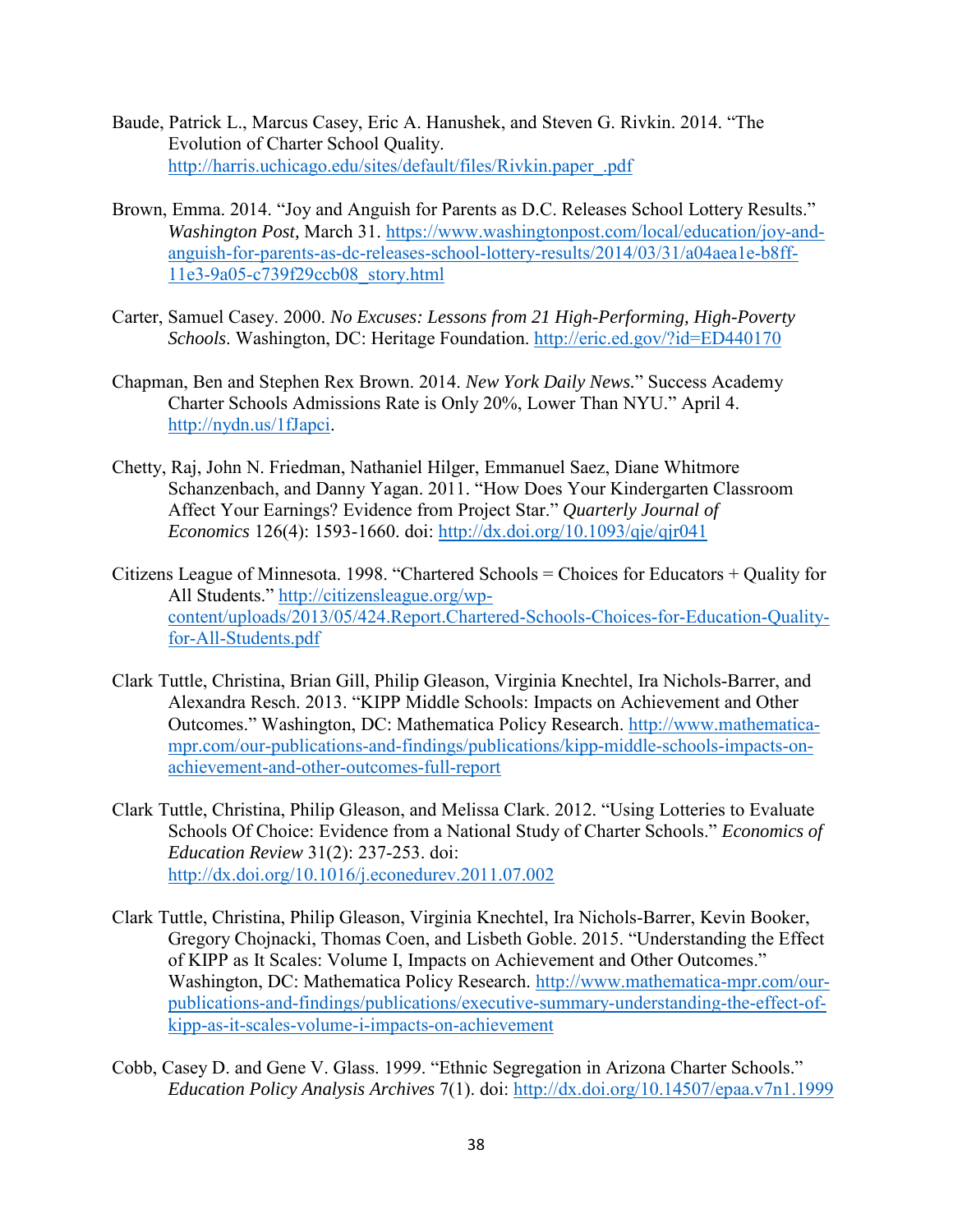- Cohodes, Sarah R., Elizabeth M. Setren, Christopher R. Walters, Joshua D. Angrist, and Parag A. Pathak. 2013. "Charter School Demand and Effectiveness: A Boston Update." The Boston Foundation and New Schools Venture Fund. [http://seii.mit.edu/research/study/charter-school-demand-and-effectiveness-a-boston](http://seii.mit.edu/research/study/charter-school-demand-and-effectiveness-a-boston-update/)[update/](http://seii.mit.edu/research/study/charter-school-demand-and-effectiveness-a-boston-update/)
- Cook, Philip J., Kenneth Dodge, George Farkas, Roland G. Fryer, Jr., Jonathan Guryan, Jens Ludwig, Susan Mayer, Harold Pollack, and Laurence Steinberg. 2015. "Not Too Late: Improving Academic Outcomes for Disadvantaged Youth." Institute for Policy Research Northwestern University Working Paper WP-15-01. <http://www.ipr.northwestern.edu/publications/papers/2015/ipr-wp-15-01.html>
- Curto, Vilsa E. and Roland G. Fryer, Jr. 2014. "The Potential of Urban Boarding Schools for the Poor: Evidence from SEED." *Journal of Labor Econoics* 32(1): 65-93. doi: <http://dx.doi.org/10.1086/671798>
- Dobbie, Will and Roland G. Fryer, Jr. 2011. "Are High-Quality Schools Enough to Increase Achievement Among the Poor? Evidence from the Harlem Children's Zone." *American Economic Journal: Applied Economics* 3(3): 158-87. doi: <http://dx.doi.org/10.1257/app.3.3.158>
- -. 2013. "Getting Beneath the Veil of Effective Schools: Evidence from New York City." *American Economic Journal: Applied Economics* 5(4)*:* 28-60. doi: <http://dx.doi.org/10.1257/app.5.4.28>
	- ———. 2015. "The Medium-Term Impacts of High-Achieving Charter Schools." *Journal of Political Economy* 123(5): 985-1037. doi: [http://dx.doi.org/10.1086/682718.](http://dx.doi.org/10.1086/682718)
- Dougherty, Chris. "Getting FERPA Right: Encouraging Data Use While Protecting Student Privacy." In *A Byte at the Apple: Rethinking Education for the Post-NCLB Era, edited by* Marci Kanstoroom and Eric C. Osberg. Washington, D.C.: Thomas B. Fordham Institute, 2008. [http://files.eric.ed.gov/fulltext/ED504444.pdf.](http://files.eric.ed.gov/fulltext/ED504444.pdf)
- Fiske, Edward B. and Helen F. Ladd. 2000. *When Schools Compete: A Cautionary Tale.* Washington, D.C.: Brooking Institute Press.
- Frankenburg, Erica and Chungmei Lee. 2003. "Charter Schools and Race: A Lost Opportunity for Integrated Education." *Education Policy Analysis Archives* 11(32). doi: <http://dx.doi.org/10.14507/epaa.v11n32.2003>
- Fryer, Roland G. 2014. "Injecting Charter School Best Practices into Traditional Public Schools: Evidence from Field Experiments." *The Quarterly Journal of Economics* 129(3): 1355- 1407. doi: <http://dx.doi.org/10.1093/qje/qju011>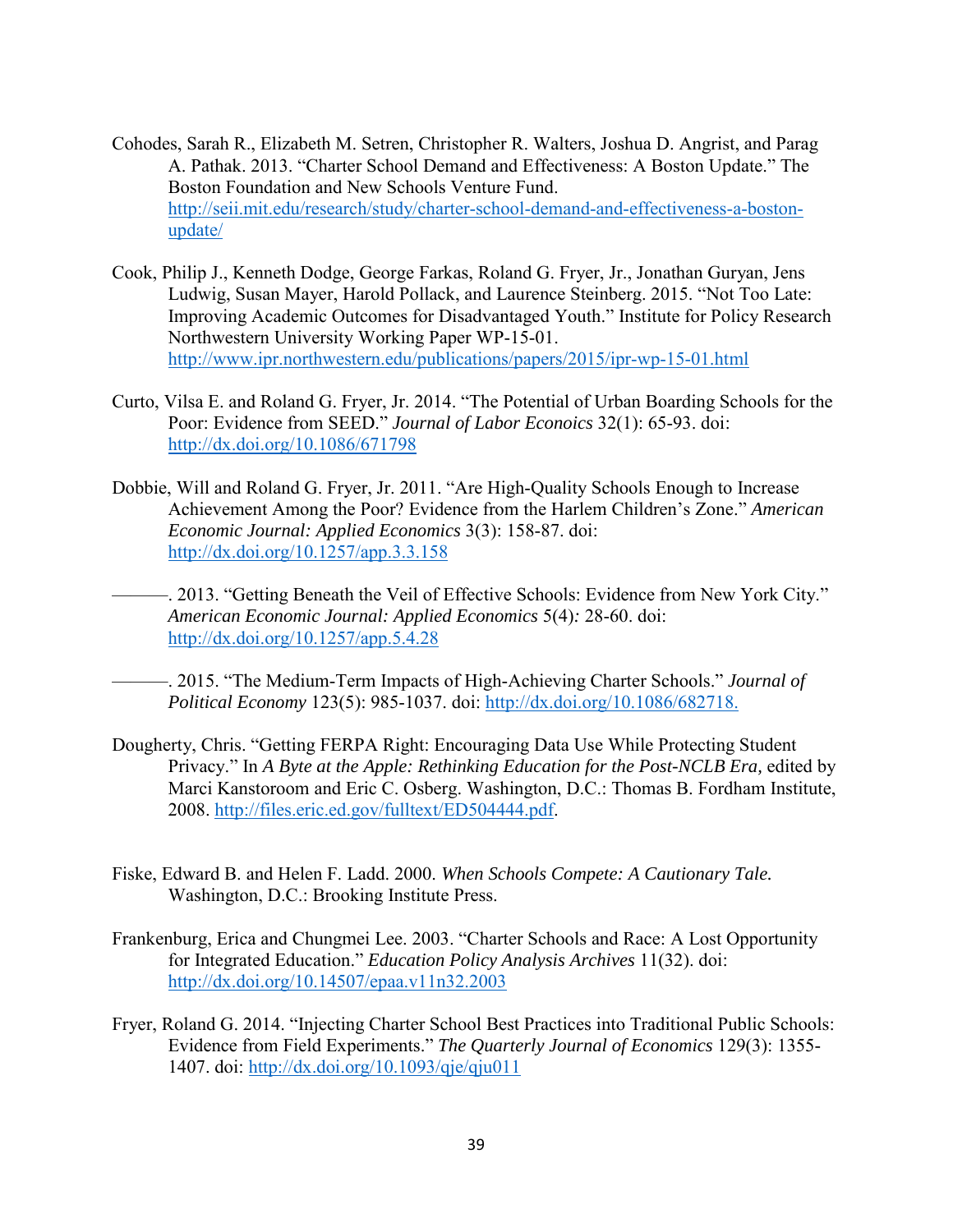———. 2016. "The Production of Human Capital in Developed Countries: Evidence from 196 Randomized Field Experiments." *Handbook of Field Experiments.* Elsevier. https://www.povertyactionlab.org/handbook-field-experiments

- Furgeson, Joshua, Brian Gill, Joshua Haimson, Alexandra Killewald, Moira McCullough, Ira Nichols-Barrer, Bing-Ru The, Natalya Verbitsky-Savitz, Melisa Bowen, Allison Demerrit, Paul Hill, and Robin Lake. 2012. "Charter School Management Organizations: Diverse Strategies and Diverse Student Impacts." Princeton, NJ: Mathematica Policy Research. [http://www.mathematica-mpr.com/our-publications-and](http://www.mathematica-mpr.com/our-publications-and-findings/publications/charterschool-management-organizations-diverse-strategies-and-diverse-student-impacts)[findings/publications/charterschool-management-organizations-diverse-strategies-and](http://www.mathematica-mpr.com/our-publications-and-findings/publications/charterschool-management-organizations-diverse-strategies-and-diverse-student-impacts)[diverse-student-impacts](http://www.mathematica-mpr.com/our-publications-and-findings/publications/charterschool-management-organizations-diverse-strategies-and-diverse-student-impacts)
- Gleason, Philip, Melissa Clark, Christina Clark Tuttle, and Emily Dwoyer. 2010. *The Evaluation of Charter School Impacts: Final Report* (NCEE 2010-4029). Washington, DC: U.S. Department of Education, National Center for Education Evaluation and Regional Assistance, Institute of Education Sciences.<http://ies.ed.gov/ncee/pubs/20104029/>
- Hastings, Justine S., Christopher A. Nielson, and Seth D. Zimmerman. 2012. "The Effect of School Choice on Intrinsic Motivation and Academic Outcomes." National Bureau of Economic Research (NBER) Working Paper 18324.
- Heckman, James, Neil Hohmann, Jeffrey Smith, and Michael Khoo. 2010. "Substitution and Dropout Bias in Social Experiments: A Study of an Influential Social Experiment." *The Quarterly Journal of Economics*: 115 (2): 651-694 doi:10.1162/003355300554764
- Hoxby, Caroline M., Sonali Murarka, and Jenny Kang. 2009. "How New York City's Charter Schools Affect Achievement." Cambridge, MA: The New York City Charter Schools Evaluation Project. [http://users.nber.org/~schools/charterschoolseval/](http://users.nber.org/%7Eschools/charterschoolseval/)
- Hoxby, Caroline M. and Jonah E. Rockoff. 2004. "The Impact of Charter Schools on Student Achievement." <https://www0.gsb.columbia.edu/faculty/jrockoff/hoxbyrockoffcharters.pdf>
- Junge, Ember Reichgott. 2014. "Charter School Path Paved with Choice, Compromise, Common Sense." *Phi Delta Kappan* 95(5): 13-17. doi: <http://dx.doi.org/10.1177/003172171409500504>
- Kirkebøen, Lars and Edwin Leuven, and Magne Mogstad. 2015. "Field of Study, Earnings, and Self-Selection." National Bureau of Economic Research (NBER) Working Paper 20816
- .Kline, Patrick and Christopher Walters. 2015. "Evaluating Public Programs with Close Substitutes: The Case of Head Start" National Bureau of Economic Research (NBER) Working Paper 21658.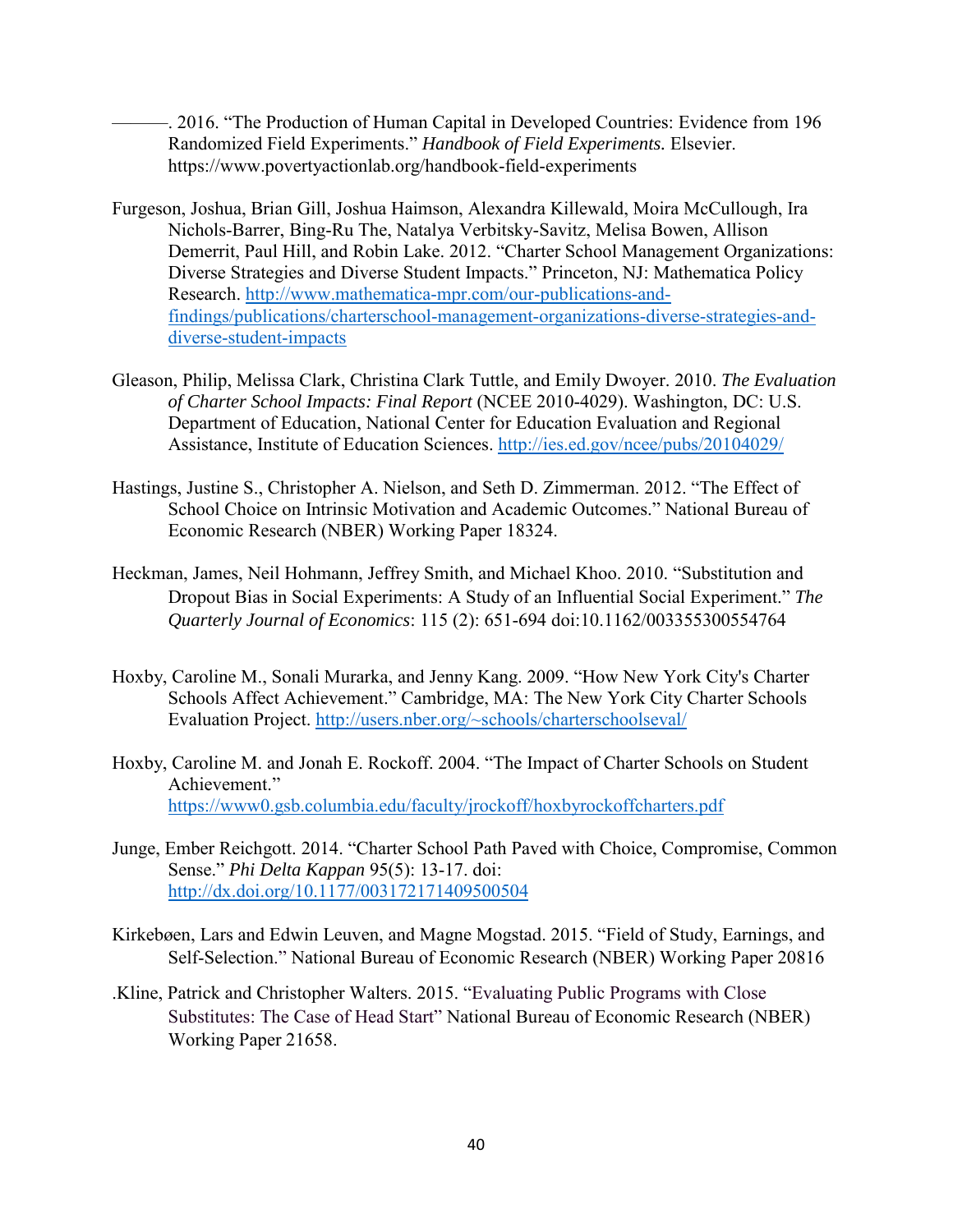- Kolderie, Ted. 2008. "How the Idea of 'Chartering' Schools Came About: What Role Did the Citizens League Play?" *Minnesota Journal* 25(5): 5-6. <http://www.educationevolving.org/pdf/Origins-of-Chartering-Citizens-League-Role.pdf>
- Kraft, Matthew A. 2015. "How to Make Additional Time Matter: Integrating Individualized Tutorials into an Extended Day." *Education Finance and Policy* 10(1): 81-116. doi: [http://dx.doi.org/10.1162/EDFP\\_a\\_00152](http://dx.doi.org/10.1162/EDFP_a_00152)
- Krueger, Alan B. 1999. "Experimental Estimates of Education Production Functions." *Quarterly Journal of Economics* 114(2): 497-532. doi:<http://dx.doi.org/10.1162/003355399556052>
- Ladd, Helen F., Charles T. Clotfelter, and John B. Holbein. 2015. "The Growing Segmentation of the Charter School Sector in North Carolina." National Bureau of Economic Research (NBER) Working Paper 21078.
- Lee, Yung Soo, Nancy Morrow-Howell, Melissa Jonson-Reid, and Stacey McCrary. 2010. "The Effect of the Experience Corps Program on Student Reading Outcomes." *Education and Urban Society* 44(1): 97-118. doi:<http://dx.doi.org/10.1177/0013124510381262>
- Markovitz, Carrie E., Marc W. Hernandez, Eric C. Hedberg, and Benjamin Silberglitt. 2014. "Impact Evaluation of the Minnesota Reading Corps K-3 Program." Chicago, IL. [http://www.nationalservice.gov/documents/research-and-reports/2014/impact-evaluation](http://www.nationalservice.gov/documents/research-and-reports/2014/impact-evaluation-minnesota-reading-corps-k-3-program)[minnesota-reading-corps-k-3-program](http://www.nationalservice.gov/documents/research-and-reports/2014/impact-evaluation-minnesota-reading-corps-k-3-program)
- May, Henry, Heather Goldsworthy, Michael Armijo, Abigail Gray, Philip Sirinides Toscha J. Blalock, Helen Anderson-Clark, Andrew J. Schiera, Horatio Blackman, Jessica Gillespie, and Cecile Sam. 2014. "Evaluation of the i3 Scale-up of Reading Recovery: Year Two Report, 2012-2013." Philadelphia, PA: Consortium for Policy Research in Education. doi:<http://dx.doi.org/10.12698/cpre.2014.RR79>
- Merseth, Katherine K., Kristy Cooper, John Roberts, Mara Casey Tieken, Jon Valant, and Chris Wynne. 2009. *Inside Urban Charter Schools: Promising Practices and Strategies in Five High-Performing Schools.* Cambridge, MA: Harvard Education Press.
- Miron, Gary, Jessica L. Urschel, and Nicholas Saxton. 2011. "What Makes KIPP Work? A Study of Student Characteristics, Attrition, and School Finance." New York, NY: National Center for the Study of Privatization in Education. <http://www.ncspe.org/readrel.php?set=pub&cat=253>
- National Alliance for Public Charter Schools. 2015a. "A Growing Movement: America's Largest Charter School Communities." [http://www.publiccharters.org/publications/enrollment](http://www.publiccharters.org/publications/enrollment-share-10/)[share-10/](http://www.publiccharters.org/publications/enrollment-share-10/)
- National Alliance for Public Charter Schools. 2015b. "Estimated Number of Public Charter Schools & Students."<http://www.publiccharters.org/publications/open-close-2015/>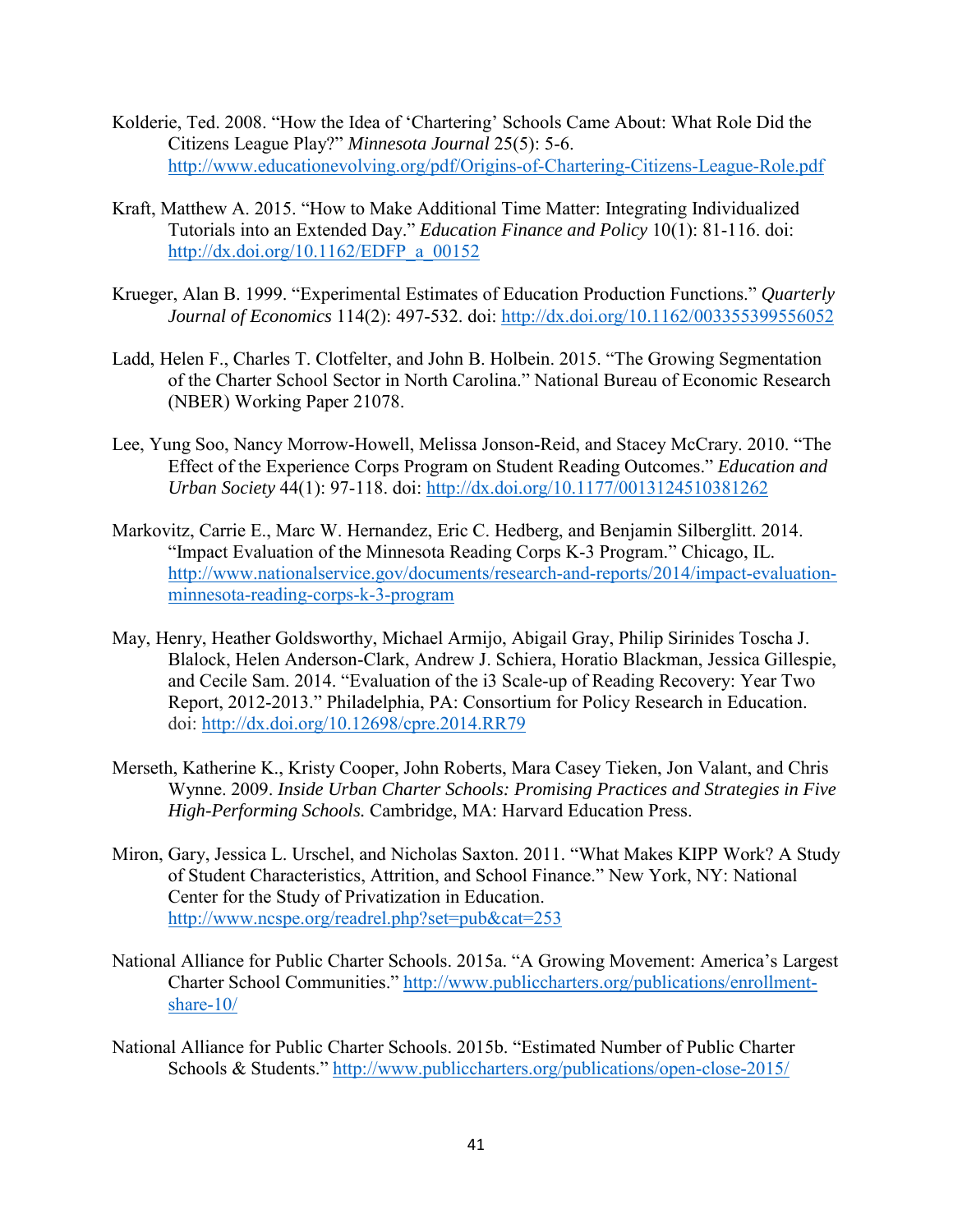- National Alliance for Public Charter Schools. 2015c. "State Laws on Weighted Lotteries and Enrollment Practices." [http://www.publiccharters.org/publications/weighted-lotteries](http://www.publiccharters.org/publications/weighted-lotteries-paper/)[paper/](http://www.publiccharters.org/publications/weighted-lotteries-paper/)
- Neal, Derek. 2009. "The Role of Private Schools in Education Markets," Handbook of Research on School Choice, edited by Mark Berends, Matthew G. Springer, Dale Ballou, and Herbert J. Walberg, Lawrence Erlbaum Associates/Taylor & Francis Group.
- National Center for Education Statistics. 2015. "The Condition of Education 2015: Charter School Enrollment." U.S. Department of Education. [http://nces.ed.gov/programs/coe/indicator\\_cgb.asp](http://nces.ed.gov/programs/coe/indicator_cgb.asp) (accessed January 11, 2016).
- National Commission on Excellence in Education. 1983. "A Nation at Risk: The Imperative for Educational Reform."<http://www2.ed.gov/pubs/NatAtRisk/index.html>
- Nix, Naomi. 2015. "A Boston Breakthrough: UP Academy Goes from Failing to First." *The Seventy Four*: August 10. https://www.the74million.org/article/a-boston-breakthroughup-academy-goes-from-failing-to-first
- Oreopoulos, Philip and Kjell G. Salvanes. 2011. "Priceless: The Nonpecuniary Benefits of Schooling." *Journal of Economic Perspectives* 25(1): 159-184. doi: <http://dx.doi.org/10.1257/jep.25.1.159>
- Pisano, Chris. 2015. *WGGB.* "Hundreds Turn Out for Holyoke Charter School Enrollment Lottery." March 4. [http://www.masscharterschools.org/media/news/hundreds-turn-out](http://www.masscharterschools.org/media/news/hundreds-turn-out-holyoke-charter-school-enrollment-lottery)[holyoke-charter-school-enrollment-lottery.](http://www.masscharterschools.org/media/news/hundreds-turn-out-holyoke-charter-school-enrollment-lottery)
- Rahman, Fauzeya. 2015. *Houston Chronicle*. "Word of Mouth Major Factor for Parents Charting Charter School Course." November 7. [http://www.houstonchronicle.com/news/houston](http://www.houstonchronicle.com/news/houston-texas/houston/article/Word-of-mouth-major-factor-for-parents-charting-6617645.php)[texas/houston/article/Word-of-mouth-major-factor-for-parents-charting-6617645.php](http://www.houstonchronicle.com/news/houston-texas/houston/article/Word-of-mouth-major-factor-for-parents-charting-6617645.php)
- Rotherham, Andrew J. 2011. "KIPP Schools: A Reform Triumph, or Disappointment." *Time*, April 27. http://content.time.com/time/nation/article/0,8599,2067941,00.html
- Setren, Elizabeth. 2015 "Special Education and English Language Learners in Boston Charter Schools: Impact and Classification." School Effectiveness and Inequality Institute (SEII) Discussion paper 2015.05. http://seii.mit.edu/wp-content/uploads/2015/12/SEII-Discussion-Paper-2015.05-Setren1.pdf
- Shanker, Albert. "National Press Club Speech." Washington, DC, March 31, 1998. <https://reuther.wayne.edu/files/64.43.pdf>
- Walters, Christopher R. 2014. "The Demand for Effective Charter Schools." National Bureau of Economic Research (NBER) Working Paper 20640.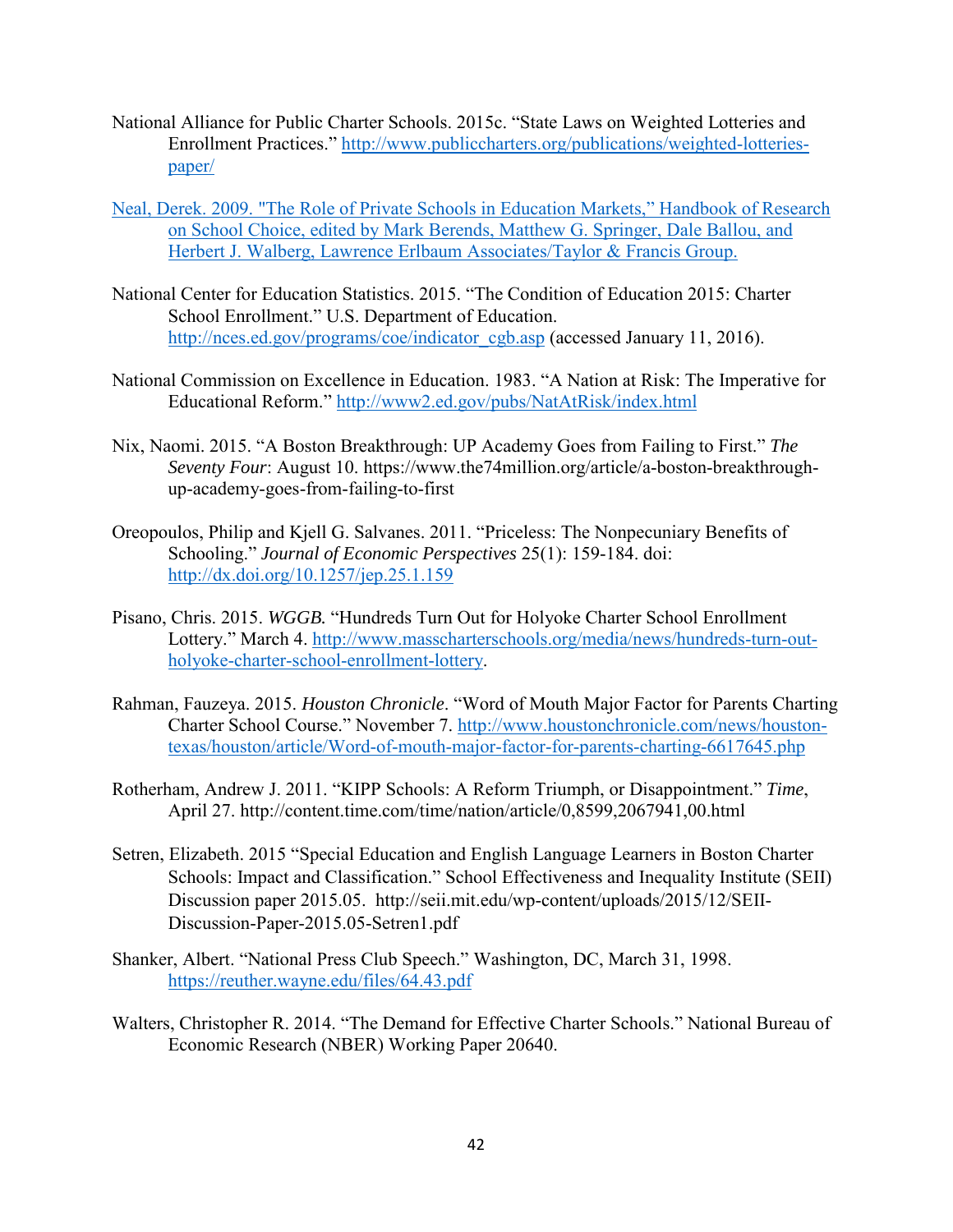Wiltenburg, Mary. 2015. *WYPR.* "Uncertain Future for Thousands in Charter School Lottery" February 13. [http://news.wypr.org/post/uncertain-future-thousands-charter-school](http://news.wypr.org/post/uncertain-future-thousands-charter-school-lottery#stream/0)[lottery#stream/0.](http://news.wypr.org/post/uncertain-future-thousands-charter-school-lottery#stream/0)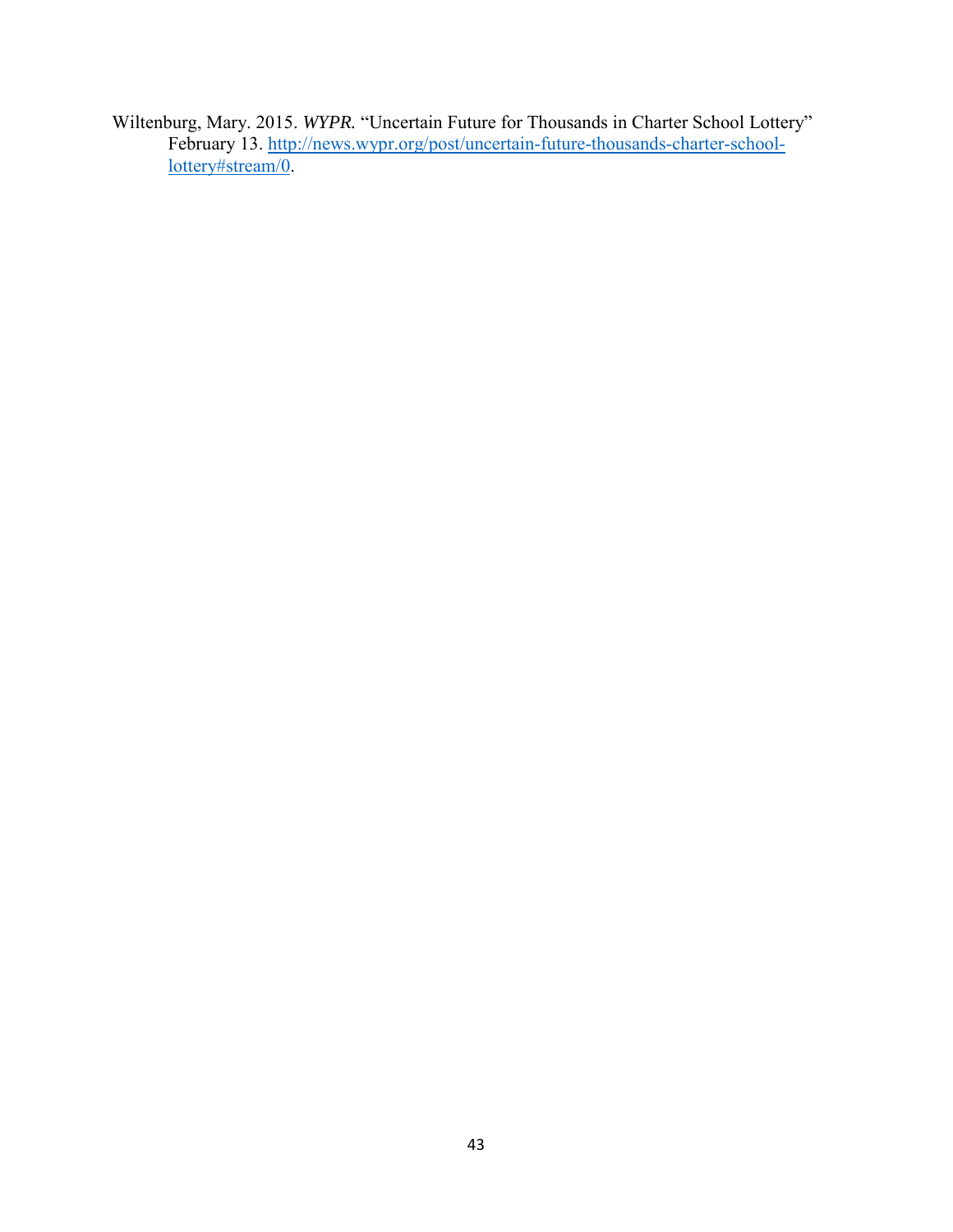# **Data Appendix**

# *Overview*

We are grateful to the authors of the various studies who have generously shared data and answered questions about their charter school projects. This data appendix details the sources of the data that goes into our analyses and details any modifications we needed to make to the original studies in order to combine materials. Our goal was to generate second-stage (LATE), per-year estimates of charter school impacts in both math and ELA, which were directly obtained from the Massachusetts, NYC, SEED, and UP studies.

We were able to estimate per-year local average treatment effects from the student level data for the IES and KIPP 2015 studies. However, for the CMO and KIPP 2013 studies, we needed to modify reported estimates to get our best estimate of the per-year, LATEs (student level data for these studies was not available). When studies reported estimates for a specific year (e.g. year two), we divided reported estimates by the number of years to generate a per-year impact. When studies reported intention-to-treat estimates, we divided by our best estimate of the associated first stage. We also divide the standard errors by the same factors we divide the coefficients. In the cases where we are converting intention-to-treat estimates to second stage estimates, this *will not* correct the standard errors as a typical 2SLS procedure would in a statistical software program. Thus our standard errors are likely slightly too small for a subset of the charter school impact estimates.

Appendix Table 1 summarizes the information on the studies and Appendix Table 2 provides information about the creation of comparable school characteristic variables across studies. Note that means and regressions using school-level data are weighted by the inverse of the standard error of the relevant estimate.

# *Study-Specific Details*

*CMO*: Site level experimental estimates of charter school effects are in the appendix of the report; researchers at Mathematica shared information about the number of schools per site. The experimental estimates are not linked to school characteristic information. The estimates of charter school impacts were intention-to-treat with varying outcome years. We converted these estimates to per-year, second stage effects by dividing by the participation rate (also available in the appendix) and dividing by the number of years before the exam (provided by Mathematica researchers). We followed the same procedure for standard errors, which likely makes the standard errors too small, since we cannot make the appropriate correction for IV estimation.

*IES*: We accessed the student-level data from the federal study of charter school impacts through a National Center for Education Statistics (NCES) restricted use data license. Using this data, we calculated per year, second stage school level estimates of charter school effects and their associated 2SLS standard errors. The IES report focuses on intention-to-treat estimates, whereas we use the second stage estimates for our analysis. The IES data also included survey information that we used to generate school characteristic variables. However, given the limits of the survey questions asked, it was sometimes difficult to generate variables consistent with those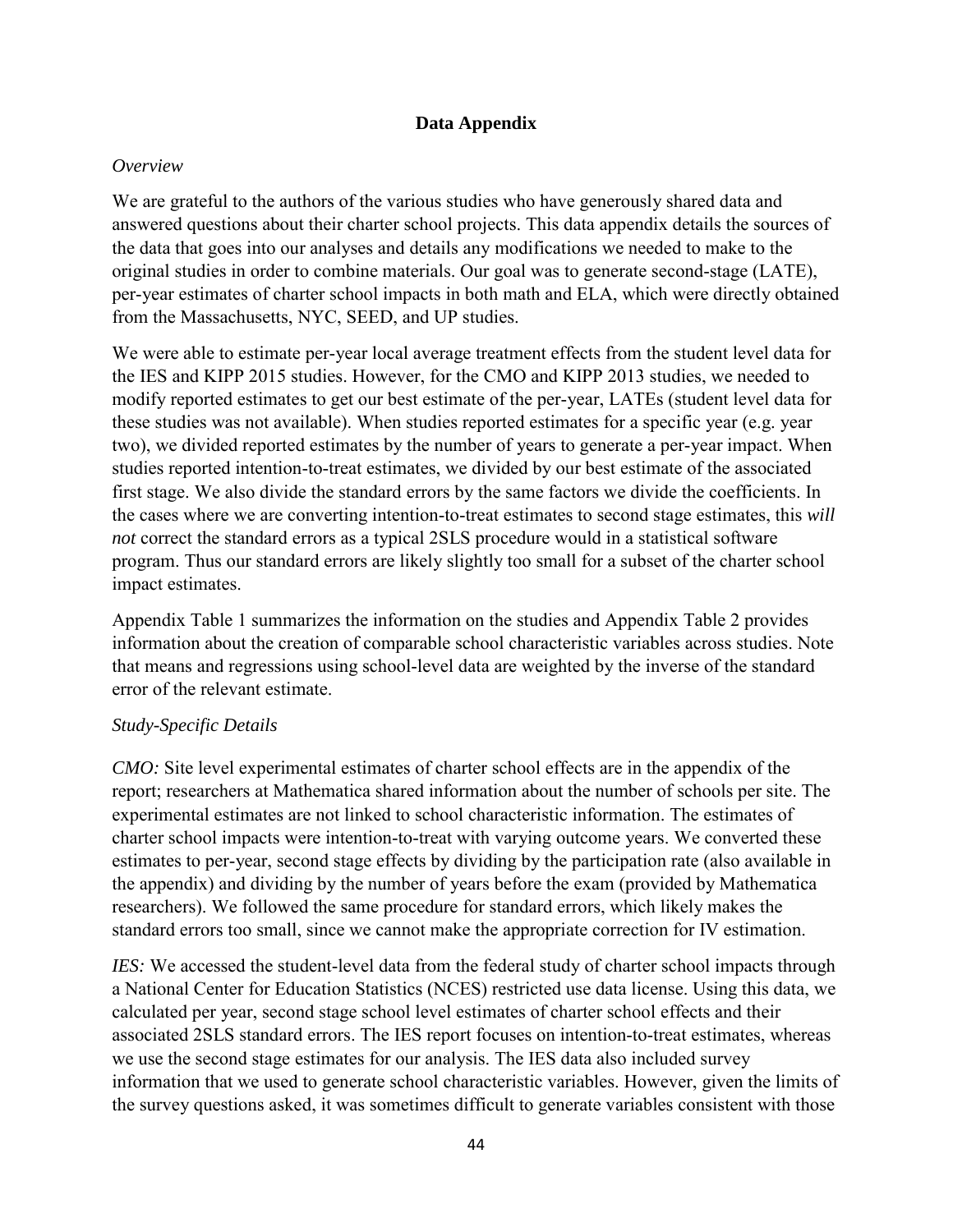from Dobbie and Fryer (2013), which we used as the basis of our descriptive school characteristics.

*KIPP 2013*: Mathematica researchers provided school level intention-to-treat estimates. To convert these estimates to per-year, second stage effects, we divided the year 2 estimates by 2 and also by 0.6, the overall first stage. First stage effects by school were not available, and we must assume that there was some variation in the first stages. Thus these estimates are our best guess of the per-year, second stage impacts. It was not possible to link these estimates to school characteristics for privacy reasons.

*KIPP 2015*: The KIPP Foundation provided access to the student-level data for this report. Due to data use agreements, the only lottery-based data available was for elementary schools. We calculated the second stage impacts using student level data, however years of attendance was not in the data. Thus we divided the year 3 impacts by 3 for per year estimates. At this time, we cannot link the school level estimates to school characteristic information. Note that the two KIPP studies have non-overlapping samples as the 2013 study is limited to middle schools and only elementary school experimental results were available in the 2015 study.

*Massachusetts:* Angrist, Pathak, and Walters provided the school level lottery estimates and school characteristic information from surveys and administrative from their 2013 paper for 23 schools in Massachusetts. The estimates of charter school impacts were per year, second stage effects, with associated standard errors and sample sizes. We use the exact same estimates from the 2013 paper. We also have access to the student-level lottery, demographic, and test score data through the Massachusetts Department of Elementary and Secondary Education (DESE) to conduct additional analyses that require the micro data, such as the analysis of subgroup effects and Figure 2 which shows the accumulation of effects over time.

*NYC:* The *AEJ: Applied* website hosts school level estimates and summary dummy variable school characteristic data from Dobbie and Fryer (2013). The estimates of charter school impacts were per year, second stage effects. This database also provided information for 9 school characteristics.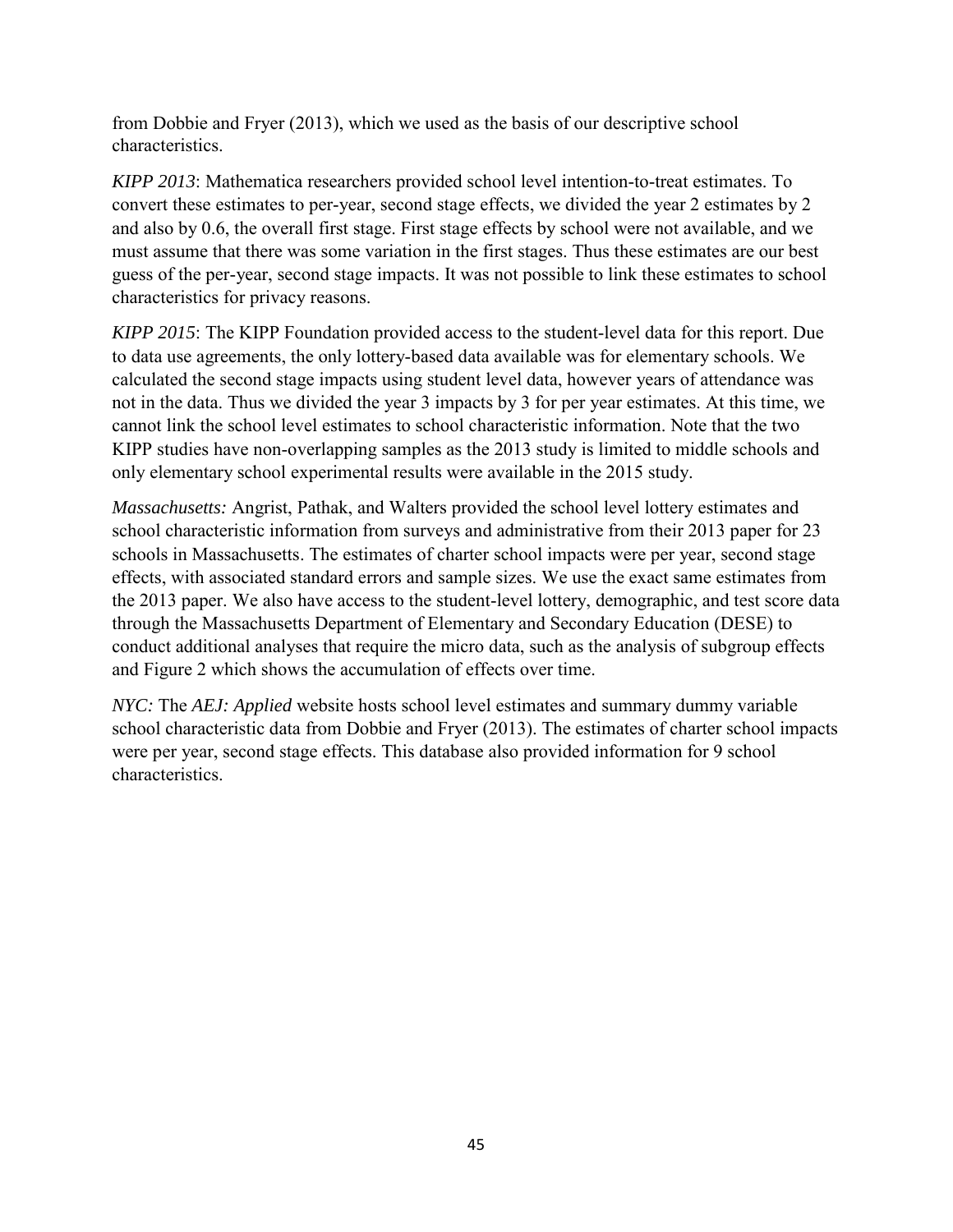Table 1: Summary of Lottery-Based Charter School Estimates of Reading and Math Test Score Impacts

Per year of charter attendance second stage impacts

|                |                                                                                                  |                                                                                        | (unless otherwise noted; all effects significant at 5%                                                                                                                     |
|----------------|--------------------------------------------------------------------------------------------------|----------------------------------------------------------------------------------------|----------------------------------------------------------------------------------------------------------------------------------------------------------------------------|
| Setting        | Sample                                                                                           | Paper                                                                                  | level unless otherwise noted)                                                                                                                                              |
| (1)            | (2)                                                                                              | (3)                                                                                    | (4)                                                                                                                                                                        |
|                | Boston (8 schools)                                                                               | Abdulkadiroglu, Angrist, Dynarski, Kane, and                                           | MS: 0.198sd ELA, 0.359sd math                                                                                                                                              |
|                |                                                                                                  | Pathak (QJE, 2011)                                                                     | HS: 0.265sd ELA, 0.364sd math                                                                                                                                              |
|                | Boston (13 schools)                                                                              | Cohodes, Setren, Walters, Angrist, and Pathak                                          | MS: 0.138sd ELA, 0256sd math                                                                                                                                               |
|                |                                                                                                  | (The Boston Foundation, 2013)                                                          | HS: 0.271sd ELA, 0.354sd math                                                                                                                                              |
|                |                                                                                                  |                                                                                        |                                                                                                                                                                            |
| Massachusetts  | Massachusetts (26 schools)                                                                       | Angrist, Pathak, and Walters (AEJ: Applied                                             | MS: 0.075sd ELA, 0.213sd math                                                                                                                                              |
|                |                                                                                                  | Economics, 2013)                                                                       | HS: 0.206sd ELA, 0.273sd math                                                                                                                                              |
|                | <b>KIPP Lynn</b>                                                                                 | Angrist, Dynarski, Kane, Pathak, and Walters                                           | MS: 0.133sd ELA, 0.352sd math                                                                                                                                              |
|                |                                                                                                  | (JPAM, 2012)                                                                           |                                                                                                                                                                            |
|                | UP Academy Charter School of Boston                                                              | Abdulkadiroglu, Angrist, Hull, and Pathak                                              | MS: 0.118sd ELA, 0.270sd math                                                                                                                                              |
|                |                                                                                                  | (NBER Working Paper, 2014)                                                             |                                                                                                                                                                            |
|                | 15 states (36 schools)                                                                           | Gleason, Clark, Clark Tuttle, Dwoyer, &                                                | MS: -0.04sd reading, -0.04sd math (not significant).                                                                                                                       |
|                |                                                                                                  | Silverberg (IES, 2010)                                                                 | *Year2 impacts divided by 2 to get a per year                                                                                                                              |
|                | KIPP schools (24 schools)                                                                        | Clark Tuttle, Gleason Knechtel, Nichols-                                               | estimates<br>ES: 0.11sd on letter-word identification and 0.10sd                                                                                                           |
|                |                                                                                                  | Barrer, Booker, Chojnacki, Coen, and Goble                                             | on passage comprehension test in reading, 0.14sd on                                                                                                                        |
|                |                                                                                                  | (Mathematica, 2015)                                                                    | calculation, 0.02sd (not significant) on applied                                                                                                                           |
|                |                                                                                                  |                                                                                        | problems in math. From study-administered                                                                                                                                  |
|                |                                                                                                  |                                                                                        | Woodcock-Johnson exam. *Year 3 impacts divided                                                                                                                             |
|                |                                                                                                  |                                                                                        | by 3 to get a per year estimate                                                                                                                                            |
| National       |                                                                                                  |                                                                                        | MS: 0.08sd reading, 0.12sd math. *Year 2 impacts                                                                                                                           |
|                |                                                                                                  |                                                                                        | divided by 2 to get a per year estimate                                                                                                                                    |
|                | KIPP middle schools (12 schools)                                                                 | Clark Tuttle, Gill, Gleason, Knechtel, Nichols-                                        | 0.08 reading (not significant), 0.18 math.                                                                                                                                 |
|                |                                                                                                  | Barrer, Resch (Mathematica, 2013)                                                      | *Year 2 impacts divided by 2 to get a per year                                                                                                                             |
|                |                                                                                                  |                                                                                        | estimate                                                                                                                                                                   |
|                | Charter schools that were members of                                                             | Furgeson, Gill, Haimson, Killewald,                                                    | Intention-to-treat estimates: MS/HS: -0.02 reading                                                                                                                         |
|                | <b>Charter Management Organizations (CMOs)</b><br>in 14 states (16 schools in 6 sites; estimates | McCullough, Nichols-Barrer, Teh, Verbitsky-<br>Savitz, Bowen, Demeritt, Hill, and Lake | (not significant), -0.05 math (not significant).                                                                                                                           |
|                | aggregated by site)                                                                              | (Mathematica, 2012)                                                                    |                                                                                                                                                                            |
|                |                                                                                                  |                                                                                        |                                                                                                                                                                            |
|                | New York City (42 schools)                                                                       | Hoxby, Murarka, Kang (2009)                                                            | ES/MS: 0.09sd ELA, 0.12sd in math                                                                                                                                          |
|                |                                                                                                  |                                                                                        | HS: 0.18sd ELA, 0.19sd math                                                                                                                                                |
|                | New York City (29 schools)                                                                       | Dobbie and Fryer (AEJ: Applied Economics,                                              | ES: 0.058sd ELA, 0.113sd math                                                                                                                                              |
|                |                                                                                                  | 2013)                                                                                  | MS: 0.048 ELA (not significant), 0.126 math                                                                                                                                |
|                | Harlem Children's Zone Promise Academy                                                           |                                                                                        | Dobbie and Fryer (Journal of Political Economy, 0.031sd (not significant) reading, 0.075sd math.                                                                           |
|                | middle school                                                                                    | 2015)                                                                                  | From study-administered Woodcock-Johnson exam.                                                                                                                             |
| New York City  |                                                                                                  |                                                                                        |                                                                                                                                                                            |
|                | Harlem Children's Zone Promise Academy                                                           | Dobbie and Fryer (AEJ: Applied Economics,                                              | ES: 0.114sd ELA (not significant), 0.191sd math (not                                                                                                                       |
|                | middle and elementary schools                                                                    | 2011)                                                                                  | significant)<br>MS: 0.047sd ELA (not significant), 0.229sd math                                                                                                            |
|                |                                                                                                  |                                                                                        |                                                                                                                                                                            |
| Chicago        | Chicago International Charter School schools Hoxby and Rockoff (Unpublished working              |                                                                                        | No significant impacts on math or reading                                                                                                                                  |
|                | (3 schools)                                                                                      | paper, 2004)                                                                           | (dependent variable is percentile score on Iowa Test                                                                                                                       |
|                |                                                                                                  |                                                                                        | of Basic Skills)                                                                                                                                                           |
| Unknown        |                                                                                                  | Anonymous "No Excuses" charter schools run Hastings, Nielson, Zimmerman (NBER Working  | 0.346sd reading, -0.092sd math (not significant),                                                                                                                          |
|                | by prominent CMO in mid-sized urban school Paper, 2012)                                          |                                                                                        | estimates are a mix of different years                                                                                                                                     |
|                | district (4 schools)                                                                             |                                                                                        |                                                                                                                                                                            |
| Washington, DC | <b>SEED School</b>                                                                               | Curto and Fryer (Journal of Labor Economics, 0.211sd reading, 0.229sd math             |                                                                                                                                                                            |
|                |                                                                                                  | 2014)                                                                                  | Notes: This table only includes studies that use charter school lotteries to estimate effects on test scores. Some of these studies also include or focus on observational |
|                |                                                                                                  |                                                                                        |                                                                                                                                                                            |

results, which are not reported here. In some cases where there are multiple studies of the same setting, we focus on published academic studies, adding studies when it appears that a substantial number of additional schools have been added. All impacts are second stage estimates reported in standard deviations and are statistically significant unless noted otherwise. Citations in boldface type indcate that this study contributes to the analyses presented in this paper. See Appendix Table 1 for more details on the studies indicated in boldface. Key to abbreviations: ES = elementary school, MS = middle school, HS = high school, sd = standard deviation, ELA

= English/Lanugage Arts.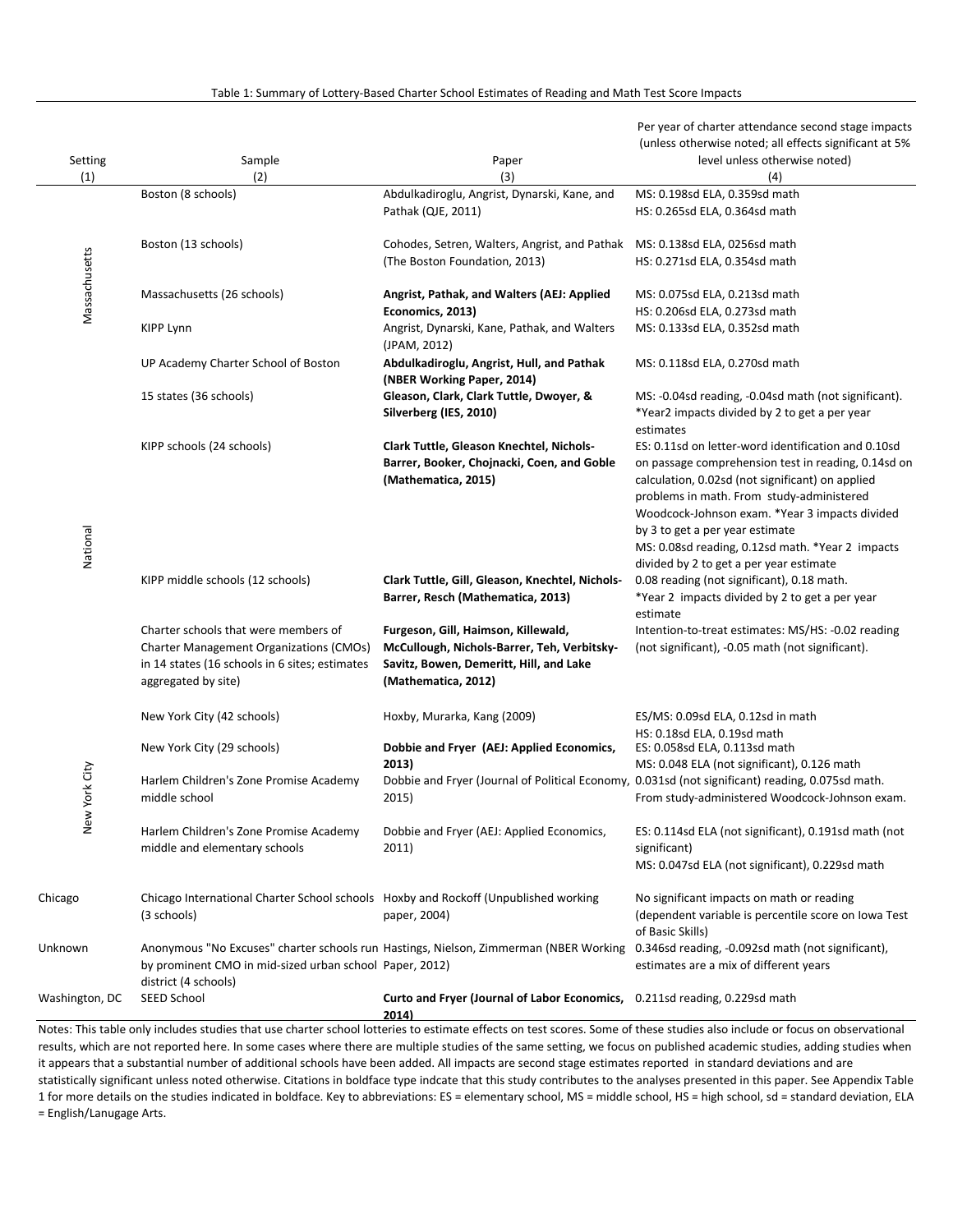#### Figure 1: Distribution of School-Level Charter Effects



Notes: This graph shows the distribution of school-level lottery-based charter school effects, where the effects are per-year school-level second stage point estimates for the 113 schools that contribute to our analysis. The means are weighted means of the school-level estimates, weighted by the inverse of the standard error of each estimate. The following studies are included in this figure: CMO, IES, KIPP 2013, KIPP 2015, Massachuestts, NYC, UP and SEED. See Table 2 for details on these studies and for notes on modifications of published point estimates which put estimates on the same scale.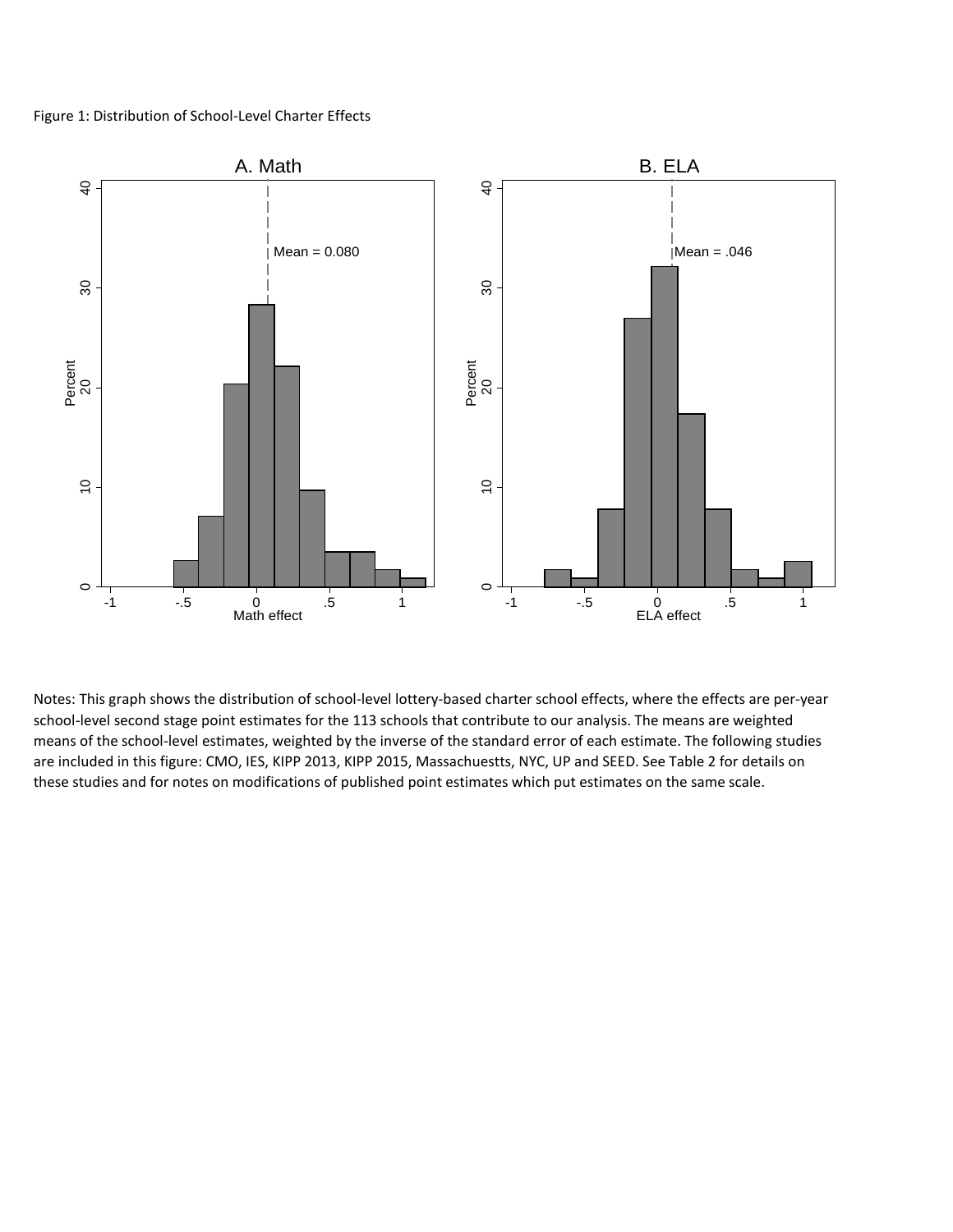

Notes: This graph shows school-level lottery-based charter school effects, where the effects are per-year school-level second stage point estimates, plotted against the standard error of the school-level estimate. The following studies are included in this figure: CMO, IES, KIPP 2013, KIPP 2015, Massachuestts, NYC, SEED, and UP. See Table 2 for details on these studies and for notes on modifications of published point estimates which put estimates on the same scale.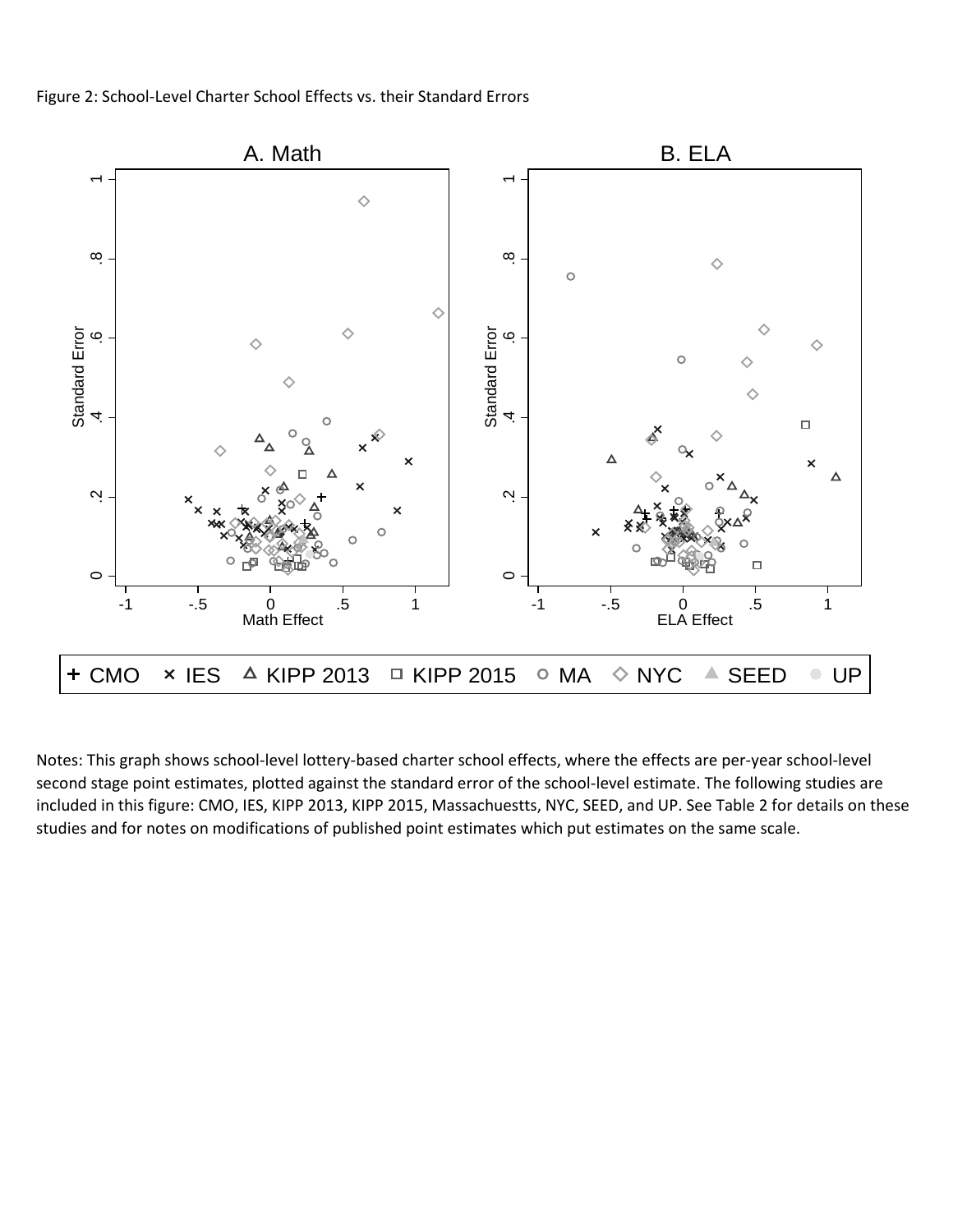

Figure 3: Distribution of School-Level Charter Effects, Restricted to More Precise Estimates

Notes: The notes for this figure are the same as those for Figure 1, except that the school level estimates that contribute to this figure are restricted to those with standard errors less than or equal to 0.1 in either subject, which restricts to 42 schools.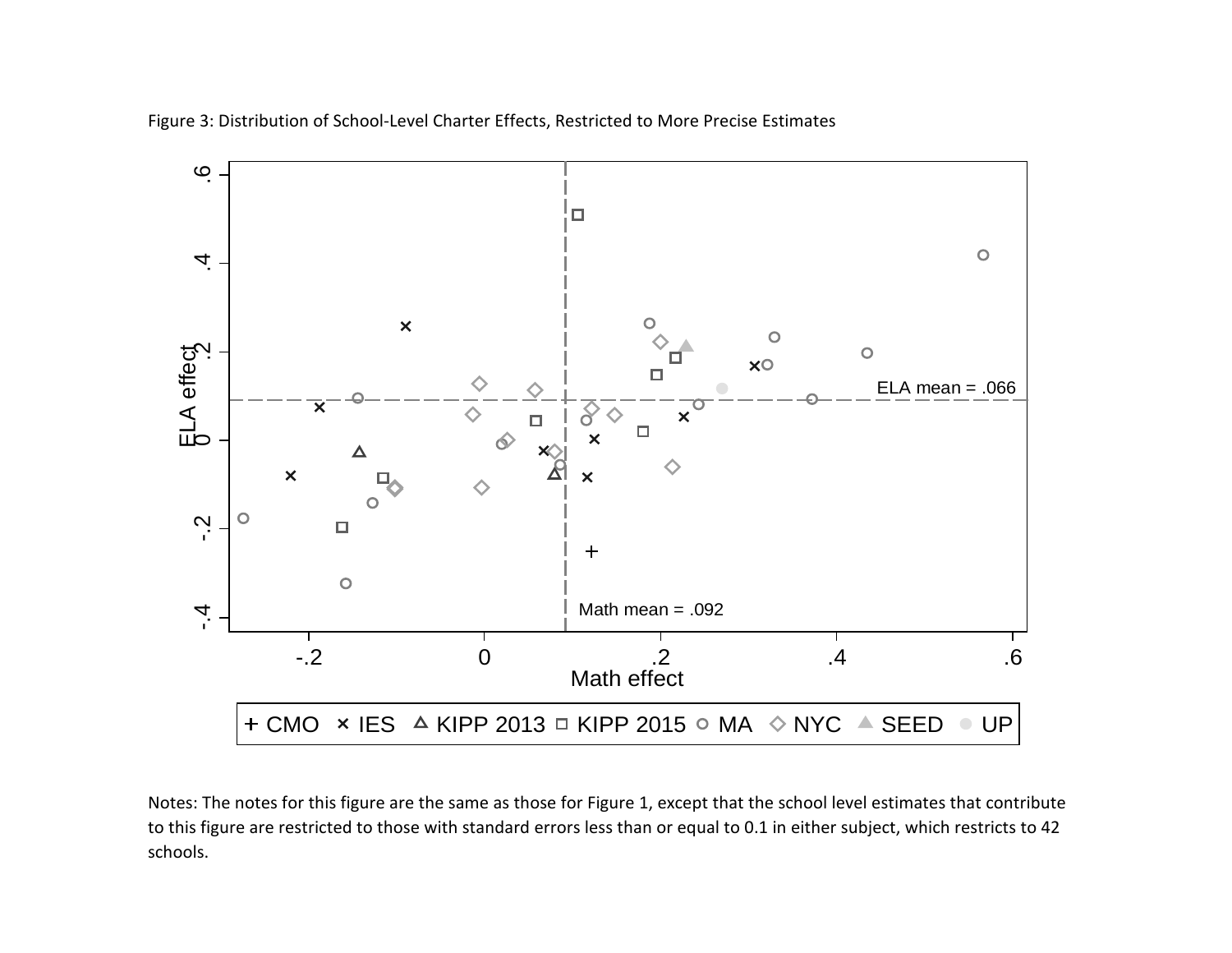Figure 4: School-Level Charter School Effects by Scores of Counterfactual Schools



Notes: This graph shows school-level lottery-based charter school effects, where the effects are peryear school-level second stage point estimates, plotted against the average scores of counterfactual schools attended by noncharter students that applied to the charter school. The size of the point is weighted by the inverse of the standard error (larger points are more precise estimates). The following studies are included in this figure: IES (Gleason et al. 2010) and Massachuestts (Angrist et al. 2013). See Appendix Table 1 for details on these studies and for notes on modifications of published point estimates which put estimates on the same scale. See Appendix Table 2 for description of the calculation of the fallback school scores.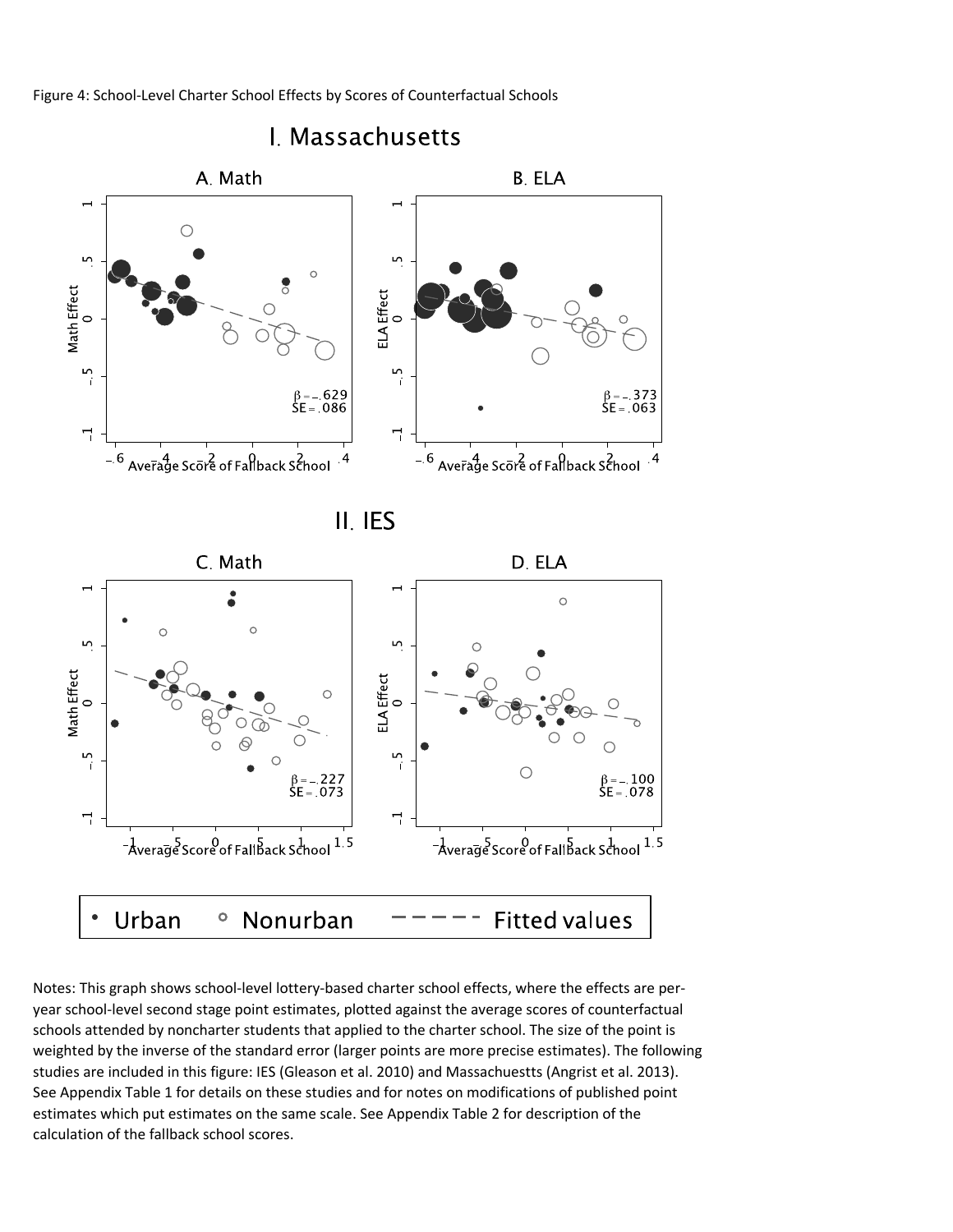Figure 5: Middle School Urban and Nonurban Charter School Effects over Time



Notes: This graph shows charter school effects for urban (solid lines) and nonurban charters (dashed lines) in Massachusetts over time. The darker line in each pair shows mean scores for charter school compliers over time and the light line shows mean scores for noncharter compliers. Scores for compliers were calcuated using the methods from Abadie (2002, 2003). The gap between the lines is the second stange charter school effect at that grade level, using a dummy variable endogenous variable for charter school attendance. Percent proficient or above is the percentage of students who score at least 240 or higher on the scaled score of their state adminstered standadardized test (MCAS). Due to data availability, the following study is included in this figure: Massachusetts.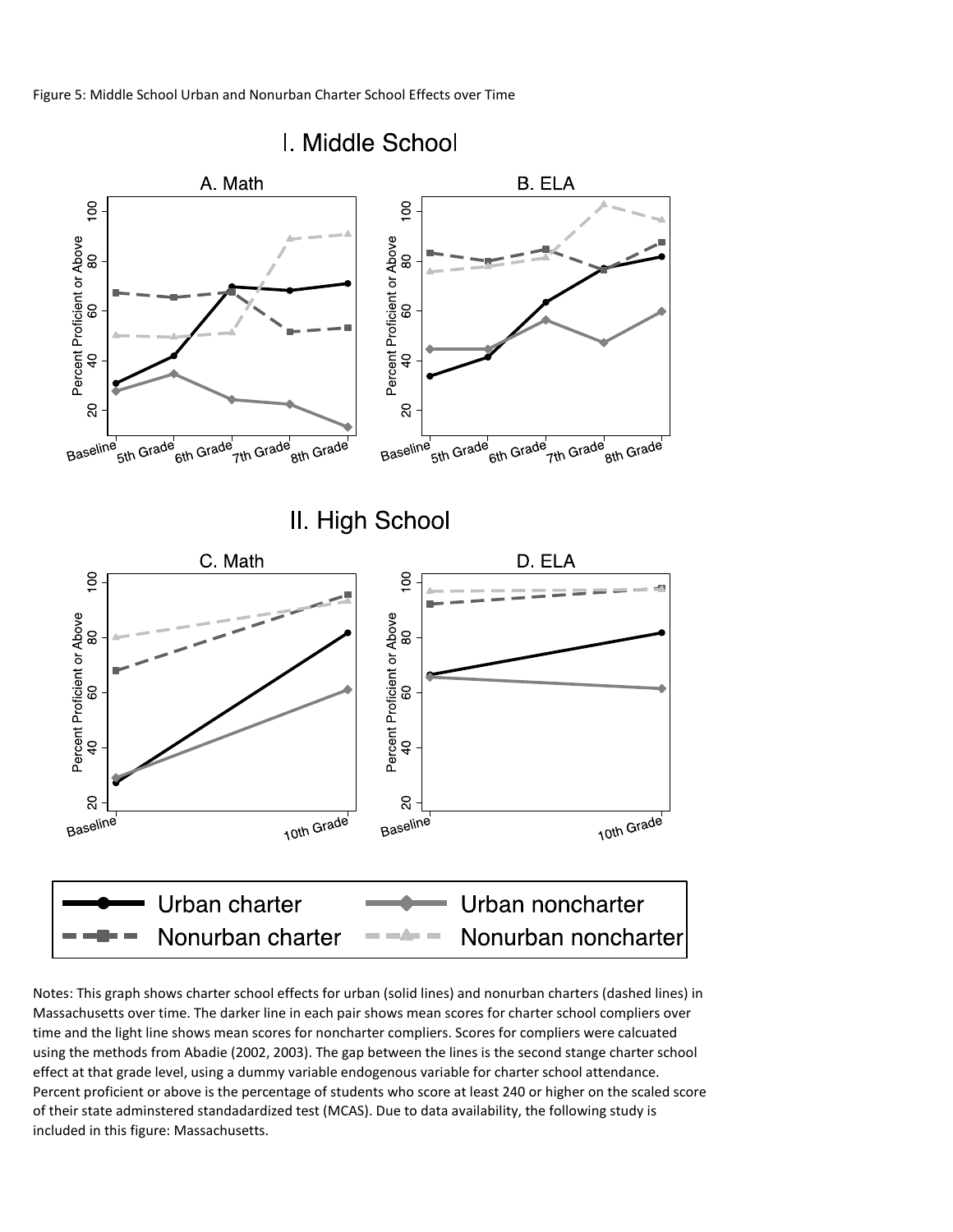|                          |   |            | Urban      | Nonurban    |             |
|--------------------------|---|------------|------------|-------------|-------------|
|                          |   | Math       | <b>ELA</b> | Math        | ELA         |
|                          |   | (1)        | (2)        | (3)         | (4)         |
| Male                     |   | $0.228***$ | $0.122***$ | $-0.039$    | $-0.046$    |
|                          |   | (0.046)    | (0.043)    | (0.049)     | (0.042)     |
|                          | N | 8310       | 8180       | 4020        | 4050        |
| Female                   |   | $0.299***$ | $0.117***$ | $-0.126***$ | $-0.097**$  |
|                          |   | (0.045)    | (0.040)    | (0.045)     | (0.039)     |
|                          | N | 8800       | 8690       | 4230        | 4260        |
|                          |   |            |            |             |             |
| Black/Hispanic           |   | $0.337***$ | $0.126***$ | $0.107*$    | 0.003       |
|                          |   | (0.046)    | (0.042)    | (0.062)     | (0.055)     |
|                          | N | 9460       | 9220       | 1140        | 1150        |
| White                    |   | $0.098*$   | $-0.005$   | $-0.128***$ | $-0.097***$ |
|                          |   | (0.059)    | (0.051)    | (0.036)     | (0.032)     |
|                          | N | 3830       | 3790       | 7130        | 7190        |
| Low Baseline Score       |   | $0.289***$ | $0.123**$  | 0.003       | 0.022       |
|                          |   | (0.051)    | (0.050)    | (0.052)     | (0.051)     |
|                          | N | 4370       | 4380       | 2030        | 2090        |
|                          |   |            |            |             |             |
| Not Low Baseline Score   |   | $0.250***$ | $0.100***$ | $-0.180***$ | $-0.130***$ |
|                          |   | (0.034)    | (0.030)    | (0.034)     | (0.029)     |
|                          | N | 12200      | 11730      | 5780        | 6080        |
| Subsidized Lunch         |   | $0.315***$ | $0.156***$ | $0.126*$    | 0.075       |
|                          |   | (0.039)    | (0.035)    | (0.066)     | (0.062)     |
|                          | Ν | 11650      | 11500      | 1320        | 1340        |
| Not Subsidized Lunch     |   | $0.171***$ | 0.042      | $-0.130***$ | $-0.107***$ |
|                          |   | (0.057)    | (0.051)    | (0.037)     | (0.032)     |
|                          | N | 5460       | 5370       | 6930        | 6970        |
| <b>Special Education</b> |   | $0.246***$ | 0.117      | 0.025       | $-0.117$    |
|                          |   | (0.073)    | (0.074)    | (0.095)     | (0.093)     |
|                          | Ν | 3120       | 3090       | 1310        | 1330        |
|                          |   |            |            |             |             |
| Not Special Education    |   | $0.277***$ | $0.123***$ | $-0.108***$ | $-0.074**$  |
|                          |   | (0.036)    | (0.032)    | (0.035)     | (0.030)     |
|                          | N | 13990      | 13790      | 6940        | 6990        |
| English Language Learner |   | $0.382***$ | $0.204**$  | 0.166       | $-0.123$    |
| (ELL)                    |   | (0.088)    | (0.090)    | (0.168)     | (0.142)     |
|                          | N | 1400       | 1390       | 240         | 250         |
| Not-ELL                  |   | $0.253***$ | $0.101***$ | $-0.105***$ | $-0.081***$ |
|                          |   | (0.035)    | (0.032)    | (0.033)     | (0.029)     |
|                          | N | 15710      | 15480      | 8000        | 8070        |

Table 2: Per-Year Lottery Estimated Charter School Attendance Effects for Subgroups

Notes: This table shows per-year two-stage least squares estimates of charter school impacts for various subgroups, by urban and nonurban schools. Standard errors are clustered by student and school by grade by year. The following studies are included in this figure: IES (Gleason et al. 2010) and Massachuestts (Angrist et al. 2013). Individual study results are estimated with the microdata. Since data security restrictions preclude combining the microdata from these two studies, the combined estimates are the inverse variance weighted average. Sample sizes are rounded to the nearest 10.

\*\*\* Significant at the 1 percent level.

\*\* Significant at the 5 percent level.

\* Significant at the 10 percent level.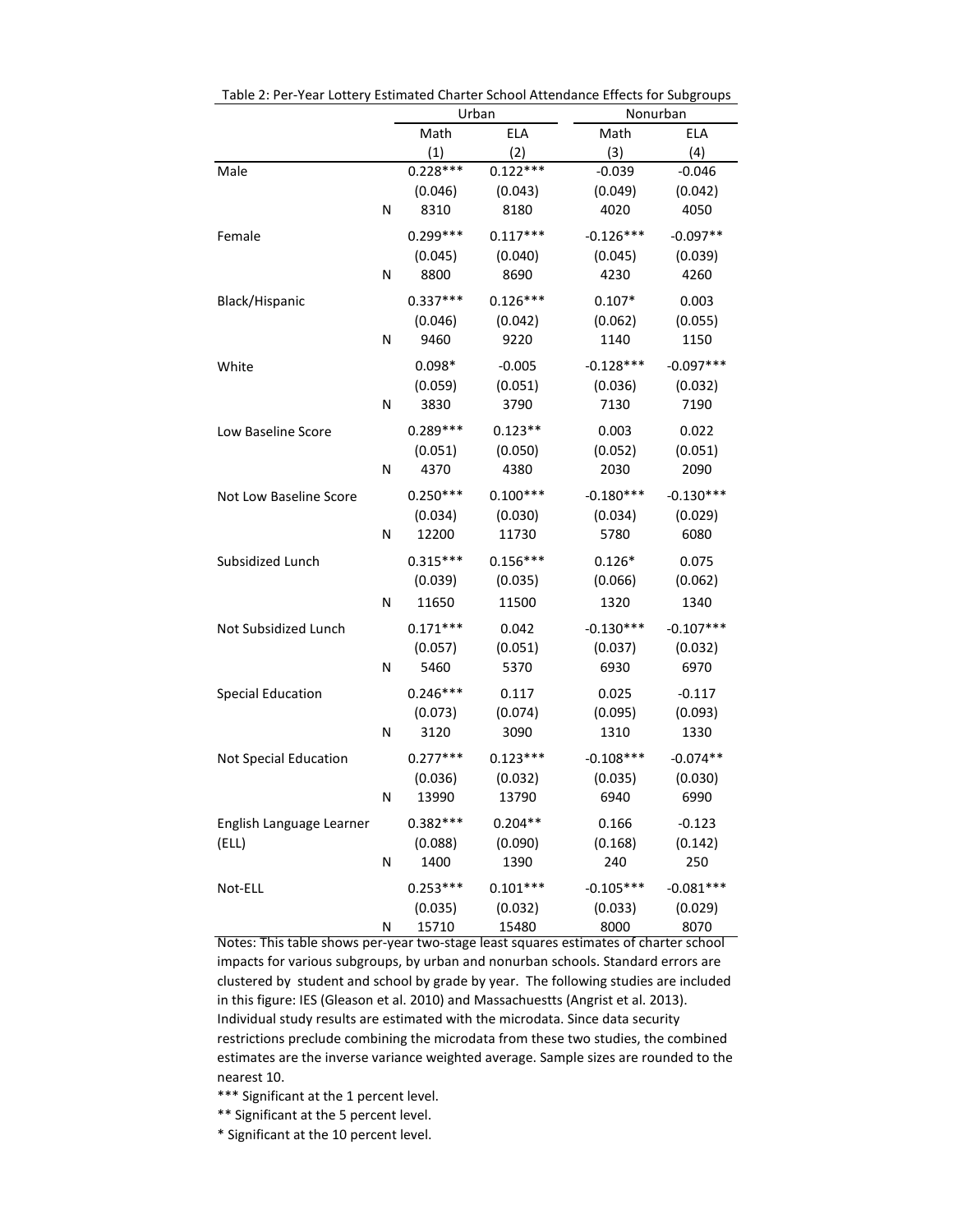Table 3: Correlation between Lottery-Based Charter School Math Effects and Key Variables from Dobbie & Fryer (2013)

|                                          |           |            |           |                           |            | IES, Massachusetts, and NYC |          |                           |            |
|------------------------------------------|-----------|------------|-----------|---------------------------|------------|-----------------------------|----------|---------------------------|------------|
|                                          |           |            |           | Math                      |            |                             |          | ELA                       |            |
|                                          |           | Single     |           |                           |            | Single                      |          |                           |            |
|                                          |           | Variable   |           |                           |            | Variable                    |          |                           |            |
|                                          |           | Regression |           | Multivariable Regressions |            | Regression                  |          | Multivariable Regressions |            |
|                                          |           | (1)        | (2)       | (3)                       | (4)        | (5)                         | (6)      | (7)                       | (8)        |
| <b>Teacher Feedback</b>                  |           | $0.140**$  | $0.104**$ |                           |            | 0.050                       | 0.023    |                           |            |
|                                          |           | (0.062)    | (0.047)   |                           |            | (0.047)                     | (0.048)  |                           |            |
|                                          | N         | 86         |           |                           |            | 86                          |          |                           |            |
| Differentiated Instruction (Data Driven) |           | 0.093      | 0.055     |                           |            | $0.106**$                   | $0.081*$ |                           |            |
|                                          |           | (0.072)    | (0.055)   |                           |            | (0.049)                     | (0.046)  |                           |            |
|                                          | N         | 82         |           |                           |            | 82                          |          |                           |            |
| <b>Instructional Time</b>                |           | $0.146***$ | 0.071     |                           |            | $0.078**$                   | 0.027    |                           |            |
|                                          |           | (0.051)    | (0.049)   |                           |            | (0.038)                     | (0.041)  |                           |            |
|                                          | N         | 86         |           |                           |            | 86                          |          |                           |            |
| <b>High Quality Tutoring</b>             |           | $0.260***$ | $0.153**$ |                           |            | $0.136***$                  | 0.073    |                           |            |
|                                          |           | (0.064)    | (0.069)   |                           |            | (0.050)                     | (0.056)  |                           |            |
|                                          | N         | 86         |           |                           |            | 86                          |          |                           |            |
| <b>High Expectations</b>                 |           | $0.145**$  | $0.080*$  |                           |            | $0.100**$                   | $0.072*$ |                           |            |
|                                          |           | (0.057)    | (0.047)   |                           |            | (0.042)                     | (0.042)  |                           |            |
|                                          | N         | 86         |           |                           |            | 86                          |          |                           |            |
| Index of Practice Inputs                 |           | $0.109***$ |           | $0.142***$                | $0.110***$ | $0.064***$                  |          | $0.067***$                | $0.064***$ |
|                                          |           | (0.026)    |           | (0.027)                   | (0.027)    | (0.020)                     |          | (0.023)                   | (0.020)    |
|                                          | N         | 87         |           |                           |            | 87                          |          |                           |            |
| Class Size                               |           | 0.015      |           | 0.063                     |            | $-0.079*$                   |          | $-0.053$                  |            |
|                                          |           | (0.066)    |           | (0.045)                   |            | (0.047)                     |          | (0.037)                   |            |
|                                          | ${\sf N}$ | 85         |           |                           |            | 85                          |          |                           |            |
| Per Pupil Expenditures                   |           | 0.089      |           | $-0.015$                  |            | $0.086**$                   |          | 0.030                     |            |
|                                          |           | (0.055)    |           | (0.054)                   |            | (0.041)                     |          | (0.045)                   |            |
|                                          | ${\sf N}$ | 81         |           |                           |            | 81                          |          |                           |            |
| <b>Teachers with Masters</b>             |           | 0.039      |           | $0.126***$                |            | 0.049                       |          | $0.088***$                |            |
|                                          |           | (0.062)    |           | (0.040)                   |            | (0.043)                     |          | (0.034)                   |            |
|                                          | N         | 84         |           |                           |            | 84                          |          |                           |            |
| <b>Teachers with Certification</b>       |           | $-0.020$   |           | 0.034                     |            | $-0.034$                    |          | $-0.012$                  |            |
|                                          |           | (0.061)    |           | (0.044)                   |            | (0.043)                     |          | (0.037)                   |            |
|                                          | N         | 85         |           |                           |            | 85                          |          |                           |            |
| Index of Resource Inputs                 |           | 0.021      | 0.028     |                           | 0.023      | 0.000                       | 0.007    |                           | 0.002      |
|                                          |           | (0.041)    | (0.026)   |                           | (0.028)    | (0.025)                     | (0.019)  |                           | (0.019)    |
|                                          | N         | 87         | 81        | 78                        | 87         | 87                          | 81       | 78                        | 87         |

Notes: This table shows estimates from regressions of school characteristics on school-level charter school effect estimates. Columns (1) and (5) show results from single variable regressions; each coefficient comes from its own regression. Columns (2)-(4) and (6)-(8) show results from multivariate regressions, with the school characteristics included as indicated. Regressions are weighted by the inverse of the school-level standard error. Regressions include dummies for school levels (elementary, middle) as well as study fixed effects, and standard errors are clustered by the school level to account for schools with campuses at multiple grade levels. The following studies are included in this figure: IES (Gleason et al. 2010), Massachuestts (Angrist et al. 2013), and NYC (Dobbie and Fryer 2013). See Appendix Table 1 for details on these studies and for notes on modifications of published point estimates which put estimates on the same scale. See Appendix Table 2 for variable definitions across studies.

\*\*\* Significant at the 1 percent level.

\*\* Significant at the 5 percent level. \* Significant at the 10 percent level.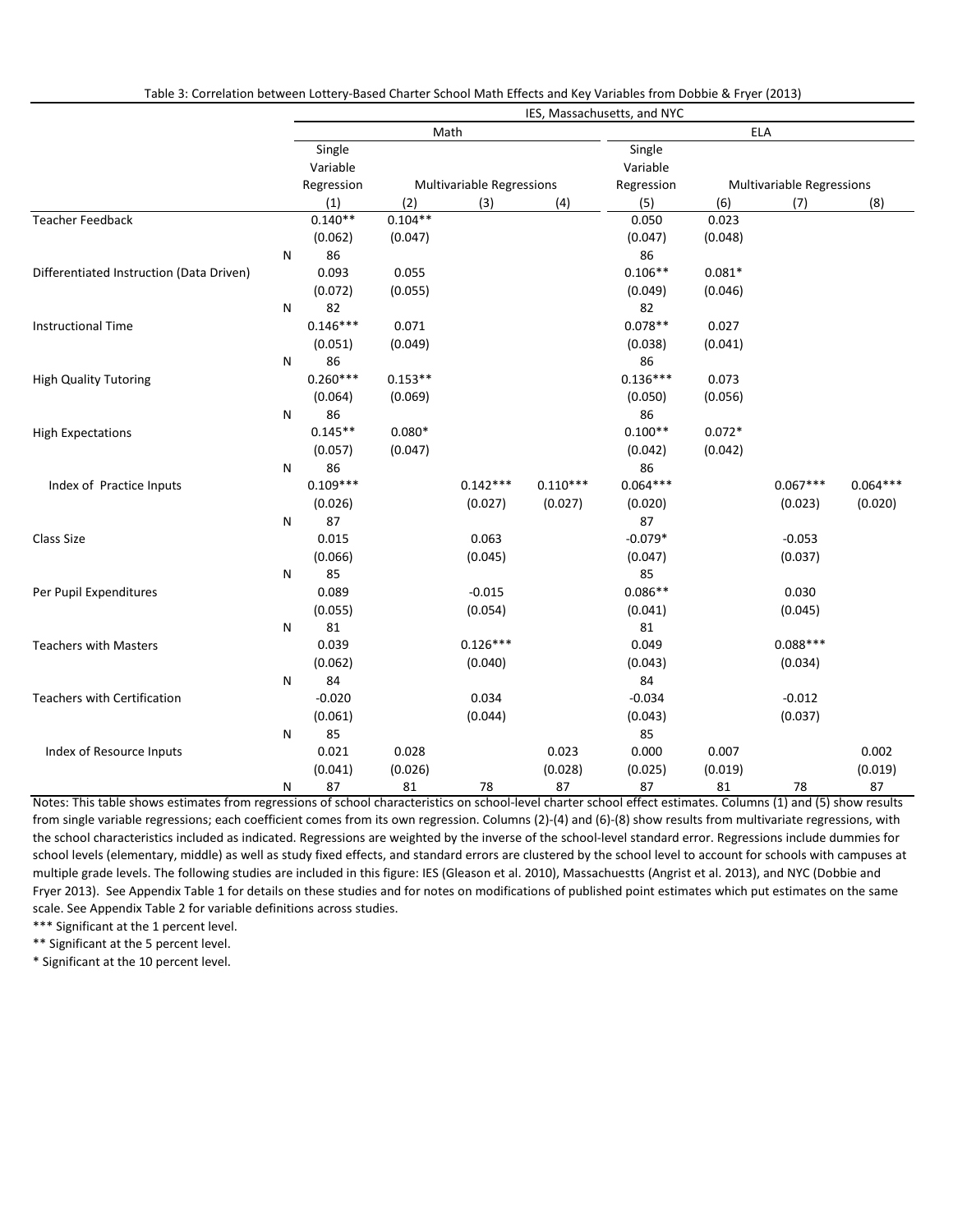|                            |           |            |               |            | <b>IES and Massachusetts</b> |             |            |            |
|----------------------------|-----------|------------|---------------|------------|------------------------------|-------------|------------|------------|
|                            |           | (1)        | (2)           | (3)        | (4)                          | (5)         | (6)        | (7)        |
|                            |           |            | Panel A: Math |            |                              |             |            |            |
| Urban                      |           | $0.280***$ |               |            |                              | $0.170*$    | 0.113      | 0.111      |
|                            |           | (0.076)    |               |            |                              | (0.088)     | (0.116)    | (0.121)    |
| <b>Counterfactual Mean</b> |           |            | $-0.327***$   |            |                              | $-0.238***$ | $-0.197**$ | $-0.197**$ |
|                            |           |            | (0.076)       |            |                              | (0.090)     | (0.080)    | (0.080)    |
| Index of Practice Inputs   |           |            |               | $0.131***$ |                              |             | 0.064      | 0.065      |
|                            |           |            |               | (0.032)    |                              |             | (0.045)    | (0.047)    |
| Index of Resource Inputs   |           |            |               |            | 0.015                        |             |            | 0.008      |
|                            |           |            |               |            | (0.047)                      |             |            | (0.030)    |
|                            | N         | 58         | 57            | 58         | 58                           | 57          | 57         | 57         |
|                            | R-Squared | 0.272      | 0.299         | 0.283      | 0.076                        | 0.357       | 0.391      | 0.392      |
|                            |           |            | Panel B: ELA  |            |                              |             |            |            |
| Urban                      |           | $0.145***$ |               |            |                              | 0.090       | 0.048      | 0.052      |
|                            |           | (0.054)    |               |            |                              | (0.060)     | (0.070)    | (0.072)    |
| Counterfactual Mean        |           |            | $-0.169**$    |            |                              | $-0.120$    | $-0.083$   | $-0.084$   |
|                            |           |            | (0.068)       |            |                              | (0.076)     | (0.080)    | (0.080)    |
| Index of Practice Inputs   |           |            |               | $0.077***$ |                              |             | 0.048      | 0.047      |
|                            |           |            |               | (0.024)    |                              |             | (0.033)    | (0.034)    |
| Index of Resource Inputs   |           |            |               |            | $-0.007$                     |             |            | $-0.010$   |
|                            |           |            |               |            | (0.028)                      |             |            | (0.021)    |
|                            | N         | 58         | 57            | 58         | 58                           | 57          | 57         | 57         |
|                            | R-Squared | 0.147      | 0.154         | 0.187      | 0.052                        | 0.183       | 0.217      | 0.220      |

Table 4: Correlation between Lottery-Based Charter School Effects and Urbanicity, Counterfactual Mean, and School Inputs

Notes: This table shows estimates from regressions of school characteristics on school-level charter school effect estimates. Columns (1) and (5) show results from single variable regressions; each coefficient comes from its own regression. Columns (2)-(4) and (6)-(8) show results from multivariate regressions, with the school characteristics included as indicated. Regressions are weighted by the inverse of the school-level standard error. Regressions include dummies for school levels (elementary, middle) as well as study fixed effects, and standard errors are clustered by the school level to account for schools with campuses at multiple grade levels. The following studies are included in this figure: IES (Gleason et al. 2010) and Massachuestts (Angrist et al. 2013). See Appendix Table 1 for details on these studies and for notes on modifications of published point estimates which put estimates on the same scale. See Appendix Table 2 for variable definitions across studies.

\*\*\* Significant at the 1 percent level.

\*\* Significant at the 5 percent level.

\* Significant at the 10 percent level.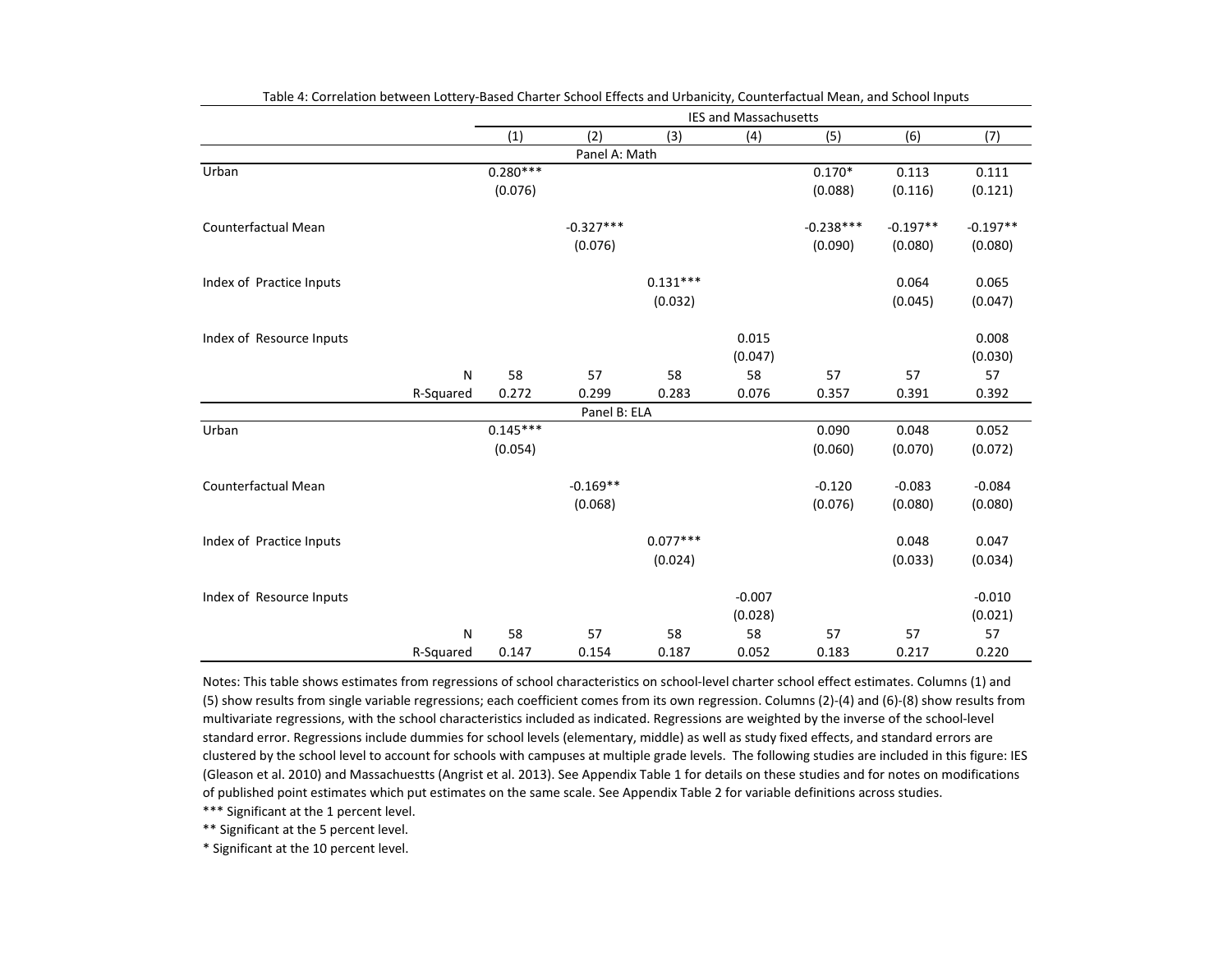Table 5: Correlation between Lottery-Based Charter School Effects and Urbanicity, Counterfactual Mean, and Detailed School Inputs

|                                                          |             |               |             | IES + Massachusetts |             |             |             |
|----------------------------------------------------------|-------------|---------------|-------------|---------------------|-------------|-------------|-------------|
|                                                          | (1)         | (2)           | (3)         | (4)                 | (5)         | (6)         | (7)         |
|                                                          |             | Panel A: Math |             |                     |             |             |             |
| <b>Teacher Feedback</b>                                  | $0.131**$   |               |             |                     |             |             | 0.066       |
|                                                          | (0.059)     |               |             |                     |             |             | (0.064)     |
| Differentiated Instruction (Data Driven)                 |             | 0.066         |             |                     |             |             | 0.046       |
|                                                          |             | (0.070)       |             |                     |             |             | (0.066)     |
| <b>Instructional Time</b>                                |             |               | 0.072       |                     |             |             | $-0.011$    |
|                                                          |             |               | (0.071)     |                     |             |             | (0.078)     |
| <b>High Quality Tutoring</b>                             |             |               |             | $0.185***$          |             |             | $0.153*$    |
|                                                          |             |               |             | (0.068)             |             |             | (0.091)     |
| <b>High Expectations</b>                                 |             |               |             |                     | $-0.021$    |             | $-0.013$    |
|                                                          |             |               |             |                     | (0.079)     |             | (0.076)     |
| <b>High Suspensions</b>                                  |             |               |             |                     |             | $0.144*$    | 0.120       |
|                                                          |             |               |             |                     |             | (0.083)     | (0.076)     |
| Urban                                                    | $0.184**$   | 0.114         | 0.104       | 0.097               | $0.181*$    | 0.114       | 0.091       |
|                                                          | (0.088)     | (0.084)       | (0.089)     | (0.080)             | (0.105)     | (0.082)     | (0.112)     |
| Counterfactual Mean (test scores in the fallback school) | $-0.220***$ | $-0.272***$   | $-0.240***$ | $-0.223***$         | $-0.242***$ | $-0.250***$ | $-0.204***$ |
|                                                          | (0.083)     | (0.086)       | (0.092)     | (0.080)             | (0.088)     | (0.086)     | (0.074)     |
| N                                                        | 56          | 55            | 56          | 56                  | 57          | 50          | 49          |
| R-Squared                                                | 0.411       | 0.403         | 0.401       | 0.460               | 0.358       | 0.469       | 0.546       |
|                                                          |             | Panel B: ELA  |             |                     |             |             |             |
| <b>Teacher Feedback</b>                                  | 0.017       |               |             |                     |             |             | $-0.063$    |
|                                                          | (0.057)     |               |             |                     |             |             | (0.071)     |
| Differentiated Instruction (Data Driven)                 |             | $0.124**$     |             |                     |             |             | 0.071       |
|                                                          |             | (0.054)       |             |                     |             |             | (0.064)     |
| <b>Instructional Time</b>                                |             |               | 0.040       |                     |             |             | $-0.009$    |
|                                                          |             |               | (0.046)     |                     |             |             | (0.064)     |
| <b>High Quality Tutoring</b>                             |             |               |             | 0.101               |             |             | 0.084       |
|                                                          |             |               |             | (0.067)             |             |             | (0.105)     |
| <b>High Expectations</b>                                 |             |               |             |                     | 0.073       |             | 0.109       |
|                                                          |             |               |             |                     | (0.071)     |             | (0.076)     |
| <b>High Suspensions</b>                                  |             |               |             |                     |             | 0.095       | 0.111       |
|                                                          |             |               |             |                     |             | (0.062)     | (0.077)     |
| Urban                                                    | 0.092       | 0.025         | 0.052       | 0.047               | 0.055       | 0.047       | $-0.046$    |
|                                                          | (0.063)     | (0.053)       | (0.053)     | (0.056)             | (0.069)     | (0.056)     | (0.062)     |
| Counterfactual Mean (test scores in the fallback school) | $-0.117$    | $-0.148**$    | $-0.124$    | $-0.112$            | $-0.099$    | $-0.185***$ | $-0.154*$   |
|                                                          | (0.079)     | (0.068)       | (0.076)     | (0.078)             | (0.083)     | (0.070)     | (0.087)     |
| N                                                        | 56          | 55            | 56          | 56                  | 57          | 50          | 49          |
| R-Squared                                                | 0.182       | 0.250         | 0.198       | 0.226               | 0.199       | 0.284       | 0.371       |

Notes: This table shows estimates from regressions of school characteristics on school-level charter school effect estimates. Regressions are weighted by the inverse of the school-level standard error. Regressions include dummies for school levels (elementary, middle) as well as study fixed effects, and standard errors are clustered by the school level to account for schools with campuses at multiple grade levels. The following studies are included in this figure: IES (Gleason et al. 2010) and Massachuestts (Angrist et al. 2013).. See Appendix Table 1 for details on these studies and for notes on modifications of published point estimates which put estimates on the same scale. See Appendix Table 2 for variable definitions across studies.

\*\*\* Significant at the 1 percent level.

\*\* Significant at the 5 percent level.

\* Significant at the 10 percent level.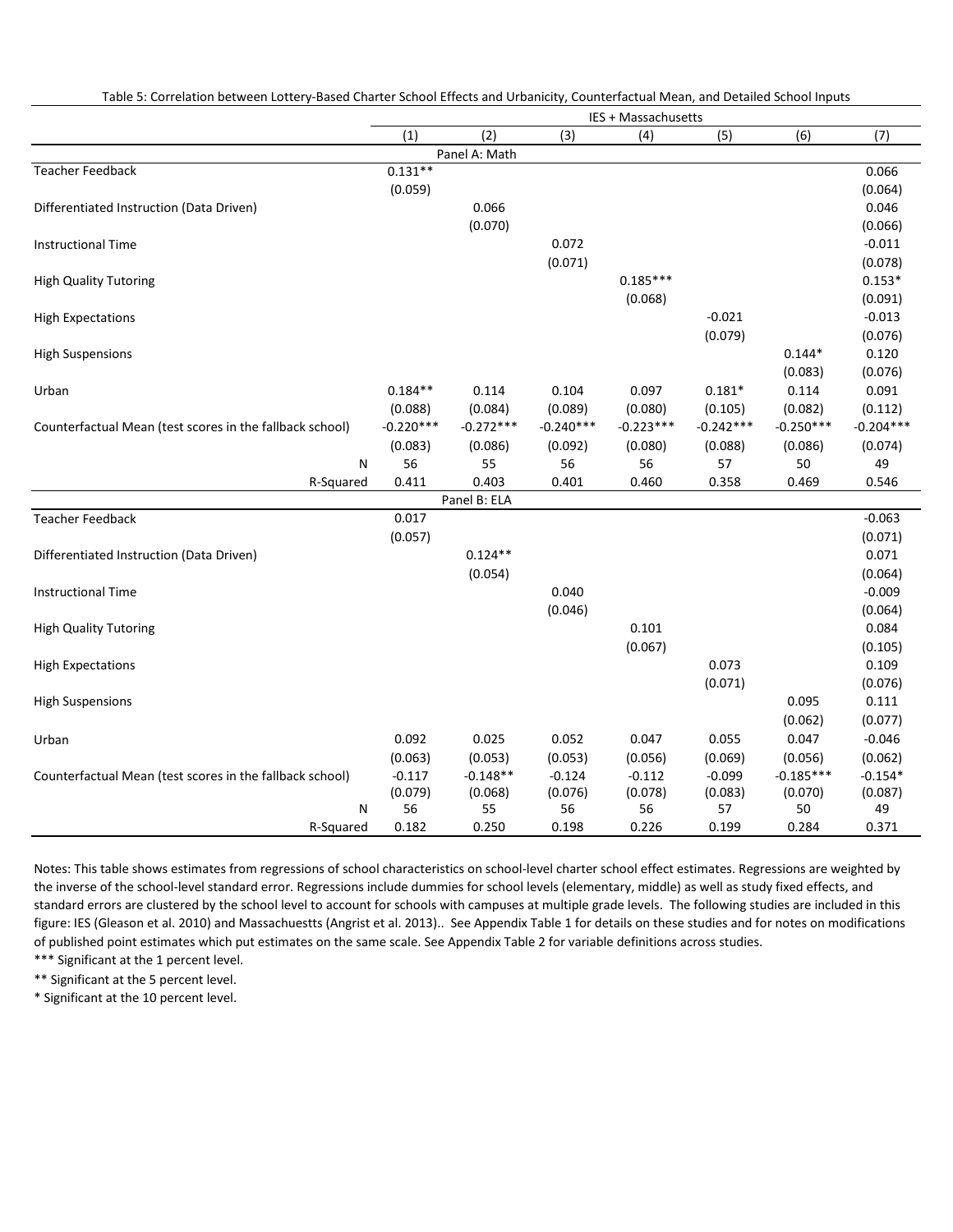|                                                          |                     |                  |                              | Notes on Conversion of Lottery            |                                                                          |
|----------------------------------------------------------|---------------------|------------------|------------------------------|-------------------------------------------|--------------------------------------------------------------------------|
| Paper                                                    | Setting             | Abbreviation     | Lottery Estimates            | <b>Estimates to Per-Year 2SLS Effects</b> | Available School Characteristic Data                                     |
| (1)                                                      | (2)                 | (3)              | (4)                          | (5)                                       | (6)                                                                      |
|                                                          |                     |                  | Panel A: Multi-Site Studies  |                                           |                                                                          |
| Angrist, Pathak, and Walters (AEJ: Massachusetts         |                     | MA               | 23 schools                   | n/a                                       | Extensive survey and administrative                                      |
| Applied Economics, 2013)                                 |                     |                  |                              |                                           | data                                                                     |
| Clark Tuttle, Gleason Knechtel,                          | KIPP elementary     | <b>KIPP 2015</b> | 8 schools                    | 2SLS estimates calculated from raw        | Extensive survey and administrative                                      |
| Nichols-Barrer, Booker, Chojnacki, schools               |                     |                  |                              | data accessed through a data use          | data, currently not possible to link to                                  |
| Coen, and Goble (Mathematica,                            |                     |                  |                              | agreement with the KIPP                   | school effects                                                           |
| 2015)                                                    |                     |                  |                              | Foundation, divided by 3 to convert       |                                                                          |
|                                                          |                     |                  |                              | to per year estimates                     |                                                                          |
| Clark Tuttle, Gill, Gleason,                             | KIPP middle schools | KIPP 2013        | 12 schools                   | Year 2 estimates divided by 2, then n/a   |                                                                          |
| Knechtel, Nichols-Barrer, Resch                          |                     |                  |                              | divided by the overall first stage of     |                                                                          |
| (Mathematica, 2013)                                      |                     |                  |                              | 0.6                                       |                                                                          |
| Dobbie and Fryer (AEJ: Applied                           | New York City       | <b>NYC</b>       | 29 schools                   | n/a                                       | School characteristics summarized in 9                                   |
| Economics, 2013)                                         |                     |                  |                              |                                           | dummy variables                                                          |
| Furgeson, Gill, Haimson, Killewald, Charter schools that |                     | <b>CMO</b>       | 6 sites (2 sites have 1      | Year 1 impacts divided by individual      | Index of 2 charter school practices: (1)                                 |
| McCullough, Nichols-Barrer, Teh,                         | were members of     |                  | school each, 3 sites         | first stages, and in the case of one      | intensive teacher coaching and (2)                                       |
| Verbitsky-Savitz, Bowen,                                 | CMO's in 14 states  |                  | have 3 schools each,         |                                           | estimate that was a year 3 estimate, comprehensive behavior policy; only |
| Demeritt, Hill, and Lake                                 |                     |                  | and 1 site has 8             | divided by 3                              | in observational data                                                    |
| (Mathematica, 2012)                                      |                     |                  | schools)                     | Per year zolo estimates calculated        |                                                                          |
| Gleason, Clark, Clark Tuttle,                            | 15 unidentified     |                  |                              | from raw data accessed through an         | Extensive survey and administrative                                      |
| Dwoyer, & Silverberg (IES, 2010)                         | states              | <b>IES</b>       | 35 schools                   | NCES restricted used data licsence        | data                                                                     |
|                                                          |                     |                  | Panel B: Single-Site Studies |                                           |                                                                          |
| Abdulkadiroglu, Angrist, Hull, and UP Academy Boston     |                     | UP               | 1 school                     | n/a                                       | n/a                                                                      |
| Pathak (NBER Working Paper,                              |                     |                  |                              |                                           |                                                                          |
| 2014)                                                    |                     |                  |                              |                                           |                                                                          |
| Curto and Fryer (Journal of Labor SEED School            |                     | <b>SEED</b>      | 1 school                     | n/a                                       | n/a                                                                      |
| Economics, 2014)                                         |                     |                  |                              |                                           |                                                                          |
|                                                          |                     |                  |                              |                                           |                                                                          |

Appendix Table 1: Details on Studies that Contribute School-Level Data to Our Analyses

Notes: Lottery estimates refers to per-year two-stage least squares (2SLS) estimates of charter school impacts, with calculation differences noted in the table. In the 2013 KIPP study, for the 3 schools missing year 2 outcomes, year 3 outcomes were substituted, dividing by 3 instead of 2 for the per year effect. Studies from Table 1 that are not included in our analyses are either studies that are superseded by another paper (for example, the Boston schools are included in the Massachusetts study, and the NYC 2009 study is replaced by the more recent 2013 study) or have characteristics that are incompatible with our analysis (Hoxby and Rockoff (2004) cannot be converted to standard deviations and Hastings et al. (2012) cannot be converted to per year effects).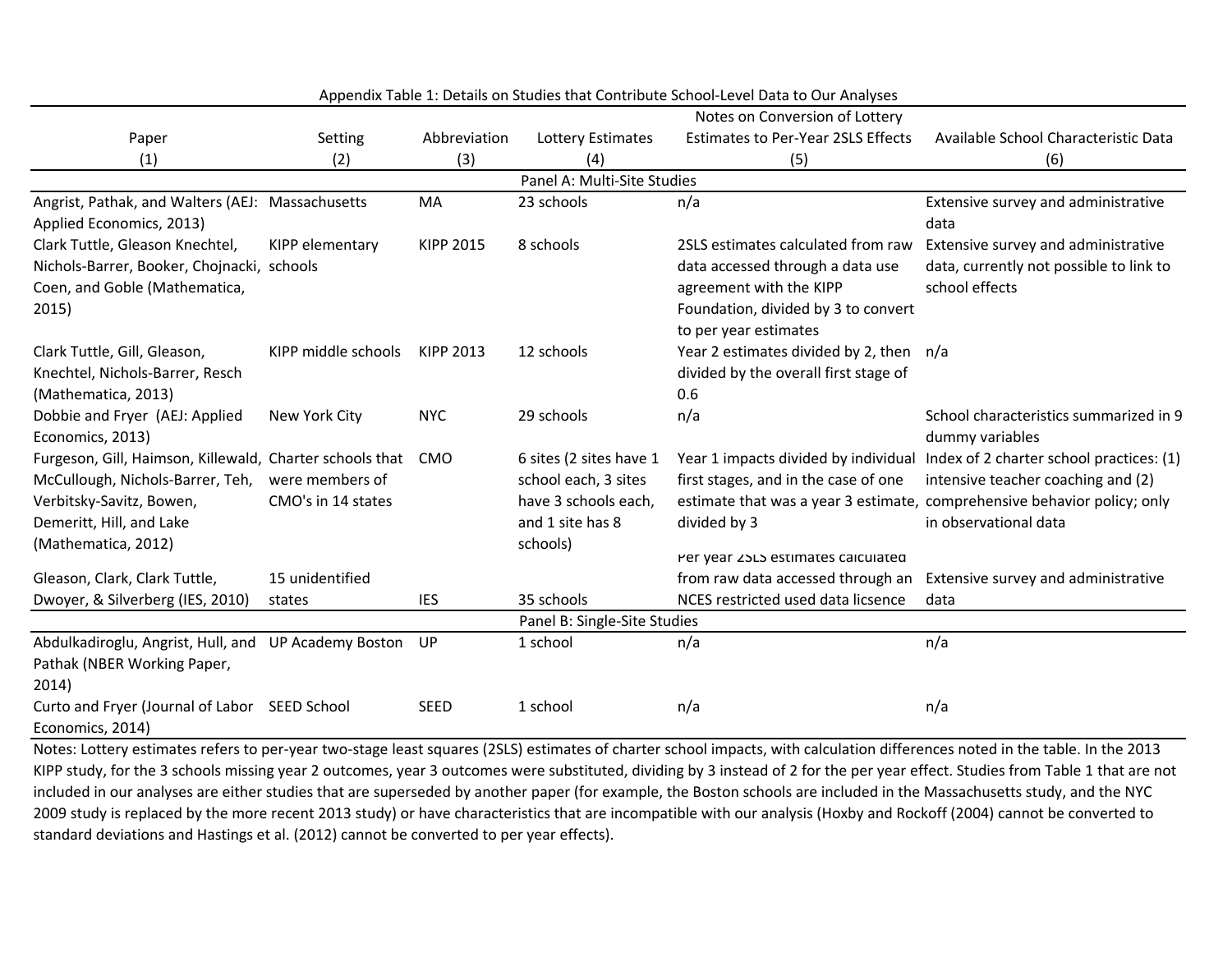|                                          |                                                                                                                                                                                                                                                                                                                                                                  | Appendix Table 2: Definition of Variables across Studies                                                                                                                                                                                                                                      |                                                                                                                 |
|------------------------------------------|------------------------------------------------------------------------------------------------------------------------------------------------------------------------------------------------------------------------------------------------------------------------------------------------------------------------------------------------------------------|-----------------------------------------------------------------------------------------------------------------------------------------------------------------------------------------------------------------------------------------------------------------------------------------------|-----------------------------------------------------------------------------------------------------------------|
|                                          | IES                                                                                                                                                                                                                                                                                                                                                              | Massachusetts                                                                                                                                                                                                                                                                                 | <b>NYC</b>                                                                                                      |
|                                          | (1)                                                                                                                                                                                                                                                                                                                                                              | (2)                                                                                                                                                                                                                                                                                           | (3)                                                                                                             |
|                                          |                                                                                                                                                                                                                                                                                                                                                                  | Panel A: Variables for Table 3                                                                                                                                                                                                                                                                |                                                                                                                 |
| <b>Teacher Feedback</b>                  | $=$ 1 if school has at least two requirements for<br>teacher hires (temporary certification, full<br>certification, relevant major, graduate of<br>education program, and/or pass a test)                                                                                                                                                                        | =1 if new teachers are observed at least twice a<br>month and veteran teachers are observed at<br>least once a month                                                                                                                                                                          | = 1 if school gives teachers feedback >=10 times<br>per semester                                                |
| Instruction (Data Driven/Differentiated) | =1 if school uses ability grouping for some or all<br>students in math or English                                                                                                                                                                                                                                                                                | =1 if school uses informal tests to gauge<br>understanding (5 on scale of 1 to 5)                                                                                                                                                                                                             | = 1 if school administers >= 5 interim<br>assessments & uses >= 4 differentiation<br>strategies                 |
| <b>Instructional Time</b>                | = 1 if school is held for more than 1260 hours<br>(days*minutes per day)                                                                                                                                                                                                                                                                                         | = 1 if school is held for more than 1347 hours<br>(days*minutes per day)                                                                                                                                                                                                                      | = 1 if school has 25% more instructional time<br>than a traditional public school                               |
| <b>High Quality Tutoring</b>             | =1 if school reports having a tutoring program<br>= 1 if school has uniforms & school informs                                                                                                                                                                                                                                                                    | = 1 if all students in school participate in in-<br>school or after-school tutoring or school hires<br>paid staff exclusively as tutors<br>= if school self reports being "No Excuses" (>=4                                                                                                   | = 1 if tutoring >=4 times per week & tutoring<br>groups $\leq 6$<br>= 1 if school prioritizes high academic and |
| <b>High Expectations</b>                 | parents of bad behavior                                                                                                                                                                                                                                                                                                                                          | on scale of 1 to 5)                                                                                                                                                                                                                                                                           | behavioral expectations for all students                                                                        |
| Index of Practice Inputs                 |                                                                                                                                                                                                                                                                                                                                                                  | Sum of the above 5 variables standardized to be mean 0, standard deviation 1.                                                                                                                                                                                                                 |                                                                                                                 |
| Class Size                               | $= 1$ if class size < 13.61                                                                                                                                                                                                                                                                                                                                      | $= 1$ if class size < 11.65                                                                                                                                                                                                                                                                   | $= 1$ if class size $< 13$                                                                                      |
| Per Pupil Expenditures                   | $= 1$ if PPE > \$7,160                                                                                                                                                                                                                                                                                                                                           | $= 1$ if PPE > \$12,345.5                                                                                                                                                                                                                                                                     | $= 1$ if PPE > \$15,000                                                                                         |
| <b>Highly Qualified Teachers</b>         | $=$ 1 if if percent of teachers highly qualified $>$<br>96.83%                                                                                                                                                                                                                                                                                                   | = 1 if if percent of teachers highly qualified ><br>84.95%                                                                                                                                                                                                                                    | = 1 if percent of teachers with advanced degree ><br>11%                                                        |
| <b>Teachers with Certification</b>       | = 1 if percent of teachers certified >85.71%                                                                                                                                                                                                                                                                                                                     | = 1 if percent of teachers certified > 65.95%                                                                                                                                                                                                                                                 | = 1 if percent of certified teachers > 89%*                                                                     |
| Index of Resource Inputs                 |                                                                                                                                                                                                                                                                                                                                                                  | Sum of the above 4 variables standardized to be mean 0, standard deviation 1.                                                                                                                                                                                                                 |                                                                                                                 |
|                                          |                                                                                                                                                                                                                                                                                                                                                                  | Panel B: Additional Variables for Tables 4 and 5                                                                                                                                                                                                                                              |                                                                                                                 |
| Urban                                    | = 1 if NCES location code indicates "Large City"                                                                                                                                                                                                                                                                                                                 | =1 if town is any of: Boston, Brockton,<br>Cambridge, Chelsea, Chicopee, Everett, Fall<br>River, Fitchburg, Framingham, Haverhill,<br>Holyoke, Lawrence, Leominster, Lowell, Lynn,<br>Malden, New Bedford, Pittsfield, Quincy, Revere,<br>Somerville, Springfield, Taunton, or Worchester n/a |                                                                                                                 |
| Counterfactual Mean                      | Average test score of the noncharter schools<br>attended by lottery applicants in the year and<br>grade level after charter school application;<br>school averages are weighted by number of<br>students attending and the test score is the<br>mean of standardized math and reading average students attending and the test score is the<br>proficiency levels | Average test score of the noncharter schools<br>attended by lottery applicants in the year and<br>grade level after charter school application;<br>school averages are weighted by number of<br>mean of the math and ELA z-scores                                                             | n/a                                                                                                             |
| <b>High Suspensions</b>                  | =1 if in top quartile of suspensions (suspension<br>rate $> 10\%)$                                                                                                                                                                                                                                                                                               | =1 if in top quartile of suspensions (suspension<br>rate $> 17\%)$                                                                                                                                                                                                                            | n/a                                                                                                             |

Notes: \*Reversed from Dobbie & Fryer so that all resource inputs are in the same direction. Inflection points are determined by the within-sample mean.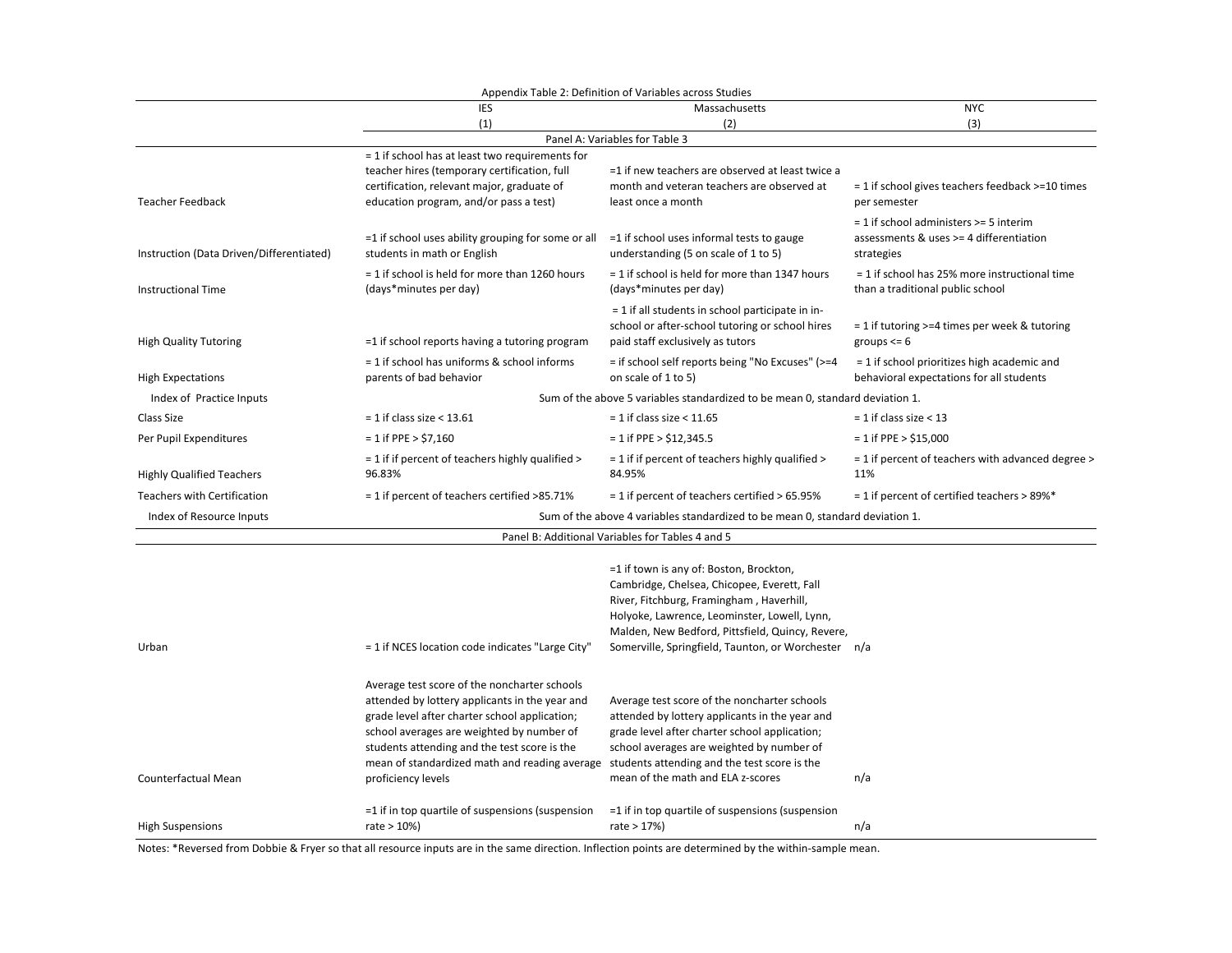|                        |   |            |          |            | Urban      |            |            |             |             |             | Nonurban    |             |             |
|------------------------|---|------------|----------|------------|------------|------------|------------|-------------|-------------|-------------|-------------|-------------|-------------|
|                        |   | <b>IES</b> |          |            | MA         |            | IES + MA   | <b>IES</b>  |             |             | MA          |             | IES + MA    |
|                        |   | Math       | ELA      | Math       | ELA        | Math       | ELA        | Math        | ELA         | Math        | <b>ELA</b>  | Math        | ELA         |
|                        |   | (1)        | (2)      | (3)        | (4)        | (5)        | (6)        | (7)         | (8)         | (9)         | (10)        | (11)        | (12)        |
| Male                   |   | 0.070      | $-0.050$ | $0.265***$ | $0.168***$ | $0.228***$ | $0.122***$ | $-0.042$    | $-0.032$    | $-0.034$    | $-0.073$    | $-0.039$    | $-0.046$    |
|                        |   | (0.080)    | (0.070)  | (0.038)    | (0.036)    | (0.046)    | (0.043)    | (0.042)     | (0.037)     | (0.062)     | (0.053)     | (0.049)     | (0.042)     |
|                        | N | 770        | 770      | 7540       | 7410       | 8310       | 8180       | 1500        | 1510        | 2520        | 2540        | 4020        | 4050        |
| Female                 |   | $0.167***$ | 0.085    | $0.351***$ | $0.129***$ | $0.299***$ | $0.117***$ | $-0.117***$ | $-0.070**$  | $-0.142***$ | $-0.140***$ | $-0.126***$ | $-0.097**$  |
|                        |   | (0.061)    | (0.055)  | (0.038)    | (0.034)    | (0.045)    | (0.040)    | (0.040)     | (0.036)     | (0.054)     | (0.045)     | (0.045)     | (0.039)     |
|                        | N | 880        | 890      | 7920       | 7810       | 8800       | 8690       | 1610        | 1630        | 2610        | 2630        | 4230        | 4260        |
| Black/Hispanic         |   | $0.155***$ | $-0.040$ | $0.421***$ | $0.211***$ | $0.337***$ | $0.126***$ | $0.119**$   | 0.012       | $-0.230$    | $-0.241$    | $0.107*$    | 0.003       |
|                        |   | (0.058)    | (0.052)  | (0.040)    | (0.037)    | (0.046)    | (0.042)    | (0.054)     | (0.048)     | (0.285)     | (0.251)     | (0.062)     | (0.055)     |
|                        | N | 1050       | 1050     | 8420       | 8180       | 9460       | 9220       | 900         | 910         | 240         | 240         | 1140        | 1150        |
| White                  |   | 0.042      | $-0.039$ | $0.137**$  | 0.018      | $0.098*$   | $-0.005$   | $-0.145***$ | $-0.076***$ | $-0.099**$  | $-0.132***$ | $-0.128***$ | $-0.097***$ |
|                        |   | (0.064)    | (0.058)  | (0.054)    | (0.047)    | (0.059)    | (0.051)    | (0.032)     | (0.029)     | (0.042)     | (0.037)     | (0.036)     | (0.032)     |
|                        | N | 940        | 940      | 2890       | 2850       | 3830       | 3790       | 2500        | 2520        | 4630        | 4670        | 7130        | 7190        |
| Low Baseline Score     |   | $0.174***$ | $-0.039$ | $0.370***$ | $0.264***$ | $0.289***$ | $0.123**$  | $0.075*$    | $0.093**$   | $-0.174**$  | $-0.154**$  | 0.003       | 0.022       |
|                        |   | (0.056)    | (0.051)  | (0.047)    | (0.048)    | (0.051)    | (0.050)    | (0.044)     | (0.044)     | (0.070)     | (0.069)     | (0.052)     | (0.051)     |
|                        | N | 690        | 770      | 3680       | 3610       | 4370       | 4380       | 840         | 840         | 1190        | 1260        | 2030        | 2090        |
| Not Low Baseline Score |   | $0.118*$   | 0.046    | $0.278***$ | $0.110***$ | $0.250***$ | $0.100***$ | $-0.224***$ | $-0.148***$ | $-0.106***$ | $-0.105***$ | $-0.180***$ | $-0.130***$ |
|                        |   | (0.061)    | (0.057)  | (0.028)    | (0.025)    | (0.034)    | (0.030)    | (0.031)     | (0.027)     | (0.041)     | (0.032)     | (0.034)     | (0.029)     |
|                        | N | 970        | 880      | 11230      | 10850      | 12200      | 11730      | 2270        | 2310        | 3510        | 3780        | 5780        | 6080        |
| Subsidized Lunch       |   | $0.262***$ | 0.071    | $0.331***$ | $0.181***$ | $0.315***$ | $0.156***$ | $0.152***$  | $0.096*$    | $-0.028$    | $-0.014$    | $0.126*$    | 0.075       |
|                        |   | (0.058)    | (0.055)  | (0.032)    | (0.030)    | (0.039)    | (0.035)    | (0.055)     | (0.052)     | (0.133)     | (0.106)     | (0.066)     | (0.062)     |
|                        | N | 950        | 950      | 10700      | 10550      | 11650      | 11500      | 790         | 800         | 520         | 540         | 1320        | 1340        |
|                        |   |            |          |            |            |            |            |             |             |             |             |             |             |
| Not Subsidized Lunch   |   | $-0.003$   | $-0.065$ | $0.243***$ | $0.088**$  | $0.171***$ | 0.042      | $-0.157***$ | $-0.106***$ | $-0.084*$   | $-0.108***$ | $-0.130***$ | $-0.107***$ |
|                        |   | (0.076)    | (0.067)  | (0.049)    | (0.044)    | (0.057)    | (0.051)    | (0.034)     | (0.030)     | (0.044)     | (0.037)     | (0.037)     | (0.032)     |
|                        | N | 710        | 710      | 4760       | 4670       | 5460       | 5370       | 2320        | 2340        | 4610        | 4640        | 6930        | 6970        |
| Special Education      |   | $0.250***$ | 0.045    | $0.244***$ | $0.155***$ | $0.246***$ | 0.117      | 0.035       | $-0.111$    | 0.007       | $-0.131$    | 0.025       | $-0.117$    |
|                        |   | (0.092)    | (0.090)  | (0.064)    | (0.065)    | (0.073)    | (0.074)    | (0.084)     | (0.082)     | (0.116)     | (0.117)     | (0.095)     | (0.093)     |
|                        | N | 410        | 400      | 2710       | 2680       | 3120       | 3090       | 410         | 420         | 890         | 910         | 1310        | 1330        |
| Not Special Education  |   | $0.141***$ | 0.030    | $0.321***$ | $0.152***$ | $0.277***$ | $0.123***$ | $-0.114***$ | $-0.064**$  | $-0.097**$  | $-0.090***$ | $-0.108***$ | $-0.074**$  |
|                        |   | (0.054)    | (0.048)  | (0.031)    | (0.027)    | (0.036)    | (0.032)    | (0.031)     | (0.027)     | (0.043)     | (0.034)     | (0.035)     | (0.030)     |
|                        | N | 1250       | 1250     | 12750      | 12530      | 13990      | 13790      | 2700        | 2720        | 4240        | 4270        | 6940        | 6990        |
| <b>ELL</b>             |   | $0.264*$   | 0.069    | $0.415***$ | $0.258***$ | $0.382***$ | $0.204**$  | 0.164       | $-0.124$    | 0.618       | 0.213       | 0.166       | $-0.123$    |
|                        |   | (0.139)    | (0.121)  | (0.074)    | (0.077)    | (0.088)    | (0.090)    | (0.158)     | (0.136)     | (2.187)     | (2.727)     | (0.168)     | (0.142)     |
|                        | N | 210        | 210      | 1190       | 1180       | 1400       | 1390       | 190         | 190         | 50          | 50          | 240         | 250         |
| Not-ELL                |   | $0.148***$ | 0.014    | $0.291***$ | $0.132***$ | $0.253***$ | $0.101***$ | $-0.112***$ | $-0.065**$  | $-0.091**$  | $-0.110***$ | $-0.105***$ | $-0.081***$ |
|                        |   | (0.050)    | (0.045)  | (0.030)    | (0.027)    | (0.035)    | (0.032)    | (0.029)     | (0.026)     | (0.042)     | (0.035)     | (0.033)     | (0.029)     |
|                        | N | 1440       | 1450     | 14270      | 14030      | 15710      | 15480      | 2920        | 2950        | 5080        | 5120        | 8000        | 8070        |

Appendix Table 3: Per-Year Lottery Estimates for Subgroups, Study-Specific Effects

Notes: This table shows per-year 2SLS estimates of charter school impacts for various subgroups, by urban and nonurban schools. Standard errors are clustered by student and school by grad by year. The following studies are included in this figure: IES and Massachuestts. Individual study results are estimated with the microdata. Since data security restrictions preclude combining the microdata from these two studies, the combined estimates are the inverse variance weighted average. Sample sizes are rounded to the nearest 10.

\*\*\* Significant at the 1 percent level.

\*\* Significant at the 5 percent level.

\* Significant at the 10 percent level.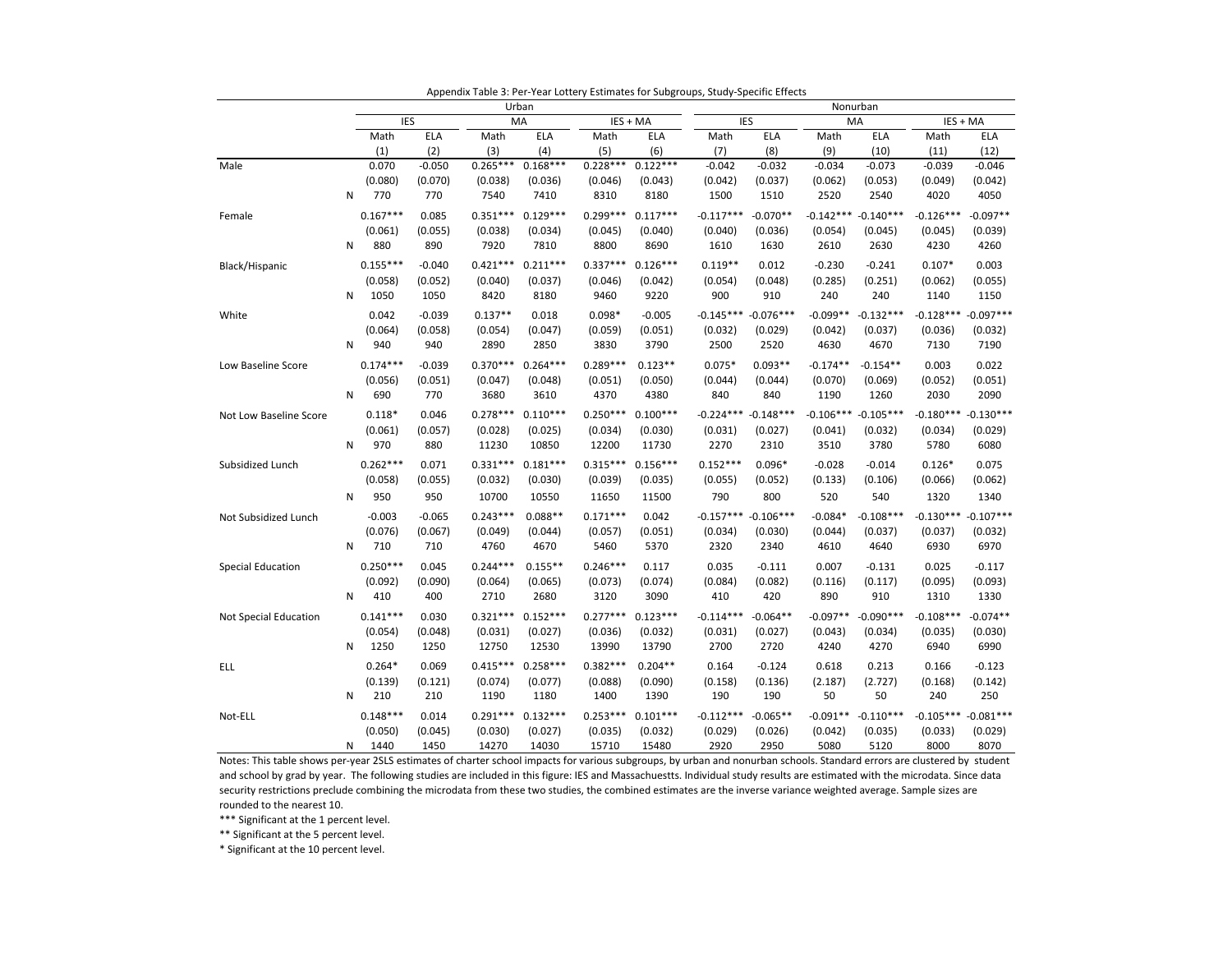|                                          |   |           | Single Variable Regressions |            |            | Multivariable Regression: Practices + Resource Index<br><b>NYC</b><br>IES<br>MA<br>All |          |           |           |            | Multivariable Regression: Resources + Practice Index |            |            |            | Multivariable Regression: Both Indicies |            |            |
|------------------------------------------|---|-----------|-----------------------------|------------|------------|----------------------------------------------------------------------------------------|----------|-----------|-----------|------------|------------------------------------------------------|------------|------------|------------|-----------------------------------------|------------|------------|
|                                          |   | IES       | MA                          | <b>NYC</b> | All        | (6)<br>(8)<br>(5)<br>(7)                                                               |          |           |           | <b>IES</b> | MA                                                   | <b>NYC</b> | All        | <b>IES</b> | MA                                      | <b>NYC</b> | All        |
|                                          |   | (1)       | (2)                         | (3)        | (4)        |                                                                                        |          |           |           | (9)        | (10)                                                 | (11)       | (12)       | (13)       | (14)                                    | (15)       | (16)       |
| <b>Teacher Feedback</b>                  |   | $-0.013$  | $0.265**$                   | $0.141**$  | $0.140**$  | 0.059                                                                                  | $0.162*$ | $0.216**$ | $0.104**$ |            |                                                      |            |            |            |                                         |            |            |
|                                          |   | (0.105)   | (0.127)                     | (0.058)    | (0.062)    | (0.107)                                                                                | (0.086)  | (0.090)   | (0.047)   |            |                                                      |            |            |            |                                         |            |            |
|                                          | N | 35        | 22                          | 29         | 86         |                                                                                        |          |           |           |            |                                                      |            |            |            |                                         |            |            |
| Differentiated Instruction (Data Driven) |   | 0.017     | 0.253                       | 0.012      | 0.093      | 0.016                                                                                  | 0.138    | $-0.045$  | 0.055     |            |                                                      |            |            |            |                                         |            |            |
|                                          |   | (0.091)   | (0.163)                     | (0.062)    | (0.072)    | (0.087)                                                                                | (0.134)  | (0.073)   | (0.055)   |            |                                                      |            |            |            |                                         |            |            |
|                                          | N | 34        | 22                          | 26         | 82         |                                                                                        |          |           |           |            |                                                      |            |            |            |                                         |            |            |
| <b>Instructional Time</b>                |   | 0.046     | $0.324***$                  | 0.039      | $0.146***$ | 0.081                                                                                  | 0.167    | $-0.124$  | 0.071     |            |                                                      |            |            |            |                                         |            |            |
|                                          |   | (0.095)   | (0.096)                     | (0.043)    | (0.051)    | (0.112)                                                                                | (0.123)  | (0.119)   | (0.049)   |            |                                                      |            |            |            |                                         |            |            |
|                                          | N | 34        | 23                          | 29         | 86         |                                                                                        |          |           |           |            |                                                      |            |            |            |                                         |            |            |
| <b>High Quality Tutoring</b>             |   | $0.237**$ | $0.332***$                  | $-0.003$   | $0.260***$ | $0.212**$                                                                              | 0.085    | $-0.069$  | $0.153**$ |            |                                                      |            |            |            |                                         |            |            |
|                                          |   | (0.099)   | (0.092)                     | (0.047)    | (0.064)    | (0.100)                                                                                | (0.142)  | (0.094)   | (0.069)   |            |                                                      |            |            |            |                                         |            |            |
|                                          | N | 34        | 23                          | 29         | 86         |                                                                                        |          |           |           |            |                                                      |            |            |            |                                         |            |            |
| <b>High Expectations</b>                 |   | 0.070     | $0.281**$                   | 0.075      | $0.145**$  | 0.118                                                                                  | 0.057    | 0.121     | $0.080*$  |            |                                                      |            |            |            |                                         |            |            |
|                                          |   | (0.092)   | (0.110)                     | (0.060)    | (0.057)    | (0.097)                                                                                | (0.147)  | (0.104)   | (0.047)   |            |                                                      |            |            |            |                                         |            |            |
|                                          | N | 35        | 23                          | 28         | 86         |                                                                                        |          |           |           |            |                                                      |            |            |            |                                         |            |            |
| Index of Practice Inputs                 |   | 0.042     | $0.157***$                  | $0.050**$  | $0.109***$ |                                                                                        |          |           |           | 0.124      | $0.169***$                                           | 0.071      | $0.142***$ | 0.040      | $0.157***$                              | $0.048*$   | $0.110***$ |
|                                          |   | (0.099)   | (0.027)                     | (0.023)    | (0.026)    |                                                                                        |          |           |           | (0.086)    | (0.061)                                              | (0.045)    | (0.027)    | (0.105)    | (0.027)                                 | (0.025)    | (0.027)    |
|                                          | N | 35        | 23                          | 29         | 87         |                                                                                        |          |           |           |            |                                                      |            |            |            |                                         |            |            |
| Class Size                               |   | $0.153*$  | $-0.019$                    | $-0.095$   | 0.015      |                                                                                        |          |           |           | $0.147*$   | 0.113                                                | $-0.055$   | 0.063      |            |                                         |            |            |
|                                          |   | (0.089)   | (0.137)                     | (0.068)    | (0.066)    |                                                                                        |          |           |           | (0.080)    | (0.135)                                              | (0.081)    | (0.045)    |            |                                         |            |            |
|                                          | N | 33        | 23                          | 29         | 85         |                                                                                        |          |           |           |            |                                                      |            |            |            |                                         |            |            |
| Per Pupil Expenditures                   |   | $-0.037$  | $0.219*$                    | 0.053      | 0.089      |                                                                                        |          |           |           | $-0.033$   | $-0.032$                                             | $-0.005$   | $-0.015$   |            |                                         |            |            |
|                                          |   | (0.098)   | (0.118)                     | (0.056)    | (0.055)    |                                                                                        |          |           |           | (0.094)    | (0.099)                                              | (0.080)    | (0.054)    |            |                                         |            |            |
|                                          | N | 30        | 22                          | 29         | 81         |                                                                                        |          |           |           |            |                                                      |            |            |            |                                         |            |            |
| <b>Teachers with Masters</b>             |   | 0.060     | 0.034                       | 0.025      | 0.039      |                                                                                        |          |           |           | $0.182**$  | 0.040                                                | 0.058      | $0.126***$ |            |                                         |            |            |
|                                          |   | (0.093)   | (0.135)                     | (0.065)    | (0.062)    |                                                                                        |          |           |           | (0.089)    | (0.082)                                              | (0.090)    | (0.040)    |            |                                         |            |            |
|                                          | N | 32        | 23                          | 29         | 84         |                                                                                        |          |           |           |            |                                                      |            |            |            |                                         |            |            |
| Teachers with Certification              |   | 0.128     | $-0.247**$                  | $0.105*$   | $-0.020$   |                                                                                        |          |           |           | 0.096      | $-0.019$                                             | 0.082      | 0.034      |            |                                         |            |            |
|                                          |   | (0.088)   | (0.112)                     | (0.061)    | (0.061)    |                                                                                        |          |           |           | (0.082)    | (0.143)                                              | (0.067)    | (0.044)    |            |                                         |            |            |
|                                          | N | 33        | 23                          | 29         | 85         |                                                                                        |          |           |           |            |                                                      |            |            |            |                                         |            |            |
| Index of Resource Inputs                 |   | 0.040     | $-0.013$                    | 0.048      | 0.021      | $0.057*$                                                                               | 0.017    | 0.051     | 0.028     |            |                                                      |            |            | 0.040      | 0.003                                   | 0.046      | 0.023      |
|                                          |   | (0.041)   | (0.084)                     | (0.046)    | (0.041)    | (0.034)                                                                                | (0.044)  | (0.061)   | (0.026)   |            |                                                      |            |            | (0.040)    | (0.038)                                 | (0.047)    | (0.028)    |
|                                          | N | 35        | 23                          | 29         | 87         | 34                                                                                     | 22       | 25        | 81        | 27         | 22                                                   | 29         | 78         | 35         | 23                                      | 29         | 87         |

Appendix Table 4A: Correlation between Lottery-Based Charter School Math Effects and Key Variables from Dobbie & Fryer, Study Specific Effects

Notes: This table shows estimates from regressions of school characteristics on school-level charter school effect estimates. Columns (1) and (5) show results from single variable regressions; each coefficient comes from i results from multivariate regressions, with the school characteristics included as indicated. Regressions are weighted by the inverse of the school-level standard error. Regressions include dummies for school levels (eleme standard errors are clustered by the school level to account for schools with campuses at multiple grade levels. The following studies are included in this figure: IES, Massachuestts, and NYC. See Appendix Table 1 for deta of published point estimates which put estimates on the same scale. See Appendix Table 2 for variable definitions across studies.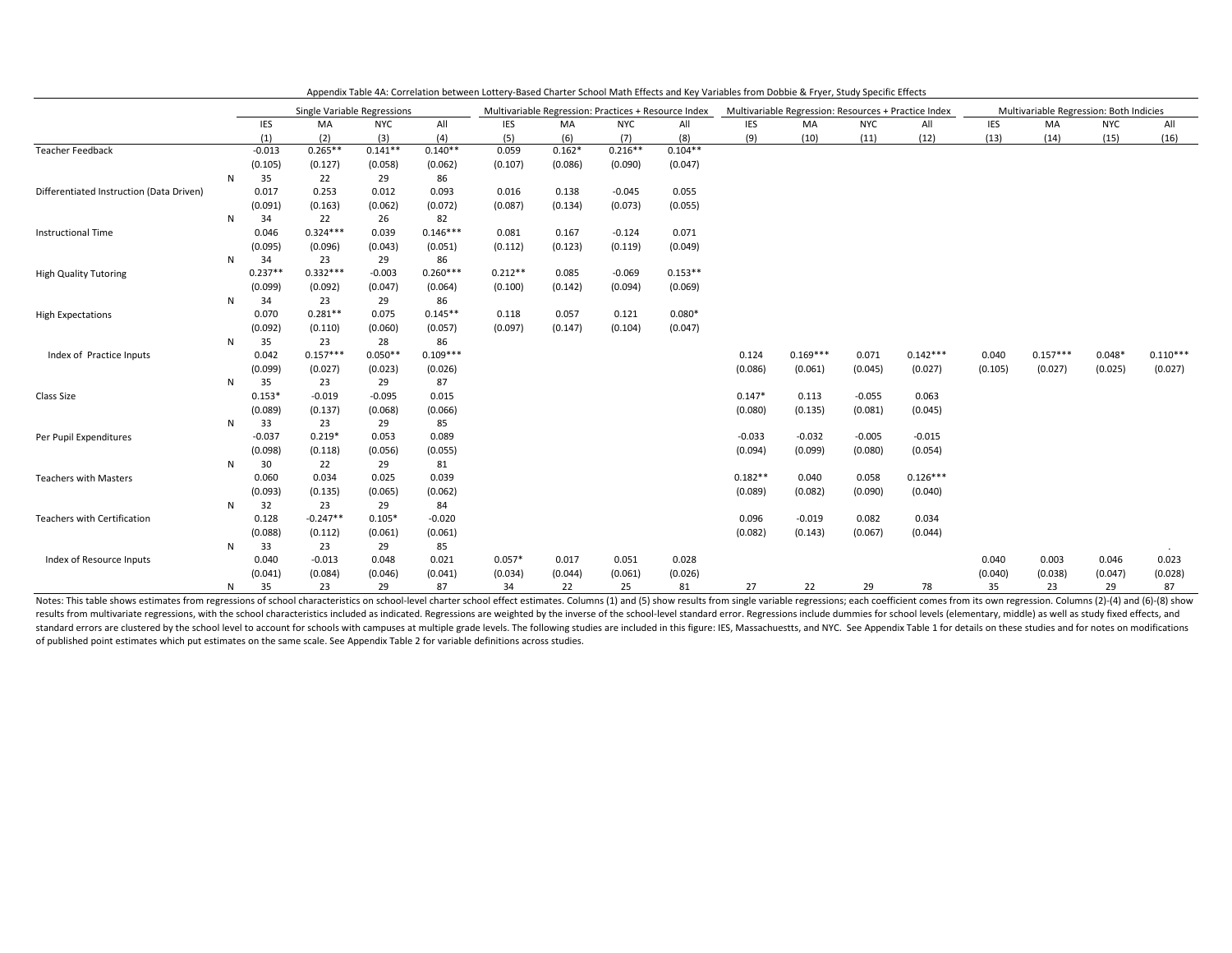|                                          |    |          | Single Variable Regressions |            |            |                                                                                                                           |            |           |          |            | Multivariable Regression: Resources + Practice Index |            |            |            | Multivariable Regression: Both Indicies |            |            |
|------------------------------------------|----|----------|-----------------------------|------------|------------|---------------------------------------------------------------------------------------------------------------------------|------------|-----------|----------|------------|------------------------------------------------------|------------|------------|------------|-----------------------------------------|------------|------------|
|                                          |    | IES      | MA                          | <b>NYC</b> | All        | Multivariable Regression: Practices + Resource Index<br><b>NYC</b><br><b>IES</b><br>MA<br>All<br>(6)<br>(8)<br>(5)<br>(7) |            |           |          | <b>IES</b> | MA                                                   | <b>NYC</b> | All        | <b>IES</b> | MA                                      | <b>NYC</b> | All        |
|                                          |    | (1)      | (2)                         | (3)        | (4)        |                                                                                                                           |            |           |          | (9)        | (10)                                                 | (11)       | (12)       | (13)       | (14)                                    | (15)       | (16)       |
| <b>Teacher Feedback</b>                  |    | $-0.121$ | $0.153*$                    | $0.115**$  | 0.050      | $-0.117$                                                                                                                  | $0.118**$  | $0.201**$ | 0.023    |            |                                                      |            |            |            |                                         |            |            |
|                                          |    | (0.085)  | (0.092)                     | (0.055)    | (0.047)    | (0.099)                                                                                                                   | (0.052)    | (0.094)   | (0.048)  |            |                                                      |            |            |            |                                         |            |            |
|                                          | N  | 35       | 22                          | 29         | 86         |                                                                                                                           |            |           |          |            |                                                      |            |            |            |                                         |            |            |
| Differentiated Instruction (Data Driven) |    | 0.069    | $0.244***$                  | 0.013      | $0.106**$  | 0.080                                                                                                                     | 0.070      | $-0.047$  | $0.081*$ |            |                                                      |            |            |            |                                         |            |            |
|                                          |    | (0.075)  | (0.080)                     | (0.057)    | (0.049)    | (0.081)                                                                                                                   | (0.123)    | (0.082)   | (0.046)  |            |                                                      |            |            |            |                                         |            |            |
|                                          | N  | 34       | 22                          | 26         | 82         |                                                                                                                           |            |           |          |            |                                                      |            |            |            |                                         |            |            |
| Instructional Time                       |    | 0.024    | $0.177**$                   | 0.024      | $0.078**$  | $-0.005$                                                                                                                  | 0.038      | $-0.173$  | 0.027    |            |                                                      |            |            |            |                                         |            |            |
|                                          |    | (0.078)  | (0.071)                     | (0.039)    | (0.038)    | (0.092)                                                                                                                   | (0.070)    | (0.132)   | (0.041)  |            |                                                      |            |            |            |                                         |            |            |
|                                          | N  | 34       | 23                          | 29         | 86         |                                                                                                                           |            |           |          |            |                                                      |            |            |            |                                         |            |            |
| <b>High Quality Tutoring</b>             |    | 0.142    | $0.164**$                   | $-0.005$   | $0.136***$ | 0.136                                                                                                                     | $-0.018$   | $-0.059$  | 0.073    |            |                                                      |            |            |            |                                         |            |            |
|                                          |    | (0.105)  | (0.066)                     | (0.033)    | (0.050)    | (0.101)                                                                                                                   | (0.094)    | (0.078)   | (0.056)  |            |                                                      |            |            |            |                                         |            |            |
|                                          | N  | 34       | 23                          | 29         | 86         |                                                                                                                           |            |           |          |            |                                                      |            |            |            |                                         |            |            |
| <b>High Expectations</b>                 |    | 0.025    | $0.264***$                  | 0.015      | $0.100**$  | 0.052                                                                                                                     | $0.194***$ | 0.141     | $0.072*$ |            |                                                      |            |            |            |                                         |            |            |
|                                          |    | (0.079)  | (0.055)                     | (0.050)    | (0.042)    | (0.082)                                                                                                                   | (0.053)    | (0.104)   | (0.042)  |            |                                                      |            |            |            |                                         |            |            |
|                                          | N  | 35       | 23                          | 28         | 86         |                                                                                                                           |            |           |          |            |                                                      |            |            |            |                                         |            |            |
| Index of Practice Inputs                 |    | 0.002    | $0.104***$                  | 0.030      | $0.064***$ |                                                                                                                           |            |           |          | 0.094      | $0.106***$                                           | 0.056      | $0.067***$ | 0.002      | $0.103***$                              | 0.029      | $0.064***$ |
|                                          |    | (0.062)  | (0.022)                     | (0.026)    | (0.020)    |                                                                                                                           |            |           |          | (0.074)    | (0.024)                                              | (0.046)    | (0.023)    | (0.063)    | (0.024)                                 | (0.026)    | (0.020)    |
|                                          | N  | 35       | 23                          | 29         | 87         |                                                                                                                           |            |           |          |            |                                                      |            |            |            |                                         |            |            |
| Class Size                               |    | $-0.060$ | $-0.093$                    | $-0.081$   | $-0.079*$  |                                                                                                                           |            |           |          | $-0.095$   | $-0.007$                                             | $-0.055$   | $-0.053$   |            |                                         |            |            |
|                                          |    | (0.081)  | (0.092)                     | (0.062)    | (0.047)    |                                                                                                                           |            |           |          | (0.075)    | (0.066)                                              | (0.081)    | (0.037)    |            |                                         |            |            |
|                                          | N  | 33       | 23                          | 29         | 85         |                                                                                                                           |            |           |          |            |                                                      |            |            |            |                                         |            |            |
| Per Pupil Expenditures                   |    | 0.123    | 0.130                       | 0.012      | $0.086**$  |                                                                                                                           |            |           |          | $0.228***$ | $-0.042$                                             | $-0.033$   | 0.030      |            |                                         |            |            |
|                                          |    | (0.080)  | (0.081)                     | (0.054)    | (0.041)    |                                                                                                                           |            |           |          | (0.085)    | (0.039)                                              | (0.076)    | (0.045)    |            |                                         |            |            |
|                                          | N  | 30       | 22                          | 29         | 81         |                                                                                                                           |            |           |          |            |                                                      |            |            |            |                                         |            |            |
| <b>Teachers with Masters</b>             |    | 0.108    | 0.017                       | 0.029      | 0.049      |                                                                                                                           |            |           |          | 0.040      | 0.051                                                | 0.040      | $0.088***$ |            |                                         |            |            |
|                                          |    | (0.083)  | (0.083)                     | (0.054)    | (0.043)    |                                                                                                                           |            |           |          | (0.074)    | (0.057)                                              | (0.086)    | (0.034)    |            |                                         |            |            |
|                                          | N  | 32       | 23                          | 29         | 84         |                                                                                                                           |            |           |          |            |                                                      |            |            |            |                                         |            |            |
| Teachers with Certification              |    | $-0.064$ | $-0.131*$                   | $0.095**$  | $-0.034$   |                                                                                                                           |            |           |          | $-0.152*$  | 0.000                                                | 0.072      | $-0.012$   |            |                                         |            |            |
|                                          |    | (0.083)  | (0.075)                     | (0.049)    | (0.043)    |                                                                                                                           |            |           |          | (0.083)    | (0.069)                                              | (0.061)    | (0.037)    |            |                                         |            |            |
|                                          | N  | 33       | 23                          | 29         | 85         |                                                                                                                           |            |           |          |            |                                                      |            |            |            |                                         |            |            |
| Index of Resource Inputs                 |    | 0.009    | $-0.026$                    | 0.032      | 0.000      | $-0.001$                                                                                                                  | 0.004      | 0.060     | 0.007    |            |                                                      |            |            | 0.009      | $-0.016$                                | 0.031      | 0.002      |
|                                          |    | (0.025)  | (0.051)                     | (0.040)    | (0.025)    | (0.025)                                                                                                                   | (0.035)    | (0.053)   | (0.019)  |            |                                                      |            |            | (0.026)    | (0.028)                                 | (0.040)    | (0.019)    |
|                                          | N. | 35       | 23                          | 29         | 87         | 34                                                                                                                        | 22         | 25        | 81       | 27         | 22                                                   | 29         | 78         | 35         | 23                                      | 29         | 87         |

Appendix Table 4B: Correlation between Lottery-Based Charter School ELA Effects and Key Variables from Dobbie & Fryer, Study Specific Effects

N 35 23 29 87 34 22 25 81 27 22 29 78 35 23 29 87 Notes: This table shows estimates from regressions of school characteristics on school-level charter school effect estimates. Columns (1) and (5) show results from single variable regressions; each coefficient comes from its own regression. Columns (2)-(4) and (6)-(8) show results from multivariate regressions, with the school characteristics included as indicated. Regressions are weighted by the inverse of the school-level standard error. Regressions include dummies for school levels (eleme standard errors are clustered by the school level to account for schools with campuses at multiple grade levels. The following studies are included in this figure: IES, Massachuestts, and NYC. See Appendix Table 1 for deta of published point estimates which put estimates on the same scale. See Appendix Table 2 for variable definitions across studies.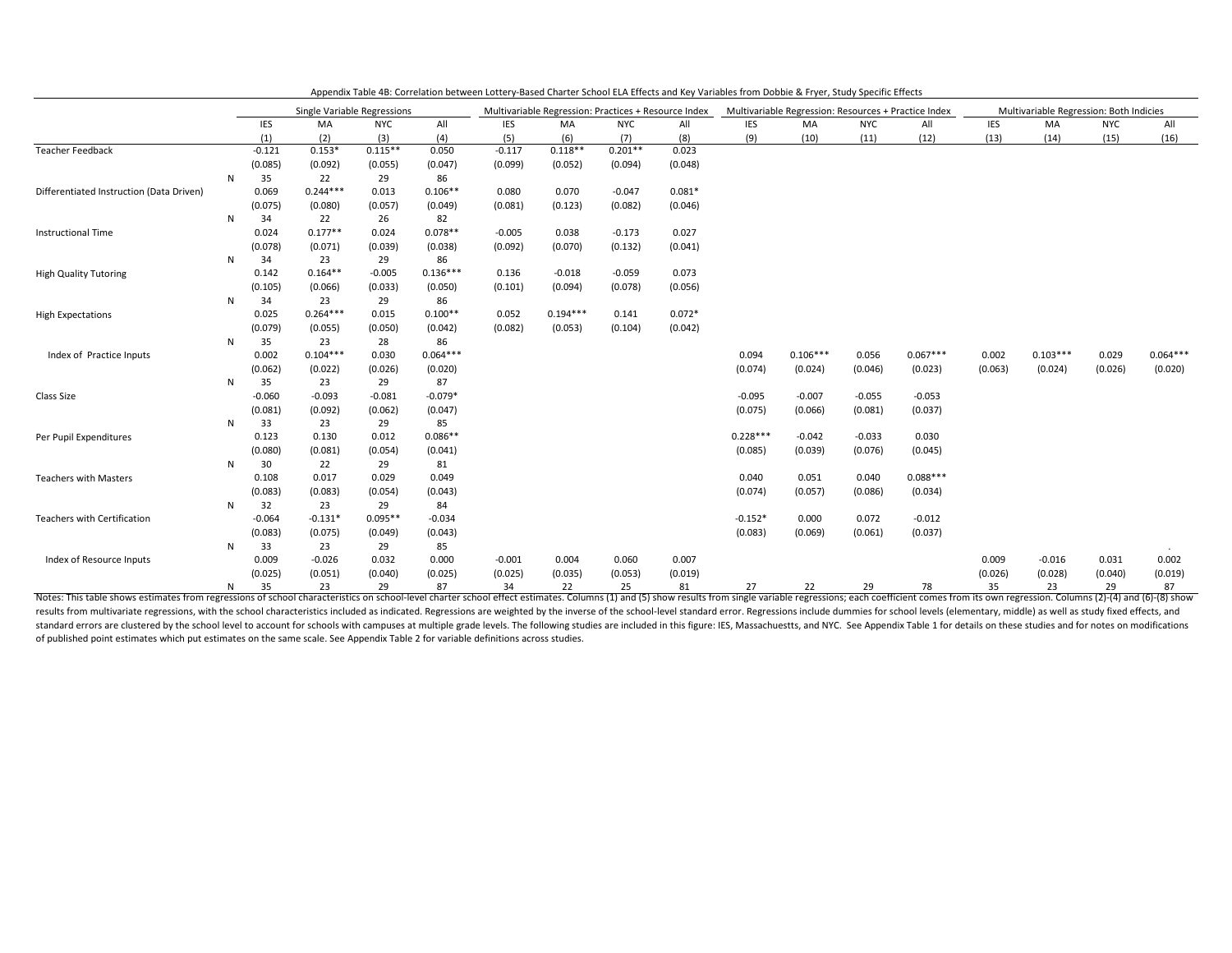|                          |           |             |                                                                                                                                                                                                                                                                                                      |             |            |                                     |             |            | Multivariable Regression: Urban,  |            |            | Multivariable Regression: Urban,       |            |
|--------------------------|-----------|-------------|------------------------------------------------------------------------------------------------------------------------------------------------------------------------------------------------------------------------------------------------------------------------------------------------------|-------------|------------|-------------------------------------|-------------|------------|-----------------------------------|------------|------------|----------------------------------------|------------|
|                          |           |             |                                                                                                                                                                                                                                                                                                      |             |            | Multivariable Regression: Urban and |             |            | Counterfactual Mean, and Index of |            |            | Counterfactual Mean, Index of Practice |            |
|                          |           |             | Single Variable Regressions                                                                                                                                                                                                                                                                          |             |            | Counterfactual Mean                 |             |            | Practice Inputs                   |            |            | Inputs, and Index of Resource Inputs   |            |
|                          |           | <b>IES</b>  | MA                                                                                                                                                                                                                                                                                                   | All         | <b>IES</b> | <b>MA</b>                           | All         | IES        | MA                                | All        | <b>IES</b> | <b>MA</b>                              | All        |
|                          |           | (1)         | (2)                                                                                                                                                                                                                                                                                                  | (3)         | (4)        | (5)                                 | (6)         | (7)        | (8)                               | (9)        | (10)       | (11)                                   | (12)       |
|                          |           |             |                                                                                                                                                                                                                                                                                                      |             |            | Panel A: Math                       |             |            |                                   |            |            |                                        |            |
| Urban                    |           | $0.234**$   | $0.315***$                                                                                                                                                                                                                                                                                           | $0.280***$  | 0.155      | $-0.020$                            | $0.170*$    | 0.155      | $-0.061$                          | 0.113      | 0.149      | $-0.061$                               | 0.111      |
|                          |           | (0.111)     | (0.105)                                                                                                                                                                                                                                                                                              | (0.076)     | (0.120)    | (0.257)                             | (0.088)     | (0.124)    | (0.248)                           | (0.116)    | (0.136)    | (0.255)                                | (0.121)    |
|                          | N         | 35          | 23                                                                                                                                                                                                                                                                                                   | 58          |            |                                     |             |            |                                   |            |            |                                        |            |
|                          | R-Squared | 0.117       | 0.361                                                                                                                                                                                                                                                                                                | 0.272       |            |                                     |             |            |                                   |            |            |                                        |            |
| Counterfactual Mean      |           | $-0.227***$ | $-0.629***$                                                                                                                                                                                                                                                                                          | $-0.327***$ | $-0.191**$ | $-0.658*$                           | $-0.238***$ | $-0.194**$ | $-0.304$                          | $-0.197**$ | $-0.194**$ | $-0.303$                               | $-0.197**$ |
|                          |           | (0.073)     | (0.086)                                                                                                                                                                                                                                                                                              | (0.076)     | (0.088)    | (0.375)                             | (0.090)     | (0.085)    | (0.390)                           | (0.080)    | (0.086)    | (0.394)                                | (0.080)    |
|                          | N         | 34          | 23                                                                                                                                                                                                                                                                                                   | 57          |            |                                     |             |            |                                   |            |            |                                        |            |
|                          | R-Squared | 0.168       | 0.513                                                                                                                                                                                                                                                                                                | 0.299       |            |                                     |             |            |                                   |            |            |                                        |            |
| Index of Practice Inputs |           | 0.042       | $0.157***$                                                                                                                                                                                                                                                                                           | $0.131***$  |            |                                     |             | $-0.012$   | $0.115**$                         | 0.064      | $-0.011$   | $0.115**$                              | 0.065      |
|                          |           | (0.099)     | (0.027)                                                                                                                                                                                                                                                                                              | (0.032)     |            |                                     |             | (0.087)    | (0.051)                           | (0.045)    | (0.091)    | (0.052)                                | (0.047)    |
|                          | N         | 35          | 23                                                                                                                                                                                                                                                                                                   | 58          |            |                                     |             |            |                                   |            |            |                                        |            |
|                          | R-Squared | 0.010       | 0.573                                                                                                                                                                                                                                                                                                | 0.283       |            |                                     |             |            |                                   |            |            |                                        |            |
| Index of Resource Inputs |           | 0.040       | $-0.013$                                                                                                                                                                                                                                                                                             | 0.015       |            |                                     |             |            |                                   |            | 0.014      | 0.002                                  | 0.008      |
|                          |           | (0.041)     | (0.084)                                                                                                                                                                                                                                                                                              |             |            |                                     |             |            |                                   |            | (0.042)    | (0.038)                                | (0.030)    |
|                          | N         |             |                                                                                                                                                                                                                                                                                                      |             | 34         | 23                                  | 57          | 34         | 23                                | 57         | 34         | 23                                     | 57         |
|                          | R-Squared | 0.026       | 0.027                                                                                                                                                                                                                                                                                                |             | 0.217      | 0.513                               | 0.357       | 0.218      | 0.595                             | 0.391      | 0.221      | 0.595                                  | 0.392      |
|                          |           |             |                                                                                                                                                                                                                                                                                                      |             |            | Panel B: ELA                        |             |            |                                   |            |            |                                        |            |
| Urban                    |           | 0.022       | $0.245***$                                                                                                                                                                                                                                                                                           | $0.145***$  | $-0.020$   | 0.188                               | 0.090       | $-0.018$   | 0.148                             | 0.048      | $-0.019$   | 0.148                                  | 0.052      |
|                          |           | (0.082)     | (0.058)                                                                                                                                                                                                                                                                                              | (0.054)     | (0.083)    | (0.144)                             | (0.060)     | (0.083)    | (0.114)                           | (0.070)    | (0.090)    | (0.121)                                | (0.072)    |
|                          | ${\sf N}$ | 35          | 23                                                                                                                                                                                                                                                                                                   | 58          |            |                                     |             |            |                                   |            |            |                                        |            |
|                          | R-Squared |             | 0.440                                                                                                                                                                                                                                                                                                | 0.147       |            |                                     |             |            |                                   |            |            |                                        |            |
| Counterfactual Mean      |           | $-0.100$    | $-0.373***$                                                                                                                                                                                                                                                                                          | $-0.169**$  | $-0.106$   | $-0.110$                            | $-0.120$    | $-0.115$   | 0.168                             | $-0.083$   | $-0.115$   | 0.167                                  | $-0.084$   |
|                          |           |             |                                                                                                                                                                                                                                                                                                      |             | (0.078)    | (0.193)                             | (0.076)     | (0.083)    | (0.234)                           | (0.080)    | (0.085)    | (0.236)                                | (0.080)    |
|                          | N         |             | 23                                                                                                                                                                                                                                                                                                   | 57          |            |                                     |             |            |                                   |            |            |                                        |            |
|                          | R-Squared |             |                                                                                                                                                                                                                                                                                                      |             |            |                                     |             |            |                                   |            |            |                                        |            |
| Index of Practice Inputs |           |             | $0.104***$                                                                                                                                                                                                                                                                                           | $0.077***$  |            |                                     |             | $-0.023$   | $0.093*$                          | 0.048      | $-0.023$   | $0.092*$                               | 0.047      |
|                          |           |             |                                                                                                                                                                                                                                                                                                      |             |            |                                     |             | (0.068)    | (0.050)                           | (0.033)    | (0.069)    | (0.051)                                | (0.034)    |
|                          | N         |             | 23                                                                                                                                                                                                                                                                                                   |             |            |                                     |             |            |                                   |            |            |                                        |            |
|                          | R-Squared |             |                                                                                                                                                                                                                                                                                                      |             |            |                                     |             |            |                                   |            |            |                                        |            |
| Index of Resource Inputs |           |             |                                                                                                                                                                                                                                                                                                      |             |            |                                     |             |            |                                   |            | 0.001      | $-0.017$                               | $-0.010$   |
|                          |           |             |                                                                                                                                                                                                                                                                                                      |             |            |                                     |             |            |                                   |            | (0.028)    | (0.026)                                | (0.021)    |
|                          | N         |             |                                                                                                                                                                                                                                                                                                      |             | 34         | 23                                  | 57          | 34         | 23                                | 57         | 34         | 23                                     | 57         |
|                          | R-Squared | 0.002       | (0.047)<br>35<br>23<br>58<br>0.076<br>0.002<br>(0.078)<br>(0.063)<br>(0.068)<br>34<br>0.384<br>0.154<br>0.048<br>0.002<br>(0.062)<br>(0.022)<br>(0.024)<br>35<br>58<br>0.000<br>0.516<br>0.187<br>$-0.026$<br>$-0.007$<br>0.009<br>(0.051)<br>(0.025)<br>(0.028)<br>35<br>23<br>58<br>0.074<br>0.052 |             | 0.050      | 0.449                               | 0.183       | 0.055      | 0.555                             | 0.217      | 0.055      | 0.563                                  | 0.220      |

Appendix Table 5: Correlation between Lottery-Based Charter School Effects and Urbanicity, Counterfactual Mean, and School Inputs, Study Specific Effects

Notes: This table shows estimates from regressions of school characteristics on school-level charter school effect estimates. Columns (1) and (5) show results from single variable regressions; each coefficient comes from its own regression. Columns (2)-(4) and (6)-(8) show results from multivariate regressions, with the school characteristics included as indicated. Regressions are weighted by the inverse of the school-level standard error. Regressions include dummies for school levels (elementary, middle) as well as study fixed effects, and standard errors are clustered by the school level to account for schools with campuses at multiple grade levels. The following studies are included in this figure: IES and Massachuestts. See Appendix Table 1 for details on these studies and for notes on modifications of published point estimates which put estimates on the same scale. See Appendix Table 2 for variable definitions across studies.